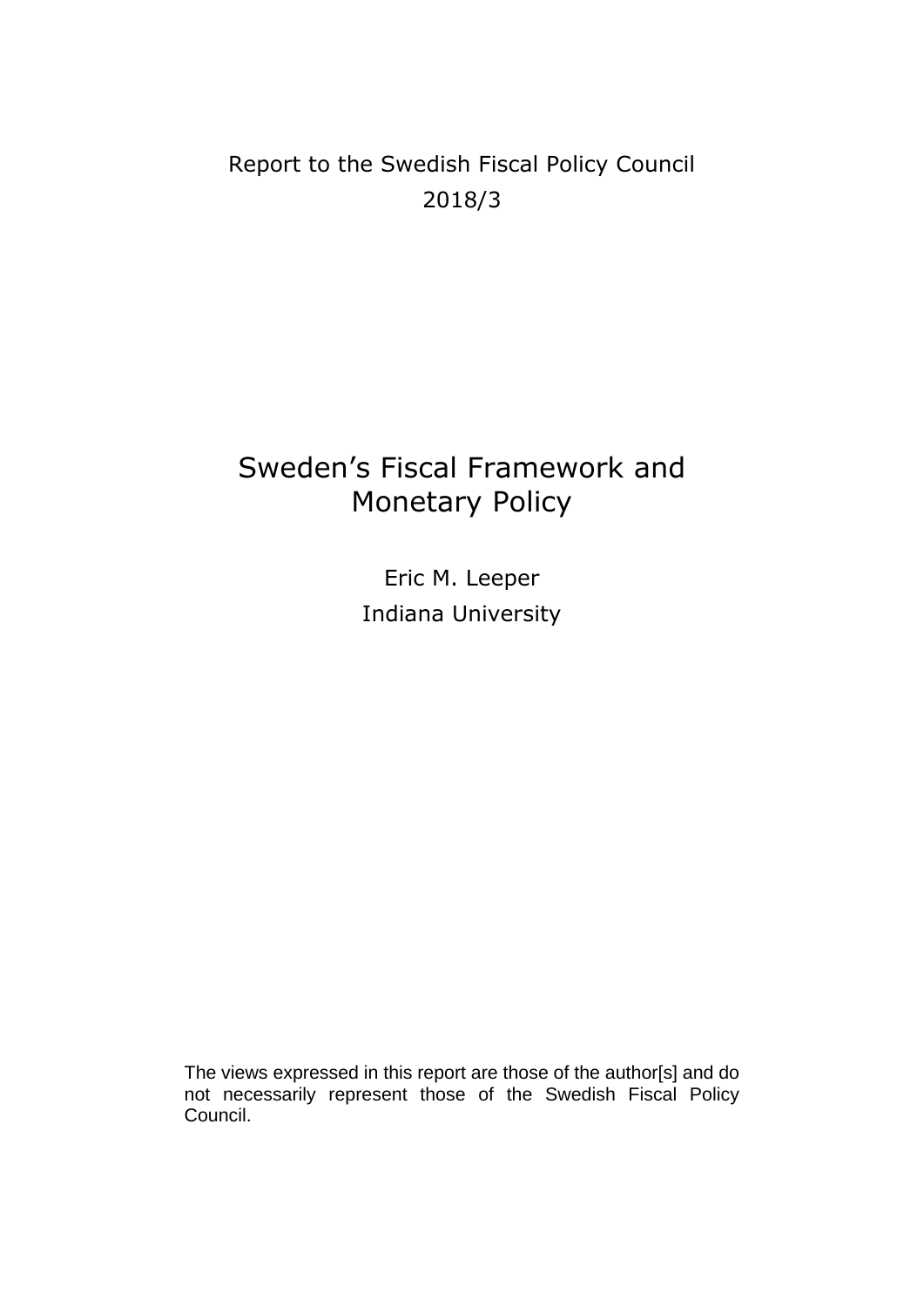The Swedish Fiscal Policy Council is a government agency. Its remit is to conduct an independent evaluation of the Government's fiscal policy. The Council fulfils its tasks primarily through the publication of the report Swedish Fiscal Policy, which is presented to the Government once a year. The report is used by the Riksdag as a basis for its evaluation of the Government's policy. The Council also arranges conferences. In the series Studier i finanspolitik (Studies in fiscal policy), it publishes in-depth studies of different aspects of fiscal policy.

Finanspolitiska rådet Box 3273 SE–103 65 Stockholm Kungsgatan 12–14 Phone: 08-453 59 90 Fax: 08-453 59 64 info@finanspolitiskaradet.se www.finanspolitiskaradet.se

ISSN 1654-8000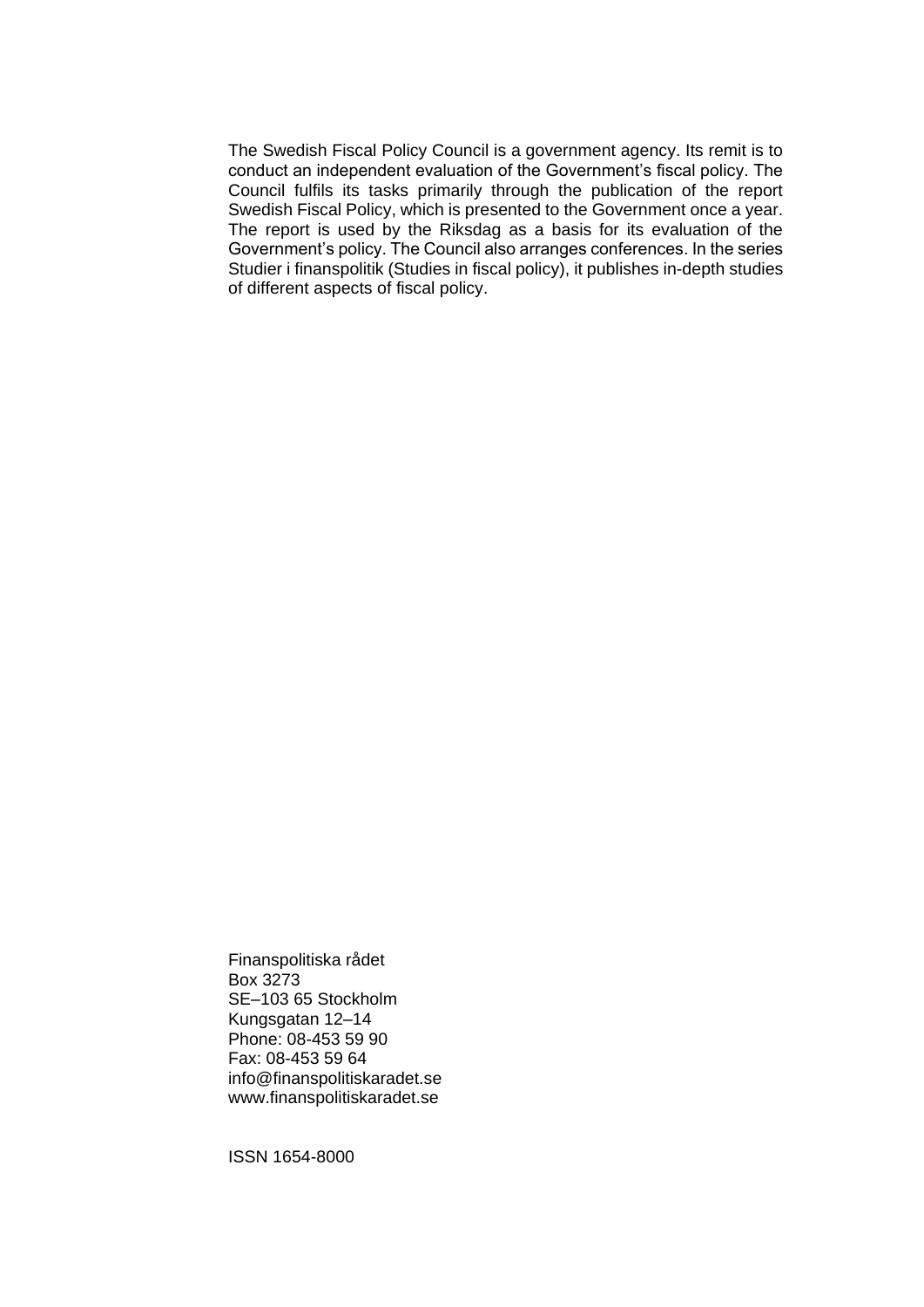## Sweden's Fiscal Framework and Monetary Policy<sup>∗</sup>

Eric M. Leeper

## **ABSTRACT**

Basic economic reasoning tells us that monetary and fiscal policies always interact to jointly determine aggregate demand and the overall level of prices in the economy. This paper interprets Sweden's explicit monetary and fiscal frameworks in light of this reasoning and of recent Swedish inflation and interest-rate developments. Theory and evidence raise the question of whether the two policy frameworks are mutually consistent.

Keywords: monetary-fiscal interactions; monetary policy; fiscal policy; government debt; inflation JEL Codes: E31, E52, E62, E63, H63

<sup>∗</sup>January 21, 2018. I thank Campbell Leith and Todd B. Walker for discussions and the Swedish Fiscal Council and Rachel Lee for detailed comments. I also thank Hannes Jägerstedt for patiently gathering data and explaining them to me.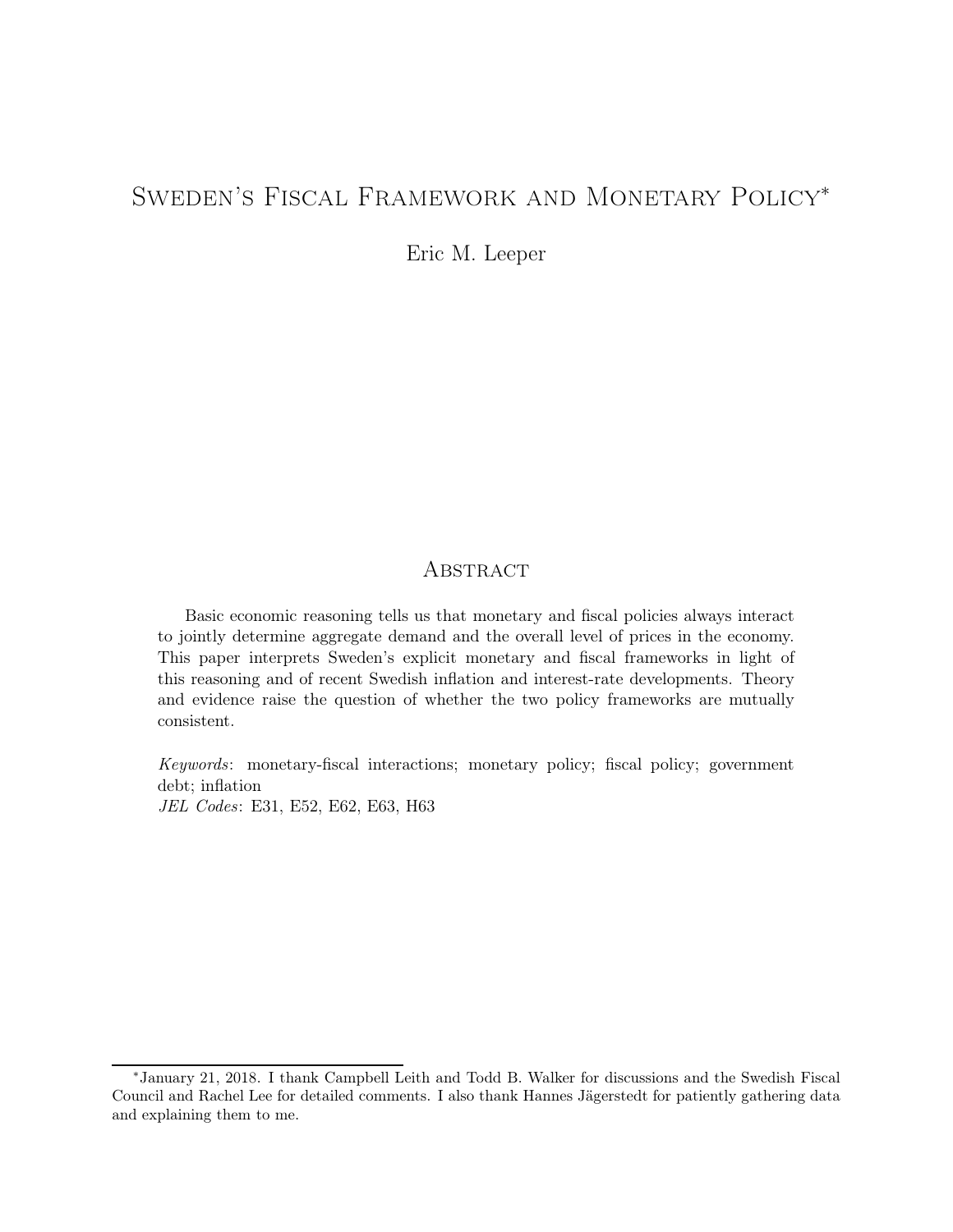### 1 INTRODUCTION

Basic economic reasoning tells us that monetary and fiscal policies necessarily interact in the short, medium, and long runs. These interactions jointly determine an economy's macroeconomic developments. This reasoning is completely general, independent of any particular economic model or view of how the economy operates.

Most countries' monetary and fiscal policy institutions, in contrast, are founded on the presumption that the two policies can and should operate independently of each other. This presumption underlies the creation of central banks that are given well-specified mandates to control inflation and stabilize the real economy and told to operate in isolation from pressures that might emanate from fiscal authorities. Fiscal policy, meanwhile, is assigned the task of stabilizing debt—what is called "sustainable fiscal policy"—and often little else. Underlying this institutional construct are the beliefs that (i) fiscal policy has little, if any, impact on inflation; (ii) monetary policy has negligible fiscal consequences; and (iii) the single-minded fiscal pursuit of debt stabilization supports, rather than thwarts, the central bank's mandates. Sometimes, this institutional arrangement works. At other times, the arrangement leads to monetary and fiscal policies that are mutually inconsistent.

Recent Swedish monetary and fiscal actions illustrate the possibility of inconsistency. At a time when monetary policy has been aggressively expansionary in an effort to raise inflation negative policy interest rates for three years, coupled with significant asset purchases that have produced a more than four-fold increase in the central bank's balance sheet from 2007 to 2017[1](#page-3-0)—fiscal policy has become more contractionary, with net lending moving from −1.6 percent of GDP in 2014 to 1.2 percent in the first two quarters of 2017. Fiscal policy has been deflationary when monetary policy has been inflationary.

Sweden is a fascinating case to study how monetary and fiscal policies interact to influence the aggregate economy. The country stands out for being explicit about the objectives and the implementation of macroeconomic policies. Sveriges Riksbank, Sweden's central bank, flexibly targets inflation at 2 percent, while the government currently pursues a mediumterm net-lending target of 1 percent of GDP. Explicitness makes Swedish policy behavior amenable to assessment, which is one goal of this article. I raise the possibility that Swedish fiscal policy actions, particularly in recent years, may be at odds with the Riksbank's primary goal of targeting inflation.

Before getting into details about Sweden, it is necessary to lay some groundwork for understanding how and why it is essential to study monetary and fiscal policies together,

<span id="page-3-0"></span><sup>&</sup>lt;sup>1</sup>Total assets more than tripled between the third quarter of 2008 and the first quarter of 2009 and remained elevated until the second half of 2010. Assets have nearly doubled over the negative policy rate period beginning in 2015.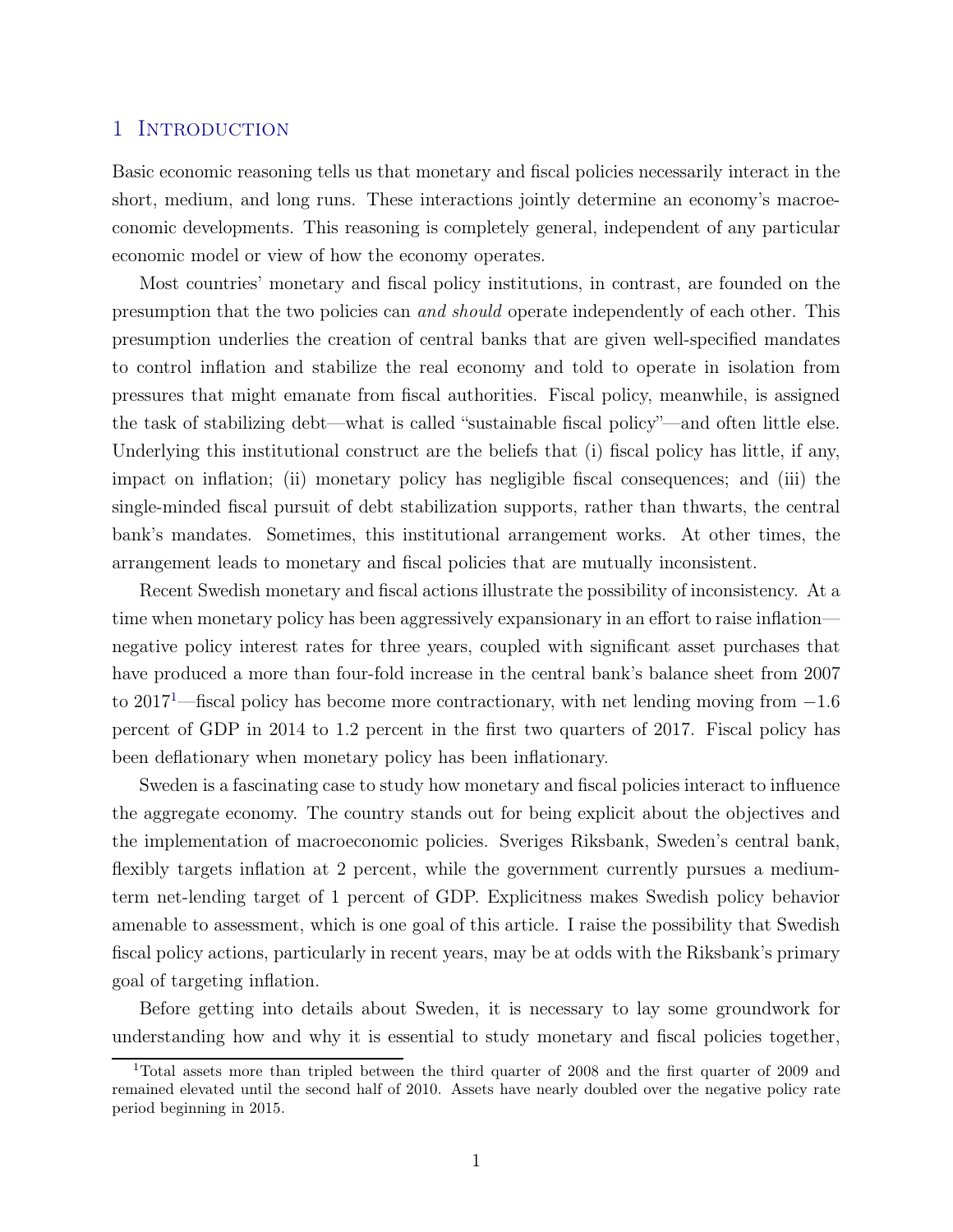rather than separately. To that end, I describe the nature of policy interactions in any wellfunctioning equilibrium. Fundamental economic principles carry some critical implications that conflict with beliefs (i)–(iii). First, it is the *joint* monetary-fiscal policy regime that determines an economy's inflation rate. Second, monetary policy actions always have fiscal consequences—consequences that may be large at times—and how fiscal policy reacts to those consequences matters for the ultimate impacts of the monetary policy actions. Finally, how the government pursues debt stabilization matters for the central bank's ability to achieve its mandates.

With that economic background in place, the paper turns to analyze features of Swedish macroeconomic policies and recent Swedish economic developments. These include

- 1. negative bond yields over the maturity structure, which constitute prima facie evidence of a fiscal policy that reduces social welfare, but also reflect the low-interest rate environment in which the Swedish economy finds itself;
- 2. the fragility—in the sense of potentially inducing instability in government debt—of Sweden's net-lending target, for reasons first articulated by [Phillips \(1954\)](#page-38-0);
- 3. evidence of Swedish fiscal policy behavior and the backing that it provides for monetary policy;
- 4. an explanation of how, particularly in low-inflation periods, monetary policy actions can generate potentially substantial fiscal impacts in subtle ways that are not part of typical economic analyses at central banks and ministries of finance.

The paper's aim is not to criticize Swedish policies. Sweden's fiscal situation is sound: the government owns equities and its net financial position is positive. But the Swedish government nonetheless issues krona-denominated debt, so the analysis in this paper applies to Sweden, as it would to less fiscally sound economies. The paper tries to shed light on how monetary and fiscal policies in Sweden jointly determine macroeconomic outcomes. Along the way, the paper may point toward alternative fiscal rules that are consistent with the aims of Sweden's Fiscal Policy Framework and are more compatible with the job that the Riksbank has been tasked to perform.

## <span id="page-4-0"></span>2 Monetary and Fiscal Policy Basics

Popular and even much academic discourse about macroeconomic policies applies the following logic. The central bank sets its policy instruments—a short-term nominal interest rate, the level of bank reserves, the size and composition of its balance sheet—but does not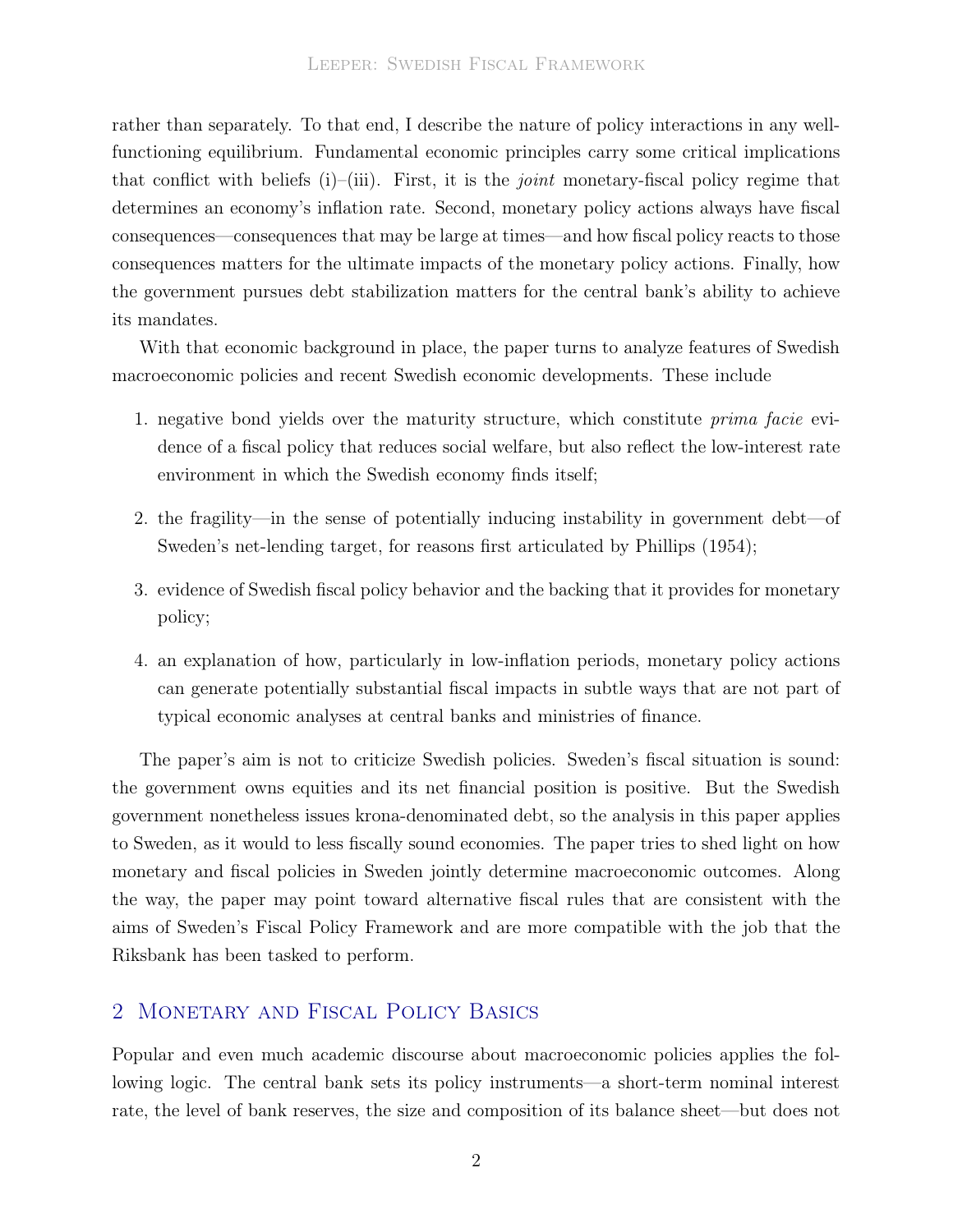set taxes and government expenditures. The government chooses the level and composition of various taxes and expenditures and the quantity and maturity structure of the debt it issues, but not the variables the central bank controls. Having established who controls what, analyses of policy impacts often proceed along similar lines to ask: How do changes in the central bank's (government's) instruments affect the economy, holding fixed fiscal (monetary) instruments? Although such questions seem to make sense on the surface, basic economic reasoning tells us that it is rarely possible to change a monetary (fiscal) instrument without eventually changing fiscal (monetary) instruments in particular ways.

Research over the past 25 years establishes this reasoning to emphasize that monetary and fiscal policy *jointly* determine the economy-wide level of prices and the rate of inflation.<sup>[2](#page-5-0)</sup> Out of that literature has emerged the understanding that two distinct combinations of monetary and fiscal policy behavior—policy regimes—can determine the price level and stabilize the level of government debt.

#### 2.1 Policy Regimes

Table [1](#page-6-0) summarizes the policy mixes that determine inflation and stabilize debt.

The first regime reflects the conventional view that monetary policy actively adjusts the policy interest rate to lean against inflation, while fiscal policy passively adjusts primary budget surpluses—revenues less expenditures, not including interest payments on government debt—to stabilize the long-run debt-GDP ratio. Taylor's famous rule falls into this regime: the central bank raises the policy interest rate more than one-for-one with the inflation rate and raises the interest rate more modestly when the output gap increases [\[Taylor \(1993](#page-38-1))].<sup>[3](#page-5-1)</sup> Because monetary policy focuses on stabilizing inflation and the real economy, fiscal policy must ensure that government debt remains well behaved. When fiscal policy makes taxes rise with the level of real government debt by more than enough to cover interest payments and some of the principal, the debt-GDP ratio will be stable in the long run. Many economists believe this regime prevails during "normal" economic times. All inflation-targeting central banks believe they operate in this regime.

A second, alternative, regime can also determine inflation and stabilize debt. In this regime, fiscal policy pursues other objectives, such as countercyclical policies, by setting

<span id="page-5-0"></span><sup>2</sup>Early c[ontributors include](#page-37-1) [Leeper \(1991](#page-37-0)[\),](#page-37-1) [Sims \(1994](#page-38-2)[\),](#page-37-1) [Woodford \(1995](#page-39-0)[\), and](#page-37-1) [Cochrane](#page-36-0)[\(1999](#page-36-0)[\).](#page-37-1) Leeper and Walker [\(2013](#page-37-1)) and [Leeper and Leith \(2017\)](#page-37-2) are recent overviews. [Leeper \(2016](#page-37-3)) explains why central banks—even when they are politically and operationally independent—need to pay attention to fiscal behavior.

<span id="page-5-1"></span><sup>3</sup>For reasons first articulated by [Obstfeld and Rogoff \(1983](#page-38-3)), monetary policy cannot deliver a unique inflation rate in a pure fiat currency regime. [Cochrane](#page-36-1) [\(2011\)](#page-36-1) and [Sims \(2013\)](#page-38-4) recently emphasized that the Taylor rule permits explosive inflation paths to be equilibria, along with the stable inflation outcome that economists usually focus on.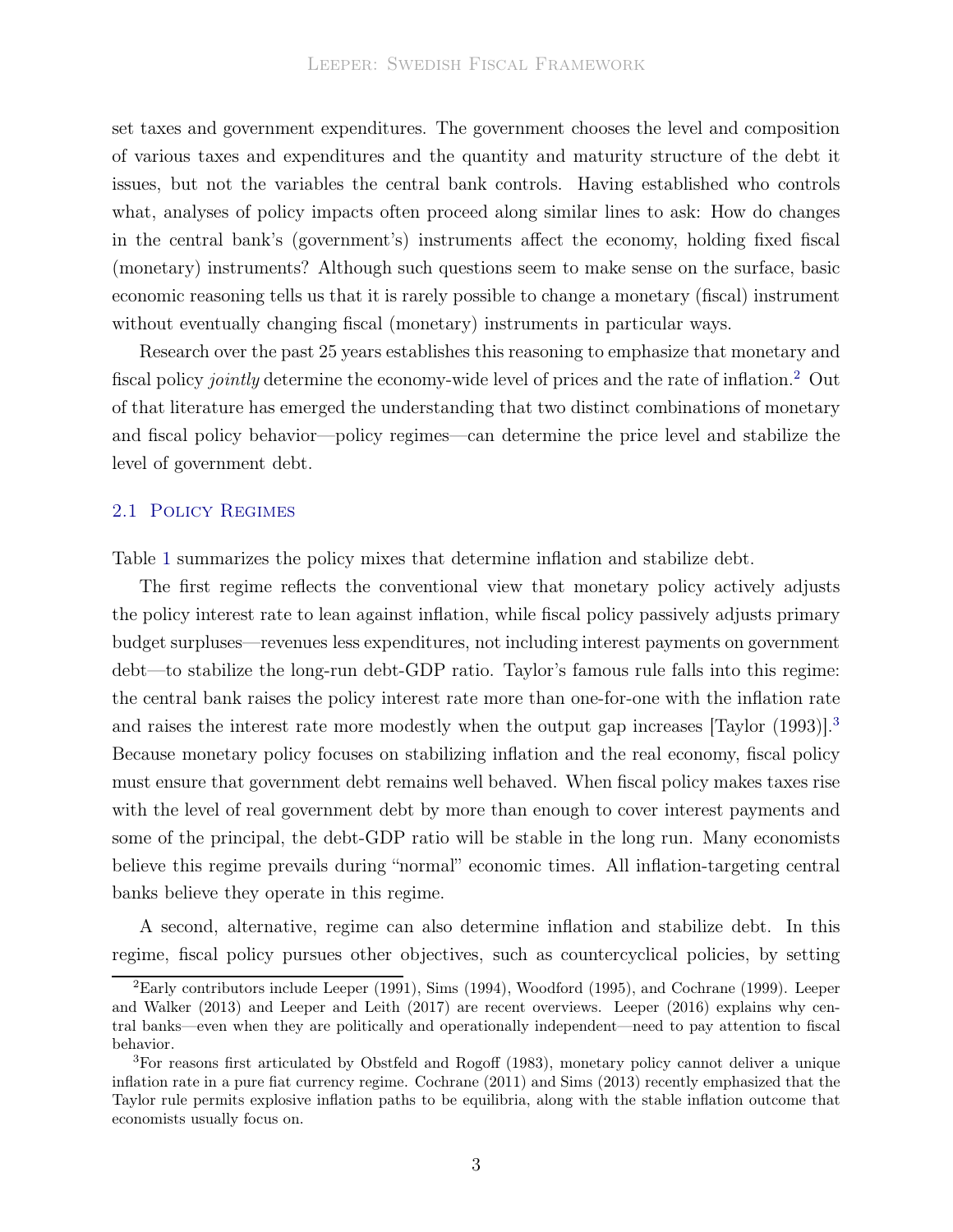<span id="page-6-0"></span>

| Policy    | Monetary-Fiscal Policy Regimes that    |                            |  |  |
|-----------|----------------------------------------|----------------------------|--|--|
| Authority | Determine Inflation and Stabilize Debt |                            |  |  |
|           | Conventional                           | <i>Alternative</i>         |  |  |
|           | View                                   | View                       |  |  |
| Monetary  | Aggressively raises interest           | Weakly raises interest     |  |  |
|           | rate with inflation                    | rate with inflation        |  |  |
| Fiscal    | Raises primary surplus                 | Pursues other objectives   |  |  |
|           | with real debt                         | besides debt stabilization |  |  |
| Label     | "Active Monetary                       | "Passive Monetary"         |  |  |
|           | Passive Fiscal Policies"               | Active Fiscal Policies"    |  |  |

Table 1: Monetary-Fiscal Policy Mixes

primary surpluses—defined as tax revenues less expenditures, excluding interest payments on outstanding debt—independently of debt and the price level. Monetary policy chooses the interest rate so that it responds only weakly—or not at all—to inflation, which permits expansions in government debt to raise the price level. Higher price levels and lower bond prices reduce the real market value of debt—the quantity of goods and services that a government bond can purchases—to make the debt-GDP ratio stable.

At a general level, there is nothing "good" or "bad" about the two policy regimes. Recent research on jointly optimal monetary and fiscal policies finds that the best mix of policies in terms of social welfare has elements of both the conventional and the alternative views [\[Sims](#page-38-4) [\(2013](#page-38-4)) and [Leeper and Zhou \(2013](#page-37-4))]. Both regimes deliver the broad macroeconomic policy goals of determining inflation and stabilizing government debt. But because monetary and fiscal actions have different impacts in the two regimes, it is essential for policymakers to know in which regime the economy resides.

Because U.S. monetary policy behavior was been widely studied, I will point out several instances since America left the gold standard in April 1933 in which the Federal Reserve seems to have followed this alternative behavior: from April 1933 until about 1936; throughout World War II until the Treasury-Fed Accord in March 1951; much of the 1970s; the 2008 financial crisis and its aftermath.<sup>[4](#page-6-1)</sup> And there have been times when fiscal policy pays scant attention to debt in order to pursue other objectives: despite extremely high war debt, in 1948 Congress overrode President Truman's veto and cut taxes; the Economic Recovery Plan of 1981 increased primary deficits even as the debt-GDP ratio was rising from its post-war low in the early 1980s; both the Economic Growth and Tax Relief Reconciliation Act of 2001 and the Jobs and Growth Tax Relief Reconciliation Act of 2003 cut taxes at times of rising debt; the American Recovery and Reinvestment Act of 2009 increased spending and

<span id="page-6-1"></span><sup>4</sup>See [Taylor \(1999\)](#page-38-5), [Clarida et al. \(2000\)](#page-36-2), [Lubik and Schorfheide \(2004\)](#page-37-5), and [Davig and Leeper \(2006](#page-36-3)).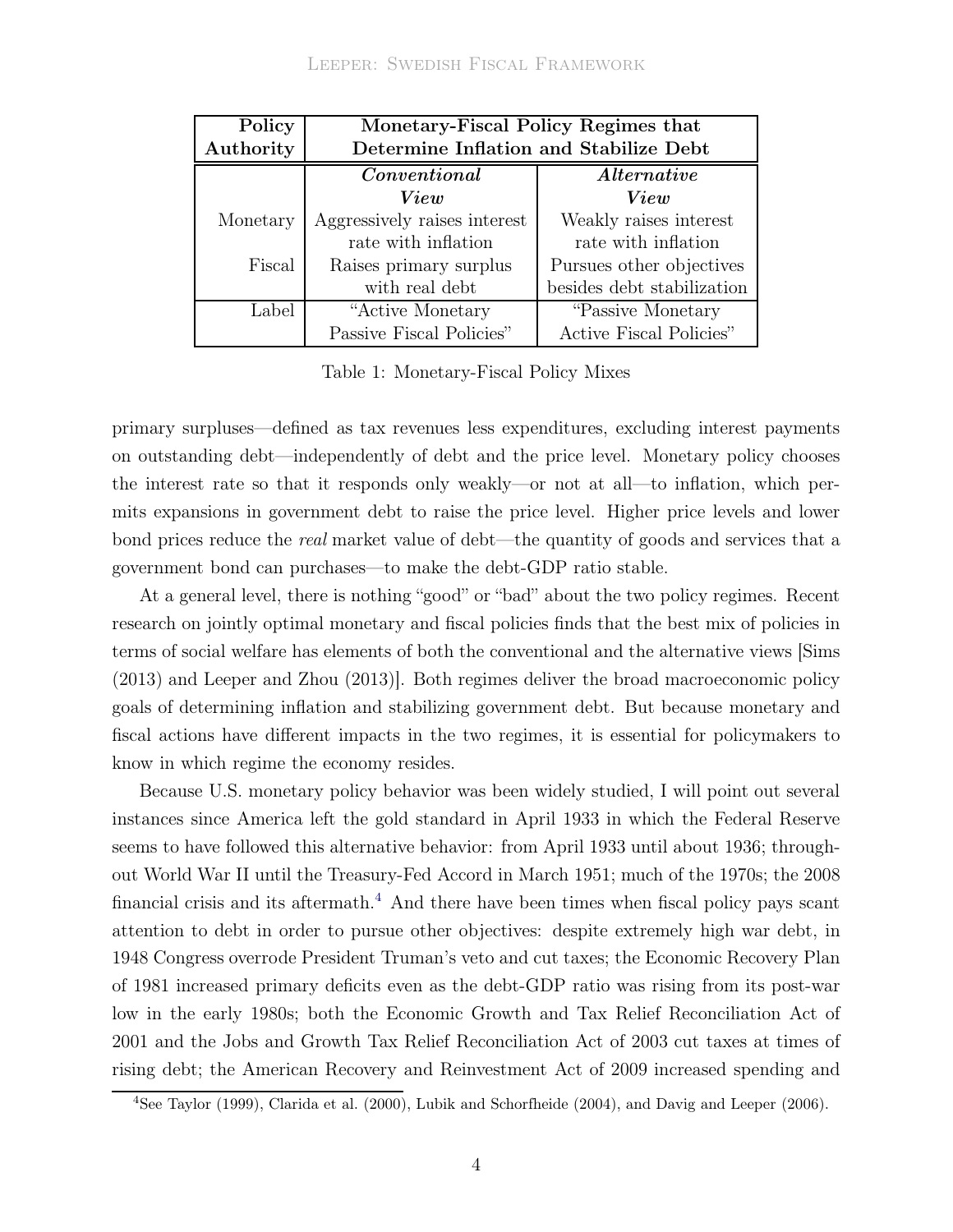cut some taxes despite rising debt; even with record peacetime government debt levels, in December 2017 the U.S. government passed a major cut in taxes.<sup>[5](#page-7-0)</sup>

During and since the financial crisis of 2007, central banks around the world have maintained policy interest rates that are pegged at extraordinarily low levels with the aim of stimulating real economic activity. This behavior places monetary policy into the "alternative view" category. At the same time, fiscal policies—particularly in Europe—have been adjusting to stabilize government debt following brief excursions into stimulative stances designed to help lift economies out of recession. By table [1'](#page-6-0)s categorizations, the mix of pegged interest rates and stabilizing fiscal policy do not deliver an equilibrium in which inflation is determined.<sup>[6](#page-7-1)</sup>

#### 2.2 Fiscal Consequences of Monetary Policy

To keep this discussion focused, in what follows I consider only the conventional mix of monetary and fiscal policy behavior. That policy combination underlies the Riksbank's perceptions of its behavior and the rationale for Sweden's Fiscal Policy Framework. The independent Riksbank pursues its inflation target, while the government acts to ensure debt is stable. This conventional view of macroeconomic policies is the foundation of monetary and fiscal institutions in nearly all countries.

Monetary policy actions always have fiscal consequences.<sup>[7](#page-7-2)</sup> Let's start with something routine: the Riksbank lowers the repo rate in order to raise inflation. This isn't the end of the story: a lower repo rate tends to lower all interest rates, including those on government debt, so interest payments on outstanding debt decline.

Now fiscal policy comes into play. Those lower interest payments reduce fiscal needs. To ensure that government debt is stable, taxes must be lower or expenditures must be higher in the future to offset the reduced debt service. Without these fiscal adjustments, government debt would steadily fall, eventually making the government a net lender to the private sector. The message is: to successfully raise inflation, the Riksbank's *looser monetary policy* (lower repo rate) necessarily requires looser fiscal policy (smaller budget surpluses) at some point. That fiscal response is essential for the Riksbank to be able to control inflation and fulfill its policy mission.

Theory is silent about *when* the fiscal response must be forthcoming. It says only that

<span id="page-7-0"></span><sup>5</sup>See [Davig and Leeper \(2006](#page-36-3)), [Bhattarai et al. \(2016\)](#page-36-4), and [Bianchi and Ilut \(2017](#page-36-5)).

<span id="page-7-1"></span><sup>6</sup>This is called "price-level indeterminacy," and is a topic that has received a great deal of attention in the academic literature. Indeterminacy means that the inflation rate is not pinned down by policy and is subject to potentially volatile fluctuations that arise from self-fulfilling expectations of inflation by the private sector. [Woodford \(2003](#page-39-1)) explains that determinacy is a minimal requirement for optimal policy.

<span id="page-7-2"></span><sup>7</sup>[Tobin \(1980](#page-38-6)) and [Wallace \(1981\)](#page-39-2) make this point.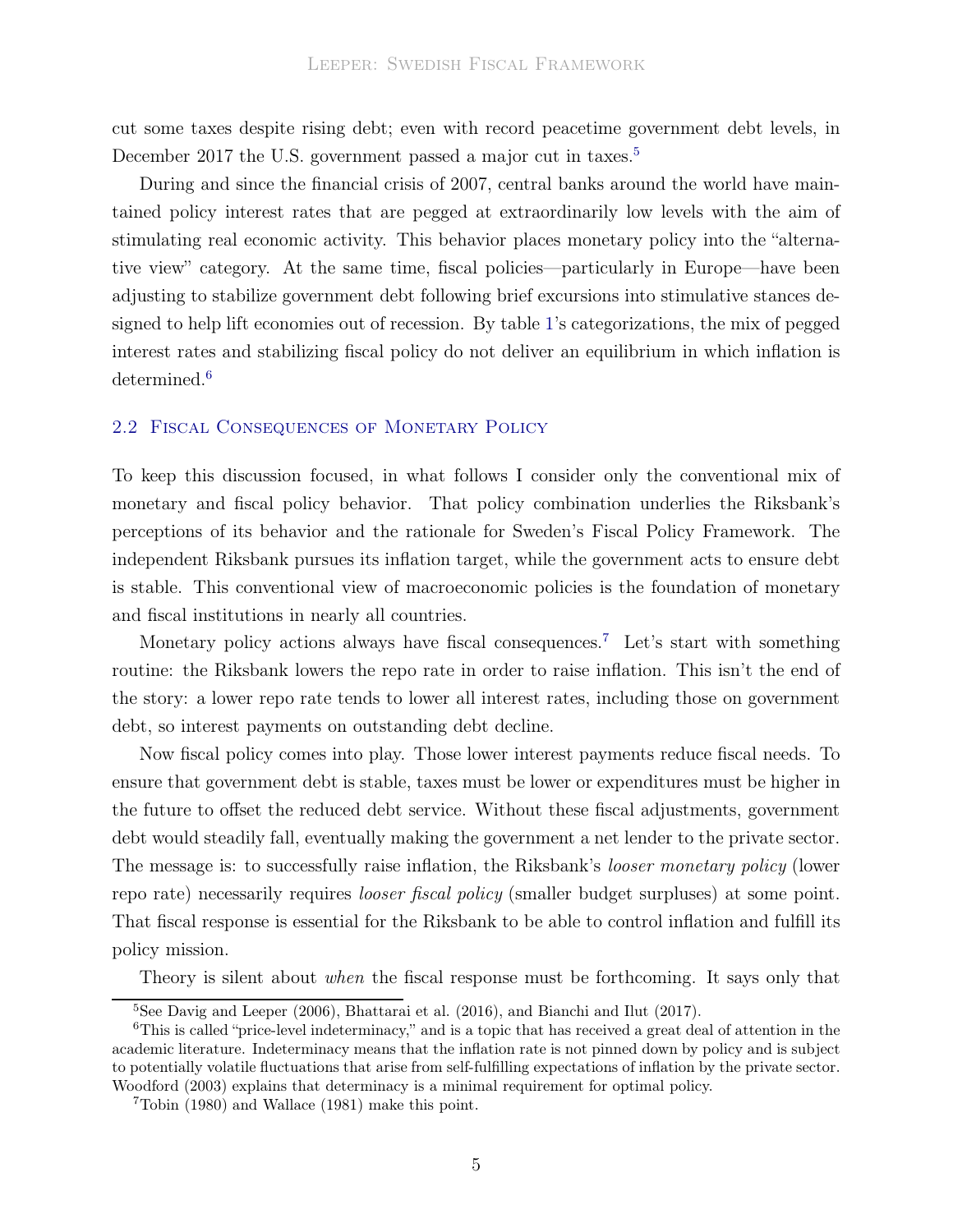people must expect that eventually looser monetary policy will be followed by looser fiscal policy. And large changes in monetary policy will generally require commensurately large fiscal adjustments.

What happens if fiscal policy does not adjust taxes or spending as just prescribed, perhaps because it follows a fiscal rule that is not designed to loosen fiscal policy whenever monetary policy loosens? Then the krona value of government debt falls with the declining interest payments. Bond holders see their interest receipts fall, but don't anticipate lower offsetting taxes. They feel less wealthy and demand fewer goods and services. Lower demand reduces prices, counteracting the Riksbank's original intention to raise inflation.

Appropriate fiscal backing for monetary policy is critical for the Riksbank to achieve price stability. In a country like Sweden, with an explicit fiscal rule, it is essential to ensure that rule provides appropriate backing. A correctly designed rule anchors people's expectations on the belief that fiscal policy will, in time, react appropriately to monetary policy by eliminating the wealth effects that monetary policy produces.

#### 3 International Examples

To gain a deeper understanding of the monetary-fiscal combinations in table [1,](#page-6-0) it is helpful to consider actual instances when policy behavior departed from the conventional monetaryfiscal regime.

#### 3.1 An Important American Case

Recovery from the Great Depression illustrates that the alternative monetary-fiscal policy mix has been an explicit policy choice.[8](#page-8-0) President Franklin D. Roosevelt took office in March 1933 at the lowest point of the Great Depression. Compared to the third quarter of 1929, real GNP was 36 percent lower, industrial production had been cut in half, unemployment rose from almost nothing to a quarter of the workforce, and the price level had fallen 27 percent. The new president committed to raise the price level by achieving ". . . the kind of a dollar which a generation hence will have the same purchasing power and debt-paying power as the dollar we hope to attain in the near future" [\[Roosevelt \(1933b](#page-38-7))]. The first step toward permanently raising the price level was to abandon the gold standard in favor of what Roosevelt called a "managed currency" [\[Roosevelt \(1933a\)](#page-38-8)].

Abandoning convertibility of the dollar to gold included abrogating the gold clause, a contractual provision that gave creditors the option to receive payment in gold, on all future and past public and private contracts. This changed the nature of government debt. Under

<span id="page-8-0"></span><sup>8</sup>This draws on [Jacobson et al. \(2017](#page-37-6)).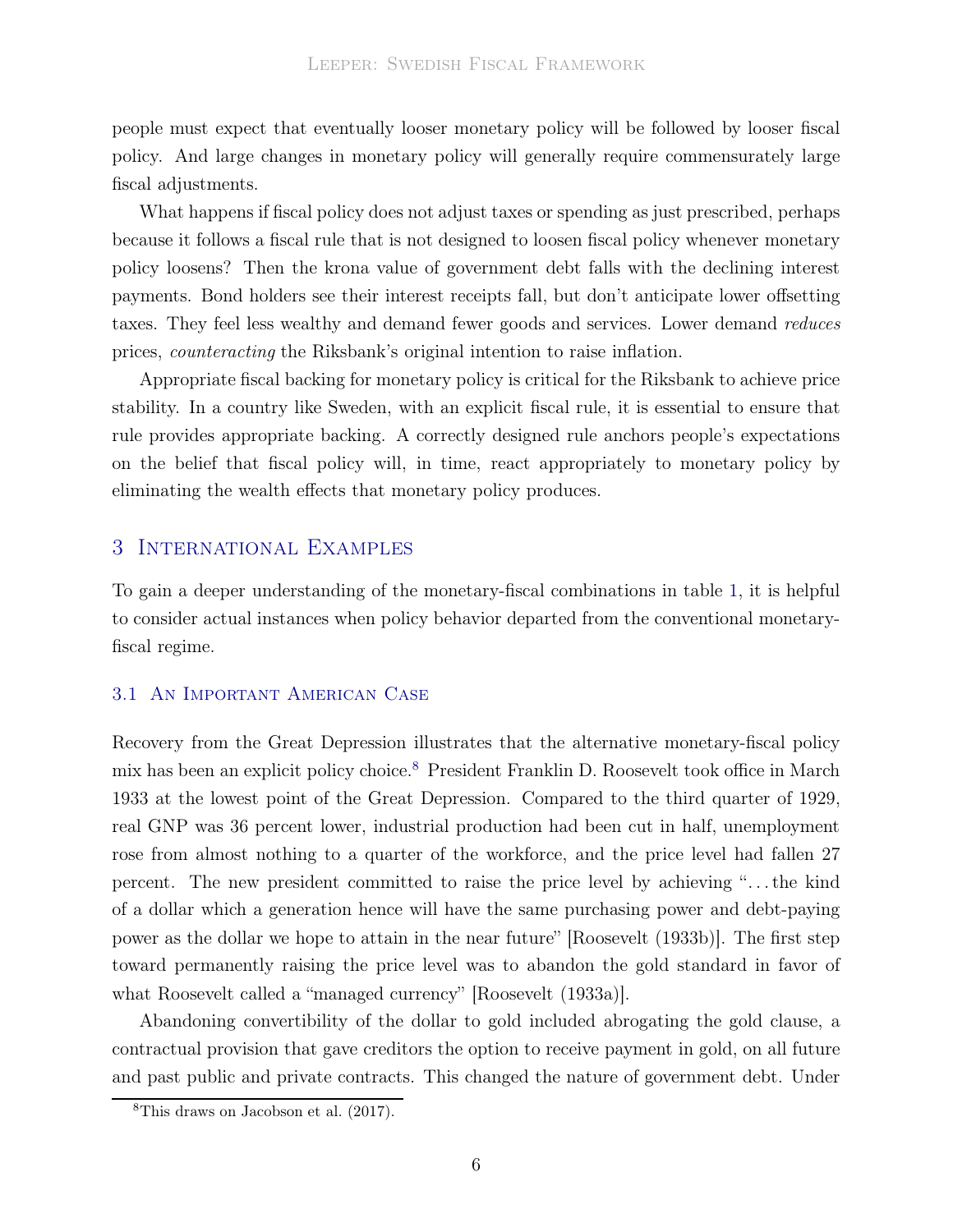convertibility, even though government bonds paid in dollars, the Treasury was required to convert those dollars into gold on demand. When the Treasury didn't have the gold on hand, it had to acquire the gold, typically through higher taxes. The new "managed currency" standard broke the automatic link between new bonds and future surpluses: government bonds were simply promises to pay dollars, which the U.S. government could freely create without adjusting taxes.<sup>[9](#page-9-0)</sup>

Roosevelt used three strategies to convince the public that higher government debt would not necessitate higher future taxes. First, he made policy depend on the state of the economy, saying he would run bond-financed deficits until the economy recovered. Second, he emphasized the temporary nature of the policy by distinguishing between the "regular budget," which he balanced, and the "emergency budget," whose deficits were driven by spending designed to provide relief to those the depression had harmed. Finally, Roosevelt raised the politi[cal stakes by pitching economic recovery as a "war for](#page-38-9) the survival of democracy" [Roosevelt [\(1936\)](#page-38-9)]. The strategies appeared to work because expected inflation began to rise by spring 1933 [\[Jalil and Rua \(2016\)](#page-37-7)].

Monetary policy behaved passively through the recovery. After the United States left gold, the Fed no longer needed to keep interest rates high to staunch the outflow of gold and the New York Fed reduced its discount rate to 1.5 percent in February 1934, where it remained until August 1937, when it was lowered to 1 percent. From November 1933 to February 1937, the Fed conducted no open-market purchases of Treasury securities. One contemporary observer wrote that the Federal Reserve "served merely as a technical instrument for effecting the Treasury's policies" [\[Johnson \(1939,](#page-37-8) p. 211)]. Clearly, the Fed did not follow anything resembling a Taylor rule; instead, monetary policy permitted the expansion in government debt to stimulate the economy, as it does in the alternative policy mix.

Economic recovery was rapid. Real GNP returned to its pre-depression level in 1937. Price levels—consumer and wholesale price indexes and the GNP deflator—rose but fell somewhat short of regaining their levels in the 1920s.

Historians like [Friedman and Schwartz \(1963\)](#page-36-6) and [Romer \(1992](#page-38-10)) attribute recovery to higher growth in the supply of money. After America left the gold standard, the Treasury bought the gold that flowed into the country from a politically unstable Europe and paid for that gold by directly expanding bank reserves and high-powered money. But that explanation overlooks the significant expansion in government debt that took place. The dollar value of federal debt outstanding doubled in the six years after leaving the gold standard, reflecting the substantial fiscal stimulus associated with Roosevelt's relief programs.

<span id="page-9-0"></span><sup>9</sup>Today all but the 10 percent of Treasury debt that is indexed to inflation is also merely a promise to pay future dollars.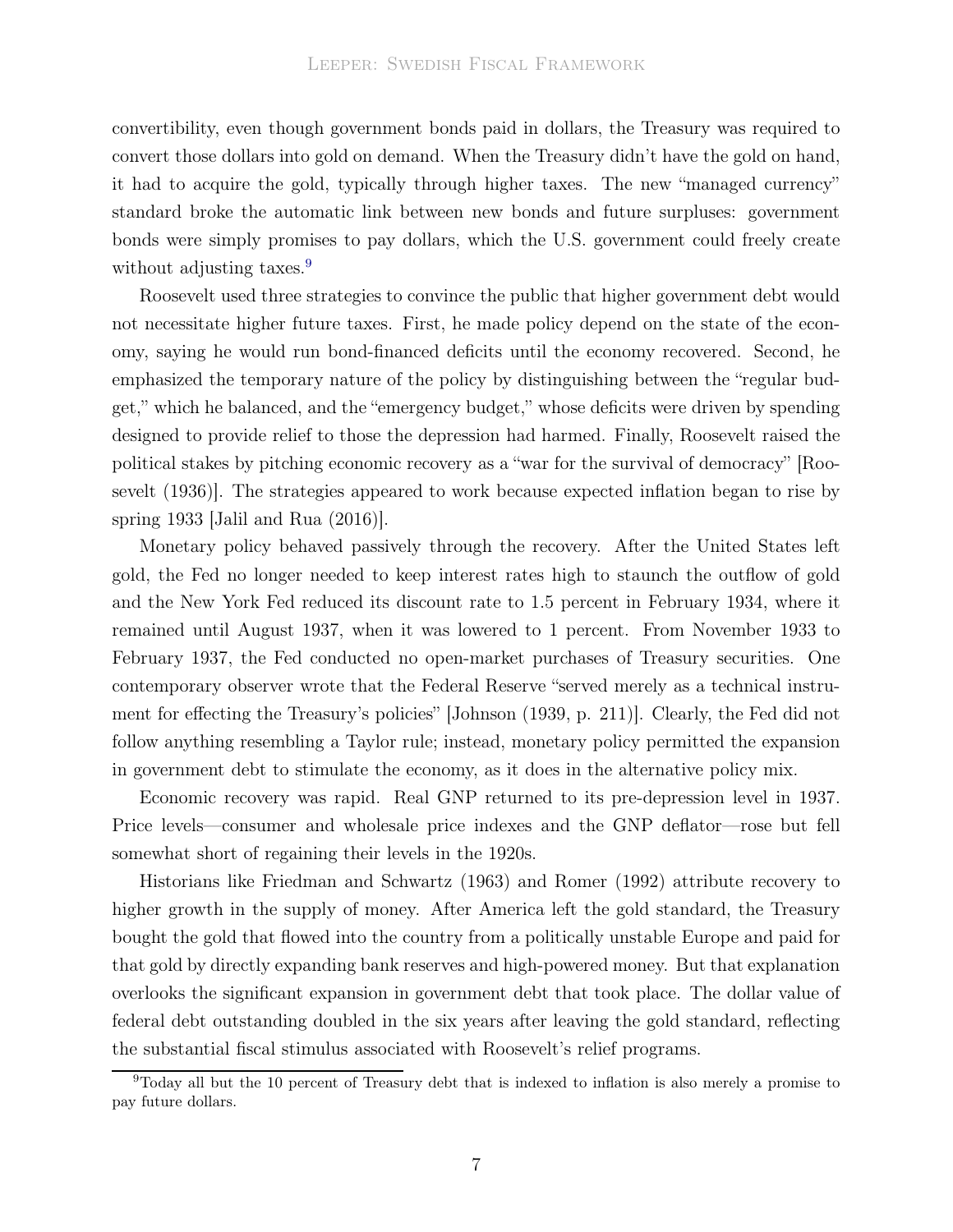Remarkably, this expansion in nominal debt did not raise the debt-GNP ratio. Figure [1](#page-10-0) plots the par and market values of gross federal debt as percentages of GNP from 1920 to 1940. The vertical line marks departure from gold in April 1933. After bottoming out in September 1929 at 15.6 percent, the debt-GNP ratio rose steadily while the United States was still on gold, reaching 44.7 percent in March 1933. It then remained below 45 percent through the end of 1937. Economic recovery raised both the price level and the real level of economic activity, ensuring that the debt-GNP ratio was stable.

<span id="page-10-0"></span>

Figure 1: P[ar and market value of gross federal debt as a percentage of GNP. Source:](#page-37-9) Hall and Sargent [\(2015](#page-37-9)), [Balke and Gordon \(1986\)](#page-36-7), and authors' calculations. Vertical line marks departure from the gold standard.

In this alternative policy mix, the Federal Reserve behaved passively, permitting the fiscal expansion to raise aggregate demand and with it, prices and output. With this policy mix, there need not be any conflict between fiscal expansion and fiscal sustainability because, as the data in figure [1](#page-10-0) neatly illustrate, the fiscal expansion did not increase debt relative to the size of the economy.

#### 3.2 Recent International Cases

Countries have not always provided appropriate fiscal backing.[10](#page-10-1) In recent years, Brazil followed a fiscal policy that was unresponsive to debt, while its central bank sought to target inflation. The 1988 constitution indexed government benefits to inflation, which placed 90 percent of expenditures out of legislative control. At the same time, tax increases were politically infeasible, leading to growing primary deficits with no prospect of reversal.

<span id="page-10-1"></span> $10$ [Leeper \(2017\)](#page-37-10) discusses these and other examples in detail.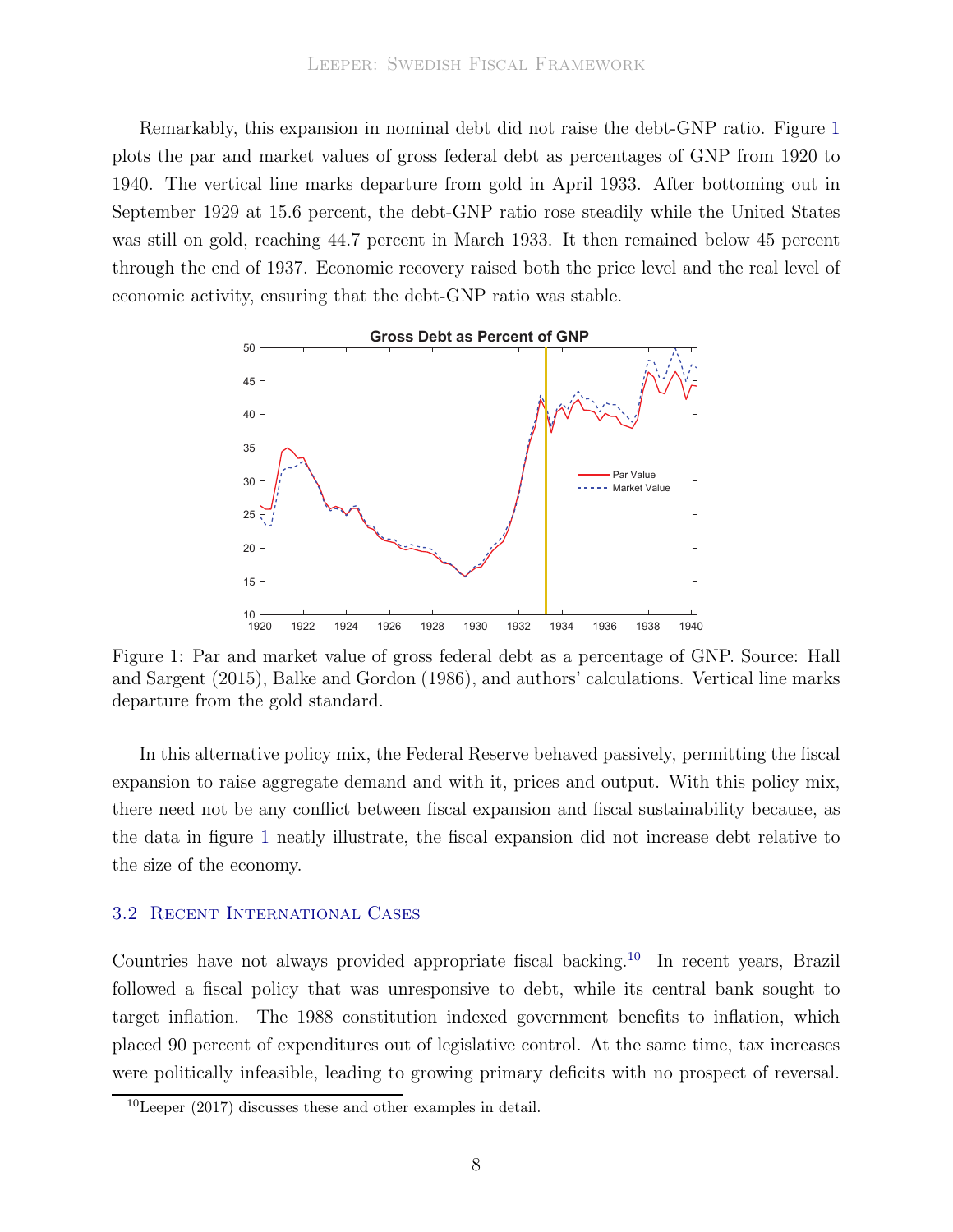<span id="page-11-0"></span>

Figure 2: Brazilian monetary policy interest rate and consumer price inflation rate. Source: IHS Global Insight.

When inflation began to rise, the central bank aggressively raised interest rates, just as the Taylor principle instructs. Debt service rose, driving up aggregate demand and inflation. In December 2015, the primary deficit was 1.88 percent of GDP, but the gross deficit primary plus interest payments—was 10.34 percent of output. Figure [2](#page-11-0) plots Banco Central do Brasil's policy rate, the Selic, along with the consumer price inflation rate from 2013 through 2015. Despite a doubling of the policy rate, the inflation rate rose by nearly 5 percentage points: monetary policy does not appear to be controlling inflation. In fact, inflation began to retreat in 2016 only after the central bank had stabilized the Selic at 14.25 percent for a year.

It is tempting to infer that Brazil's problems stemmed from dysfunctional fiscal policy. Surely, if fiscal policy follows well-specified guidelines that ensure "responsible" fiscal behavior, monetary policy will be able to control inflation. In fact, the explanation lies in an incompatible combination of monetary and fiscal policies.

Switzerland has had a "responsible" fiscal rule for 15 years and it takes that rule seri-ously. By "seriously" I mean the government actually follow the rules.<sup>[11](#page-11-1)</sup> Since a nationwide referendum in 2001, Switzerland has followed a debt brake, which limits spending to average revenue growth over several years. If spending differs from this limit, the difference is debited or credited to an adjustment account that has to be corrected in coming years. Debt brakes have a built-in error-correction mechanism intended to restrict the size of government debt.<sup>[12](#page-11-2)</sup>

The top panel of figure [3](#page-12-0) suggests that Swiss fiscal rules have worked to limit debt growth.

<sup>&</sup>lt;sup>11</sup>This draws on [Leeper](#page-37-3)  $(2016)$  and Bai and Leeper  $(2017)$ .

<span id="page-11-2"></span><span id="page-11-1"></span><sup>&</sup>lt;sup>12</sup>See [Danninger \(2002](#page-36-9)) and [Bodmer \(2006](#page-36-10)) for additional details and analyses.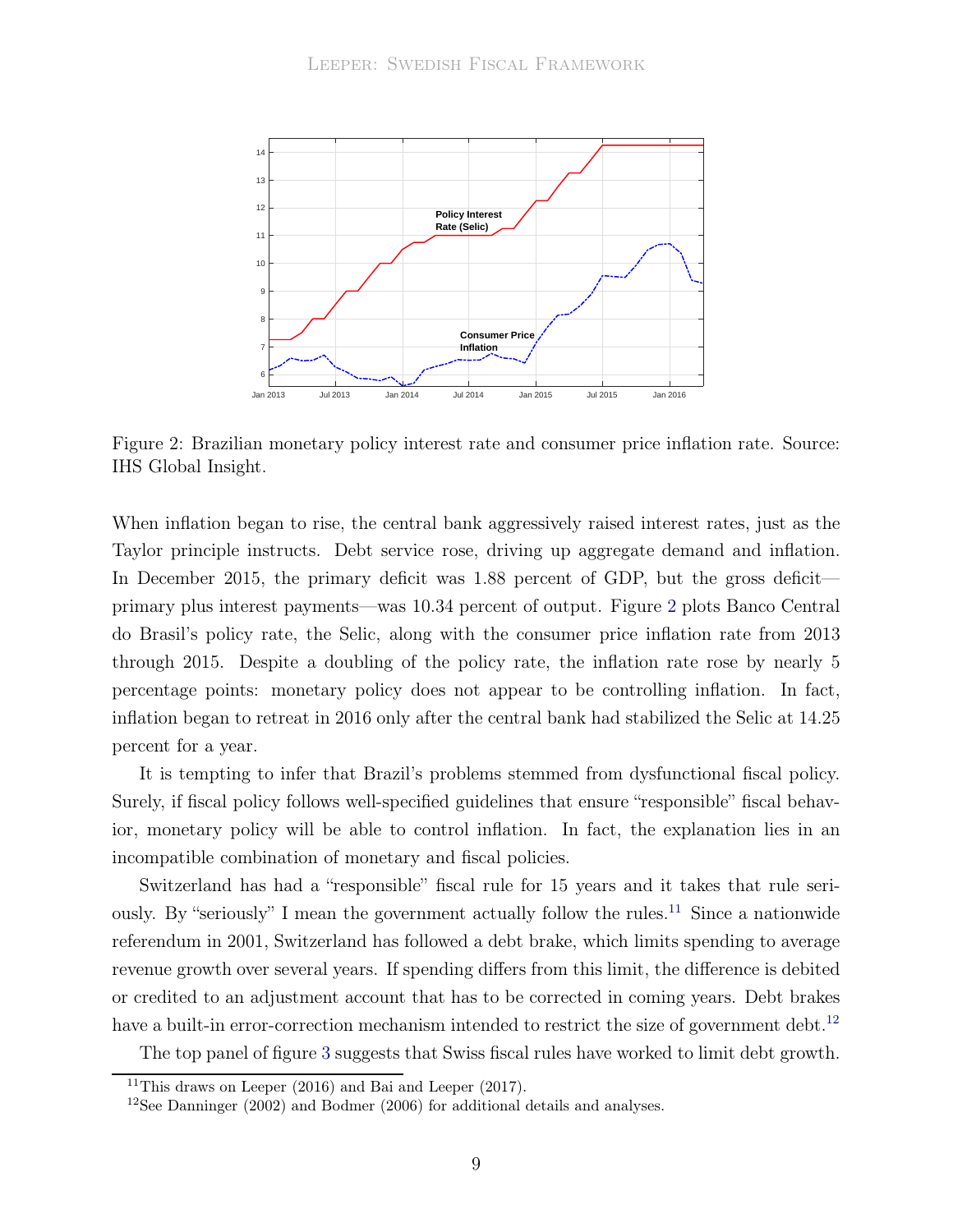<span id="page-12-0"></span>

Figure 3: Debt-GDP ratio and CPI inflation rate in Switzerland. Source: Swiss National Bank.

Government debt has steadily fallen over the past 15 years and now is about 35 percent of GDP. Remarkably—and Switzerland, along with Sweden, may be the sole exceptions—debt either continued to fall or was flat during the financial crisis. This stunning outcome is a testament to the effectiveness of fiscal rules that are followed.

But this prudent fiscal policy may have come at a cost in terms of inflation targeting. Switzerland has a 2 percent inflation target that has been missed chronically. In Switzerland, inflation has been persistently below target since the beginning of 2009. Low inflation rates do not seem to be the result of inadequate efforts by monetary policy: policy interest rates have been negative since the beginning of 2015.

The Swiss case illustrates that fiscal backing for monetary policy must be symmetric. When monetary policy reduces (raises) interest rates and interest payments on government debt, fiscal policy needs to reduce (raise) taxes. Fiscal rules designed primarily to reduce government debt may interfere with the symmetry of fiscal backing.

<span id="page-12-1"></span>These international examples offer evidence of how monetary and fiscal policies that are inconsistent with each other can produce undesirable economic outcomes. Of course, many other factors also affect Brazilian and Swiss data, so this evidence is merely suggestive. Each is a case in which monetary and fiscal authorities independently pursue their objectives and fiscal authorities fail to provide the fiscal backing needed for the central banks to control inflation.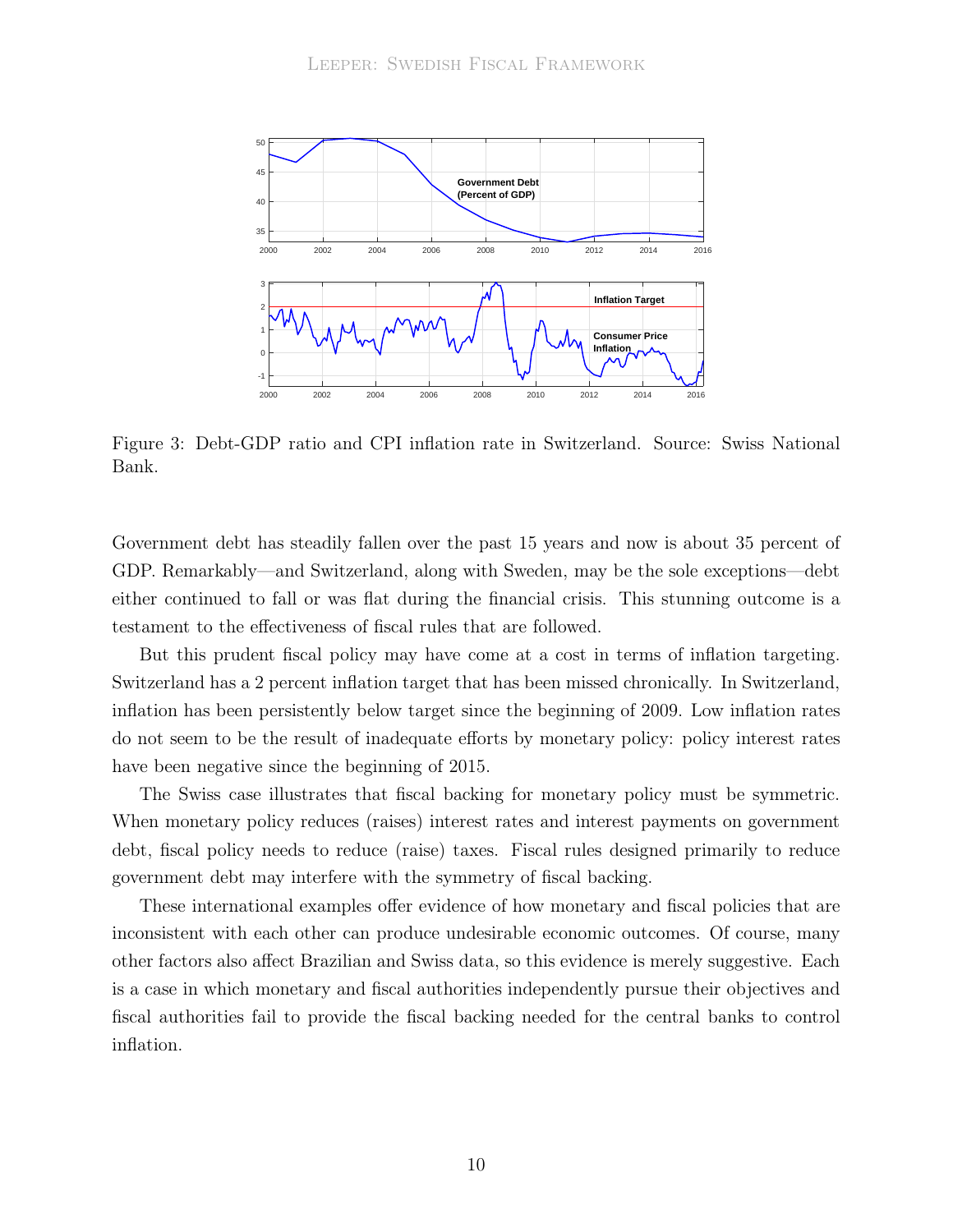### 4 Negative Nominal Bond Yields

Like several other European countries, Sweden has been going through the unusual situation in which nominal government bond yields have been negative, even at horizons as long as five years. While there are many reasons that nominal yields have turned negative—economic weakness in the wake of the global financial crisis, aging populations, and so forth—monetary policy behavior is certainly a major factor. Lower monetary policy interest rates tend to reduce interest rates across the maturity spectrum.

Persistently negative government bond yields may be *prima facie* evidence that fiscal policy could be improved. Essentially, the private sector is telling the government that it is willing to pay for the right to lend to the government. When yields remain negative, it must mean that the government is not taking the private sector up on its generous offer.

Medium-term government bond yields are negative because demand for those safe assets is very strong. Strong demand bids up bond prices at the relevant maturities, driving down yields. If the government were to respond to the strong demand by increasing supply of the desirable assets, yields would rise. Negative yields, therefore, may reflect a "shortage" of high-demand assets.

Although the logic of why negative bond yields suggest suboptimal fiscal behavior may be obvious, a simple numerical example may clarify the issues.[13](#page-13-0) Suppose that in 2017, the market price of a government bond that pays SEK 100 in 2018 is SEK 105, implying a  $-5$ percent annual yield. For the sake of this example, imagine that the bond is bought by the Riksbank by crediting the government's account at the Riksbank by SEK 105, the amount by which assets and liabilities of both the government and the Riksbank increase. When the bond comes due in 2018, the government pays the Riksbank SEK 100, so its assets with the central bank decline by SEK 100, while its liabilities decline by SEK 105. The mirror of this transaction has the Riksbank's assets decline by SEK 105 and its liabilities by SEK 100.

The following year, the government transfers SEK 5 to the private sector, paid for by crediting banks' deposits at the Riksbank by SEK 5. Government balances with the Riksbank fall by SEK 5; liabilities of the Riksbank decline by those 5 krona and rise by the equivalent amount from the increase in bank reserves. Banks' deposits with the Riksbank earn the repo rate, which in fall of 2017 was  $-0.5$  percent. If we denote the repo rate by  $r<sup>D</sup>$ , then each year the Riksbank's liabilities *decline* by  $1 + r^D < 1$  because  $r^D < 0$ . After K years, the Riksbank's liabilities in the form of bank reserves have declined by  $-5(1+r^D)^K$ . Over time, this number gets smaller, so that the initial expansion in reserves is self-extinguishing and the total expansion in bank reserves is  $5/(1+r^D) = 5.025$  krona.

<span id="page-13-0"></span><sup>13</sup>This example comes from a conversation with Jon Faust.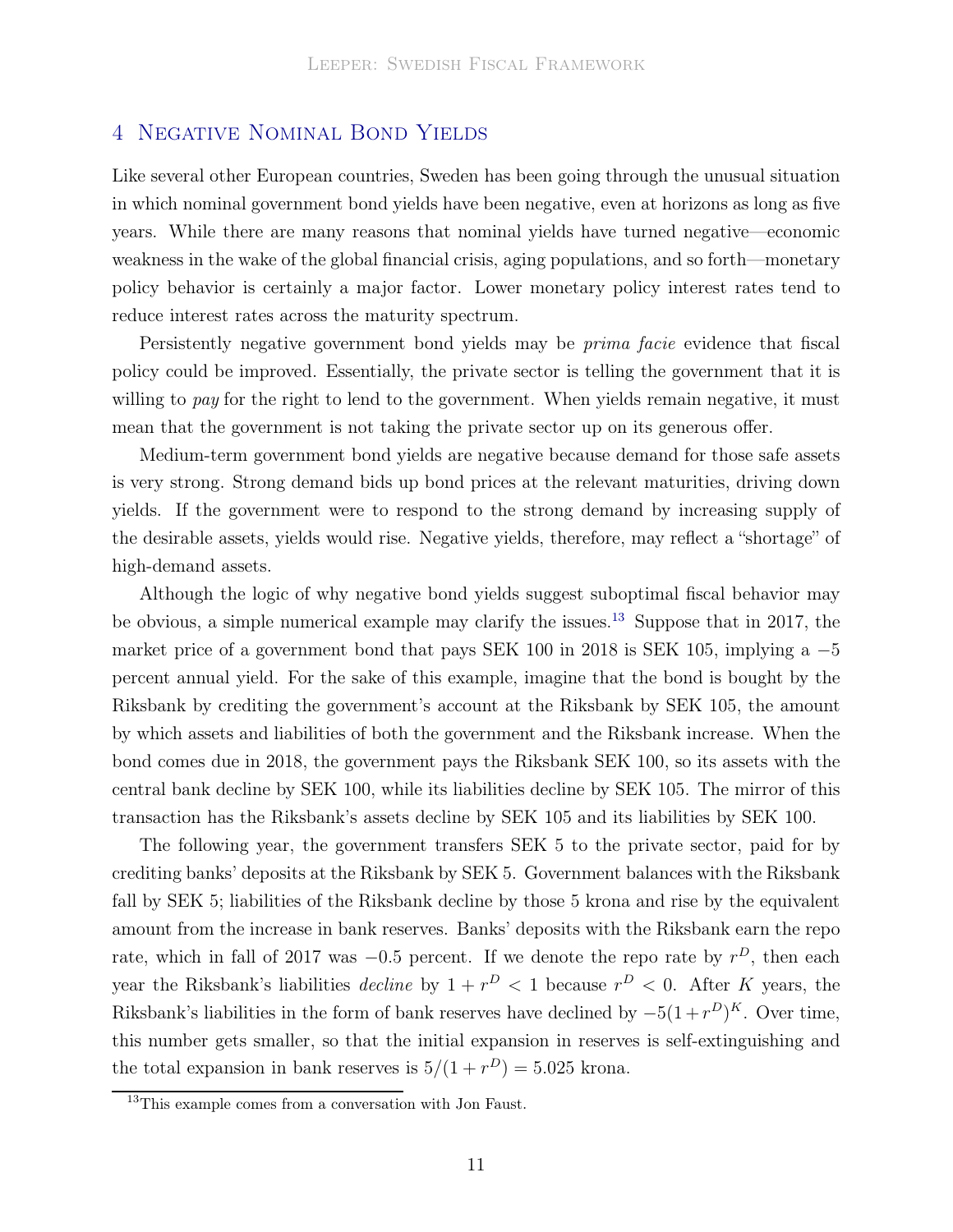This example illustrates one channel by which the private sector can be made better off when government bond yields are negative and the government issues additional government bonds to take advantage of those negative rates. More generally, the government could do practically anything productive with the proceeds from negative bond yields—invest in a sovereign wealth fund, finance infrastructure projects with positive returns, or drop newly printed cash onto Gamla Stan. A government that does not pursue these policies is reducing its citizens' welfare.

<span id="page-14-0"></span>

Figure 4: Estimated zero-coupon government bond yields as various maturities, daily data. Source: Sveriges Riksbank.

Figure [4](#page-14-0) plots estimated government bond yields at maturities of one, three, five, and 10 years, along with the path of the repo rate set by the Riksbank. Immediately before, and fairly continuously since the Riksbank adopted a negative repo rate in February 2015, bond yields out to five years also turned negative. In August 2016, even the 10-year yield briefly flirted with zero. Table [2](#page-15-0) reports the average yields over the 33 months since the negative interest rate policy was adopted. All maturities out to five years have averaged negative yields for over two and a half years, plenty of time for the government to adopt welfare-improving policies that exploit bondholders' willingness to pay for the privilege of lending to the government.

I do not know why governments refuse to issue more bonds when their nominal yields are negative. But the current fiscal climate in many countries seems to maintain that any expansion in government debt is "bad," while any contraction in debt is "good."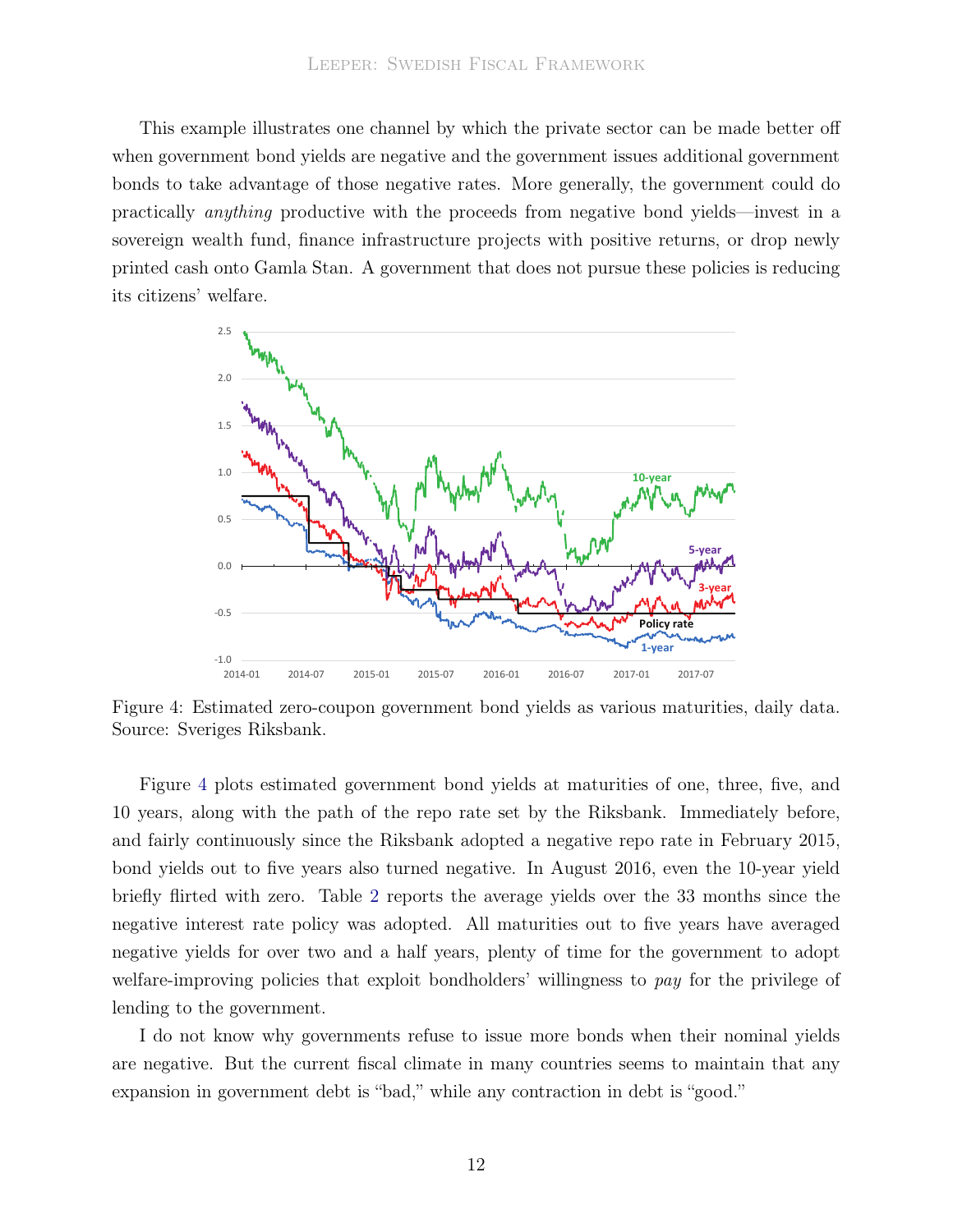| 3-month    | $-0.61$   |
|------------|-----------|
| 6-month    | $-0.64\,$ |
| 1-year     | $-0.64$   |
| $2$ -year  | $-0.54$   |
| 3-year     | $-0.39\,$ |
| 4-year     | $-0.23$   |
| 5-year     | $-0.06$   |
| $10$ -year | 0.67      |
| Repo       | $-0.42\,$ |

<span id="page-15-0"></span>Table 2: Average of estimated zero-coupon yields between 18 February 2015 and 18 October 2017, daily data. Source: Sveriges Riksbank

## 5 How a Net-Lending Target Works and Why It's Fragile

Swedish fiscal policy pursues a net-lending target that is currently one percent of GDP over the medium term. To understand that policy's implications for government debt developments, we need to study how government debt evolves over time. Government debt's evolution is governed by the government's budget identity, which may be written as

$$
Q_t B_t = (1 + \rho Q_t) B_{t-1} - S_t
$$

where  $B_t$  is the nominal value of the government's bond portfolio,  $Q_t$  is the nominal price of the portfolio, and  $S_t$  is the nominal primary budget surplus. The primary surplus is the difference between total tax revenues and total government expenditures, excluding interest payments on outstanding debt. As written, the budget identity assumes that all government bonds are in nominal krona. In fact, Sweden also issues inflation-linked bonds and foreign currency bonds, but in 2017 over half of Swedish government debt was krona denominated.

We specialize the specification of government debt by assuming that all debt pays zero coupons and that the maturity structure decays at the constant rate  $\rho$  each period. If  $B_{t-1}(t + j)$  is the quantity of zero-coupon bonds outstanding in period  $t - 1$ , which come due in period  $t+j$ , then  $B_{t-1}(t+j) = \rho^{j} B_{t-1}$ , where  $B_{t-1}$  is the portfolio of such specialized bonds in period  $t - 1$ <sup>[14](#page-15-1)</sup> Recent Swedish National Debt Office guidelines aim for an average maturity o[f nominal krona debt of between 4.3 and 5.5 years \[](#page-38-11)Riksgälden Swedish National Debt Office [\(2017](#page-38-11))].

<span id="page-15-1"></span><sup>&</sup>lt;sup>14</sup>This specialization permits us to extract the implications of the existence of a maturity structure for government debt in a straightforward and intuitive manner.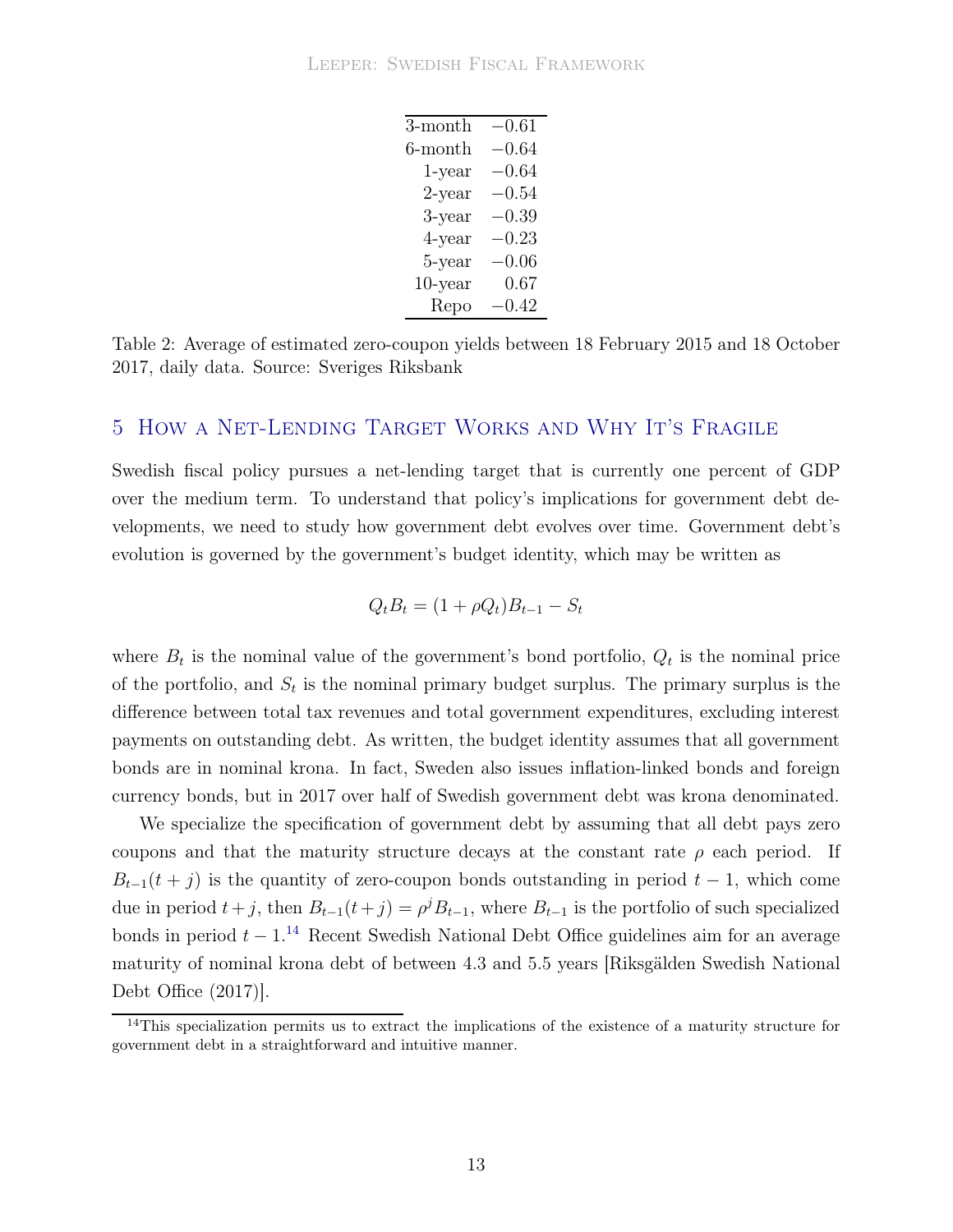Define the gross nominal rate of return on the bond portfolio as

$$
1 + R_t = \frac{1 + \rho Q_t}{Q_{t-1}}
$$

This permits expressing the budget identity in terms of the evolution of the market value of debt, denoted by  $Q_t B_t$ , as

$$
Q_t B_t = (1 + R_t)Q_{t-1}B_{t-1} - S_t
$$

Let  $N_t$  denote net lending by the government, defined as

$$
N_t \equiv -\left(Q_t B_t - Q_{t-1} B_{t-1}\right)
$$

Net borrowing is the change in the market value of outstanding government debt, so net lending is the negative of this change.

Then we can write the budget identity as

<span id="page-16-0"></span>
$$
N_t = - (Q_t B_t - Q_{t-1} B_{t-1}) = S_t - R_t Q_{t-1} B_{t-1}
$$
\n<sup>(1)</sup>

where the term  $R_tQ_{t-1}B_{t-1}$  reflects interest payments on outstanding debt, which is also called debt service costs.

To relate the budget identity to the government's net-lending rule, we scale all variables by nominal GDP,  $Y_t$ , and express ratios to aggregate income as lower-case letters. Letting  $b_t$  denote the ratio of the market value of debt to GDP, expression [\(1\)](#page-16-0) becomes<sup>[15](#page-16-1)</sup>

<span id="page-16-2"></span>
$$
n_t = -\left(b_t - \frac{1}{1 + G_t}b_{t-1}\right) = s_t - \frac{R_t}{1 + G_t}b_{t-1}
$$
\n(2)

Denote the net-lending target by  $n^*$ . When Sweden sets this target at 1 percent of GDP,  $n^* = .01$ . Government policy aims to achieve this target by adjusting its fiscal instruments taxes, government consumption and investment, and transfer payments—which are summarized by the primary surplus,  $s_t$ . We shall treat the primary surplus as the government's fiscal instrument.

<span id="page-16-1"></span><sup>&</sup>lt;sup>15</sup>In [\(2\)](#page-16-2) the variables are defined as  $b_t \equiv \frac{Q_t B_t}{Y_t}$ ,  $s_t \equiv \frac{S_t}{Y_t}$ ,  $r_t \equiv \frac{R_t}{(1+g_t)(1+\pi_t)}$ ,  $n_t \equiv \frac{N_t}{Y_t}$ , and  $1+G_t \equiv \frac{Y_t}{Y_{t-1}} =$  $\frac{P_t}{P_{t-1}} \frac{y_t}{y_{t-1}} = (1 + \pi_t)(1 + g_t)$ , where  $G_t$  is the net growth rate of nominal GDP,  $Y_t$ , and  $P_t$  is the general price level, so  $\pi_t$  is the net inflation rate, and  $g_t$  is the net growth rate of real GDP.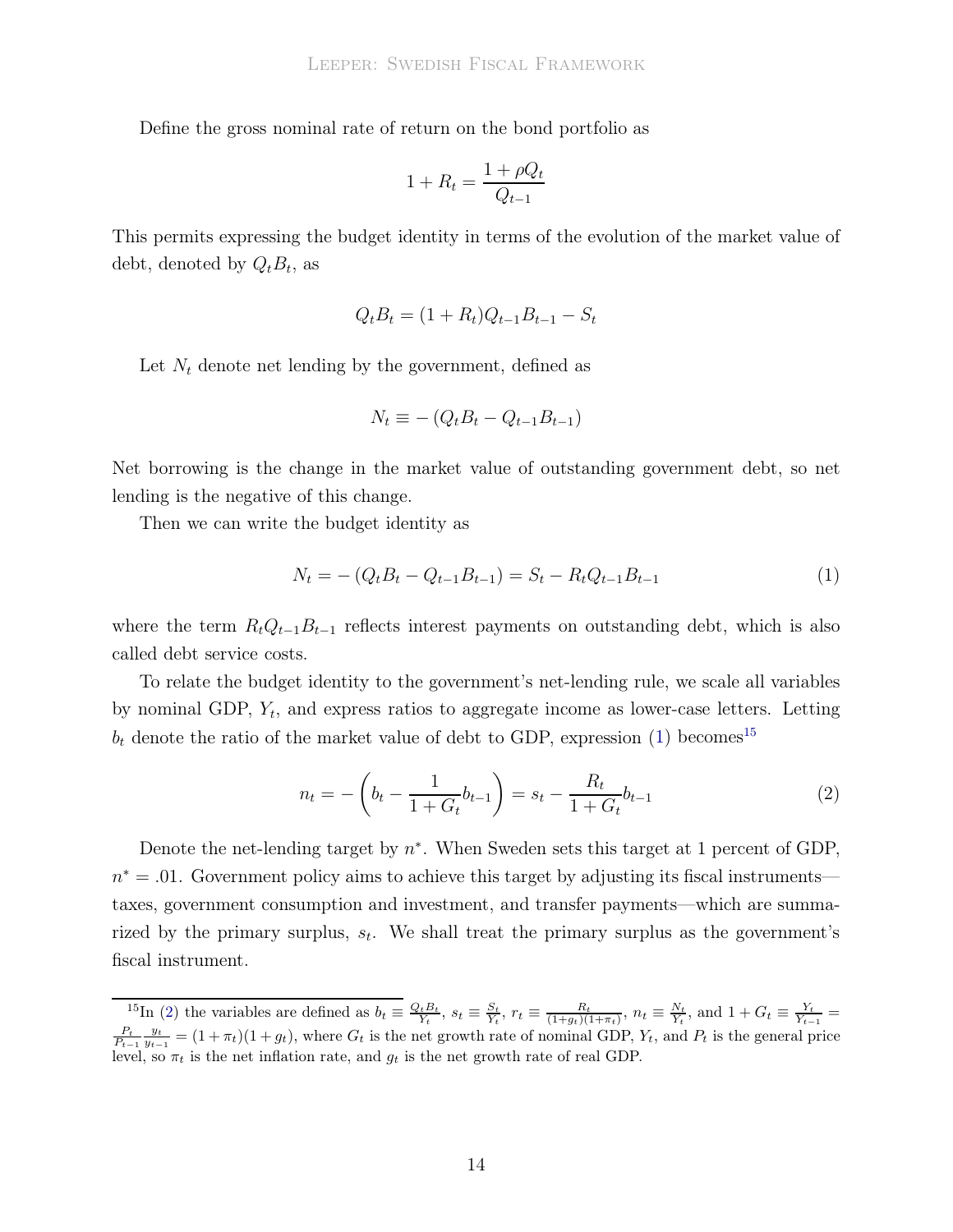#### 5.1 Always on Target

Initially, let's make the simplifying and extreme assumption that the government hits this target every period, so that  $n_t = n^*$  all the time. Imposing this on the government's budget identity in expression [\(2\)](#page-16-2) implies that

<span id="page-17-0"></span>
$$
s_t = n^* + \frac{R_t}{1 + G_t} b_{t-1}
$$
\n(3)

To hit the net-lending target every period, the primary surplus must equal that target value plus the real interest payments on debt carried over from the past. In this expression,  $R_t/(1+G_t)$  is the real—inflation-adjusted—rate of return on the government's bond portfolio.

The extreme assumption produces extreme policy behavior: the government must adjust the real primary surplus one-for-one with real debt service. This has two consequences. First, to achieve the net-lending target every period, the government loses the flexibility to pursue other fiscal goals—macroeconomic stabilization, income distribution, and so forth—even in the short run. Forcing net lending to be always on target makes primary surpluses the exact function of select economic conditions that expression [\(3\)](#page-17-0) describes.

Second, the government must react to any economic disturbance that raises debt service by raising the primary surplus. If the Riksbank reduces the repo rate in order to stimulate inflation, for example, then at least initially real interest rates are likely to fall at all maturities. This reduces the real return on outstanding debt and, hence, debt service costs. The government then must reduce primary surpluses—that is, engage in expansionary fiscal policy—to maintain the net-lending target.

Many other economic shocks will also affect debt service because interest rates on government debt are highly sensitive to both domestic and foreign disturbances. Any shock that reduces debt service, must be met with lower primary surpluses if net lending is to stay on target.

#### 5.2 Gradually on Target

Neither the Swedish government, nor any government, aims to keep net lending on target all the time. Instead, the target is intended to be hit on average over the course of economic cycles. We can generalize this analysis by allowing the adjustment to the net-lending target to be gradual. One fiscal rule that gradually achieves the net-lending target is

<span id="page-17-1"></span>
$$
s_t - \bar{s} = -\gamma (n_t - n^*), \qquad \gamma > 0 \tag{4}
$$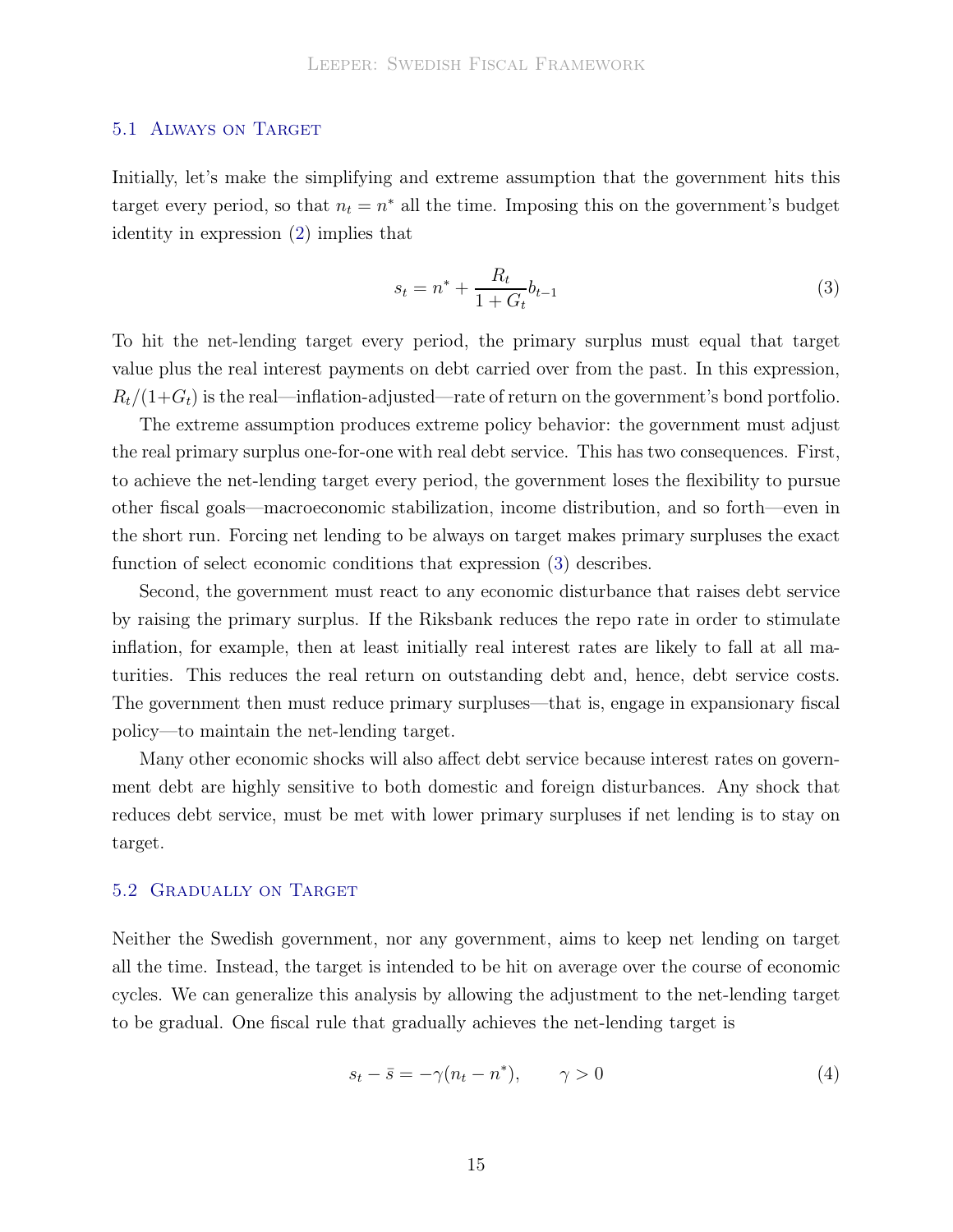where  $\bar{s}$  is the long-run primary surplus-GDP level. By this rule, whenever net lending is above target,  $n_t > n^*$ , the government makes the primary surplus lower than its long-run value. A lower surplus reduces net lending (or increases government borrowing) to reduce net lending back to target over time. The rule in [\(4\)](#page-17-1) is a stylized description of fiscal behavior. Economic theory often posits stylized behavior in order to focus attention on a single aspect of what policy does—in this case, how surpluses react to net lending. A rule like [\(4\)](#page-17-1) could be far more complicated to try to capture actual policy behavior, but that would merely make the analysis more complex and less transparent.

For this net-lending rule to stabilize government debt and reach the net-lending target in the long run, primary surpluses must respond to net lending with sufficient strength. This implies a restriction on the coefficient  $\gamma$  in [\(4\)](#page-17-1). To derive that restriction, substitute the fiscal rule, [\(4\)](#page-17-1), into the government's budget identity, [\(2\)](#page-16-2), to obtain an equation that describes how the real market value of outstanding debt-GDP evolves over time

<span id="page-18-0"></span>
$$
b_t = \frac{1}{1 + G_t} \left( 1 + \frac{R_t}{1 + \gamma} \right) b_{t-1} - \frac{\bar{s} + \gamma n^*}{1 + \gamma}
$$
 (5)

Stability requires that over time the market value of debt as a share of output converges to a constant, which requires that the coefficient on lagged debt in [\(5\)](#page-18-0) lies between 0 and 1

$$
0 < \frac{1}{1 + G_t} \left( 1 + \frac{R_t}{1 + \gamma} \right) < 1
$$

After some manipulation, we see that this restriction implies an appropriate range for the policy parameter  $\gamma$ 

$$
1 + \gamma > \frac{R_t}{G_t}
$$

Because debt stabilization is by nature about the long run, we can consider this condition when inflation, economic growth, and interest rates are at their constant long-run values. This allows us to link the nominal return on bonds, R, to three things: the rate at which bondholders discount the future,  $\beta$ , the growth rate of the economy, g, and the central bank's inflation target,  $\pi^*$ . We obtain the relationships  $1 + R = \beta^{-1}(1+G) = \beta^{-1}(1+g)(1+\pi^*)$ and  $1+r = \beta-1(1+g)$ , were  $1+g$  is the gross growth rate of real GDP and  $1+r$  is the gross real interest rate. Substituting these long-run relations in for  $R/G$  yields the restriction that government must make primary surpluses react to net lending with a coefficient that satisfies

<span id="page-18-1"></span>
$$
\gamma > \frac{(1+\pi^*)(r-g)}{(1+\pi^*)(1+g)-1} = \frac{(1+\pi^*)(r-g)}{G}
$$
\n(6)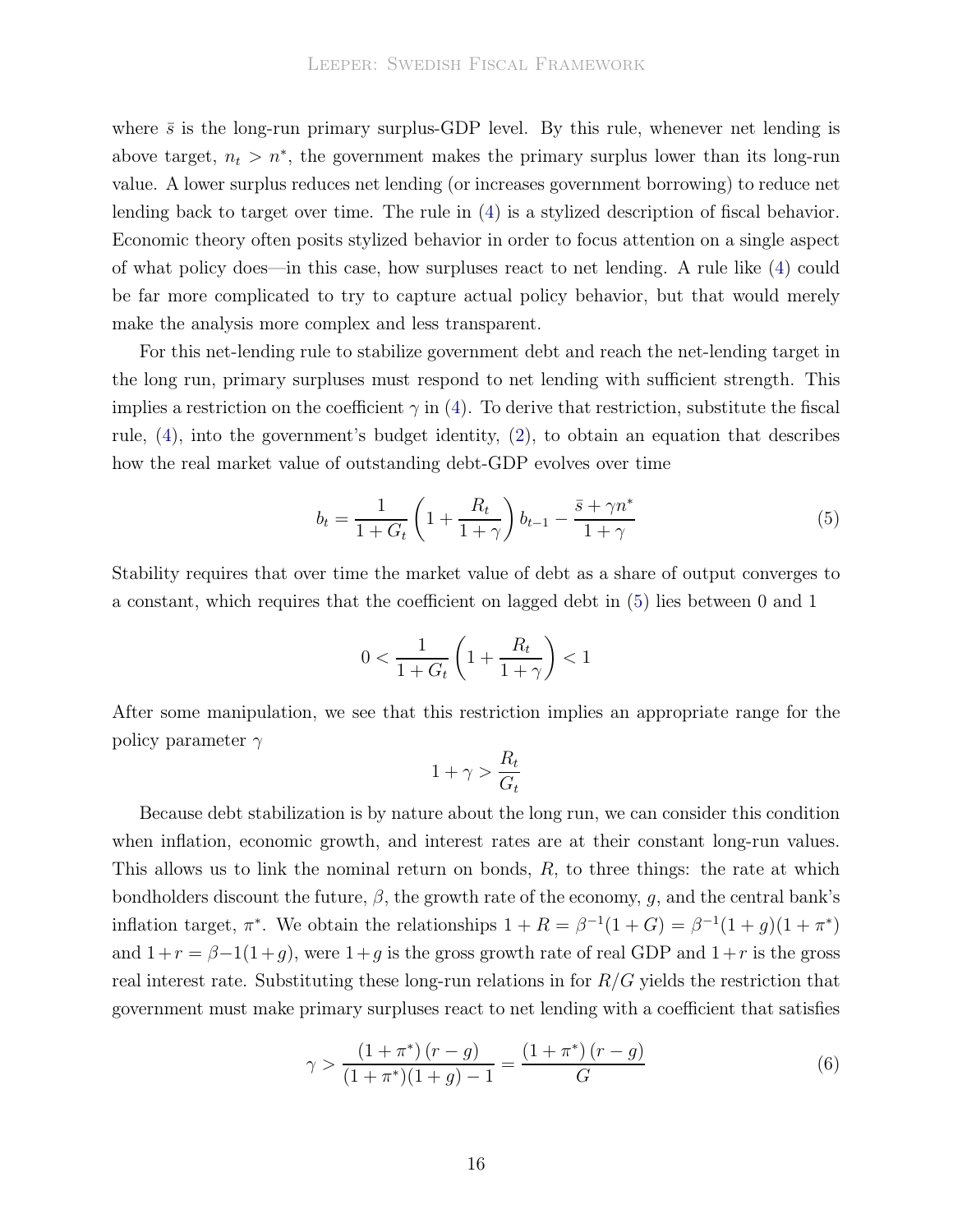This expression has a straightforward interpretation.  $\pi^*$  is the central bank's inflation target, so in the case of Sweden,  $1+\pi^* = 1.02$ , given the Riksbank's 2 percent inflation target.  $r-g$  is the difference between the real interest rate on government bonds and the growth rate of real GDP in the long run. Economies that permanently grow faster than the cost of borrowing have no need for fiscal rules because tax revenues are assured to grow more rapidly than real debt service; those fortunate economies can simply "grow out of deficits."

It is reasonable to assume that over the broad span of time in Sweden, the real interest rate exceeds the real growth rate. The denominator in [\(6\)](#page-18-1) may be rewritten in terms of the growth rate of nominal GDP as  $(1 + \pi^*)(1 + g) - 1 = G$ , where G is the net growth rate of nominal GDP, so it is a number like 0.04 when the price level and real output both grow at 2 percent annually. Higher nominal growth requires a smaller reaction of surpluses to net lending for two reasons. First, higher real growth automatically reduces the debt-GDP ratio. Second, higher inflation reduces bond prices and, therefore, the market value of debt.

Table [3](#page-19-0) reports threshold values for the responsiveness of surpluses to net lending in order to stabilize debt-GDP when long-run real interest and growth rates take on different combinations. Because the rule in [\(4\)](#page-17-1) is written with a  $-\gamma$ , values in the table should be understood as making surplus deviations move in the opposite direction from net-lending deviations. These calculations impose that the Riksbank hits its 2% inflation target in the long run. When  $\gamma$  exceeds these thresholds, in the long run the debt-GDP ratio is constant and equal to the discounted present value of the long-run primary surplus-GDP ratio.

<span id="page-19-0"></span>

| growth rate $(\%)$<br>real rate $(\%)$ | $\overline{0}$ |      | $\overline{2}$ | 3    |      | 5 |
|----------------------------------------|----------------|------|----------------|------|------|---|
|                                        | ( )            |      |                |      |      |   |
|                                        | 0.51           |      |                |      |      |   |
|                                        | 1.02           | 0.34 |                |      |      |   |
| 3                                      | 1.53           | 0.68 | 0.25           |      |      |   |
|                                        | 2.04           | 1.01 | 0.51           | 0.20 |      |   |
| 5                                      | 2.55           | 1.35 | 0.76           | 0.40 | 0.17 |   |

Table 3: Implications of combinations of long-run real interest rates and real growth rates for the minimum response of primary surpluses to net lending that will stabilize the debt-GDP ratio. Entries report threshold values that  $\gamma$  in fiscal rule [\(4\)](#page-17-1) must exceed. These calculations assume an inflation target of 2%. Table excludes the negative threshold values when  $q > r$ .

Table [4](#page-20-0) makes clear how the central bank's inflation target affects this threshold. A higher inflation target reduces the threshold, permitting the debt-GDP ratio to be stabilized with a weaker response of surpluses to net lending. It might seem odd that the inflation target would have an impact on long-run stabilization of the government debt. The reason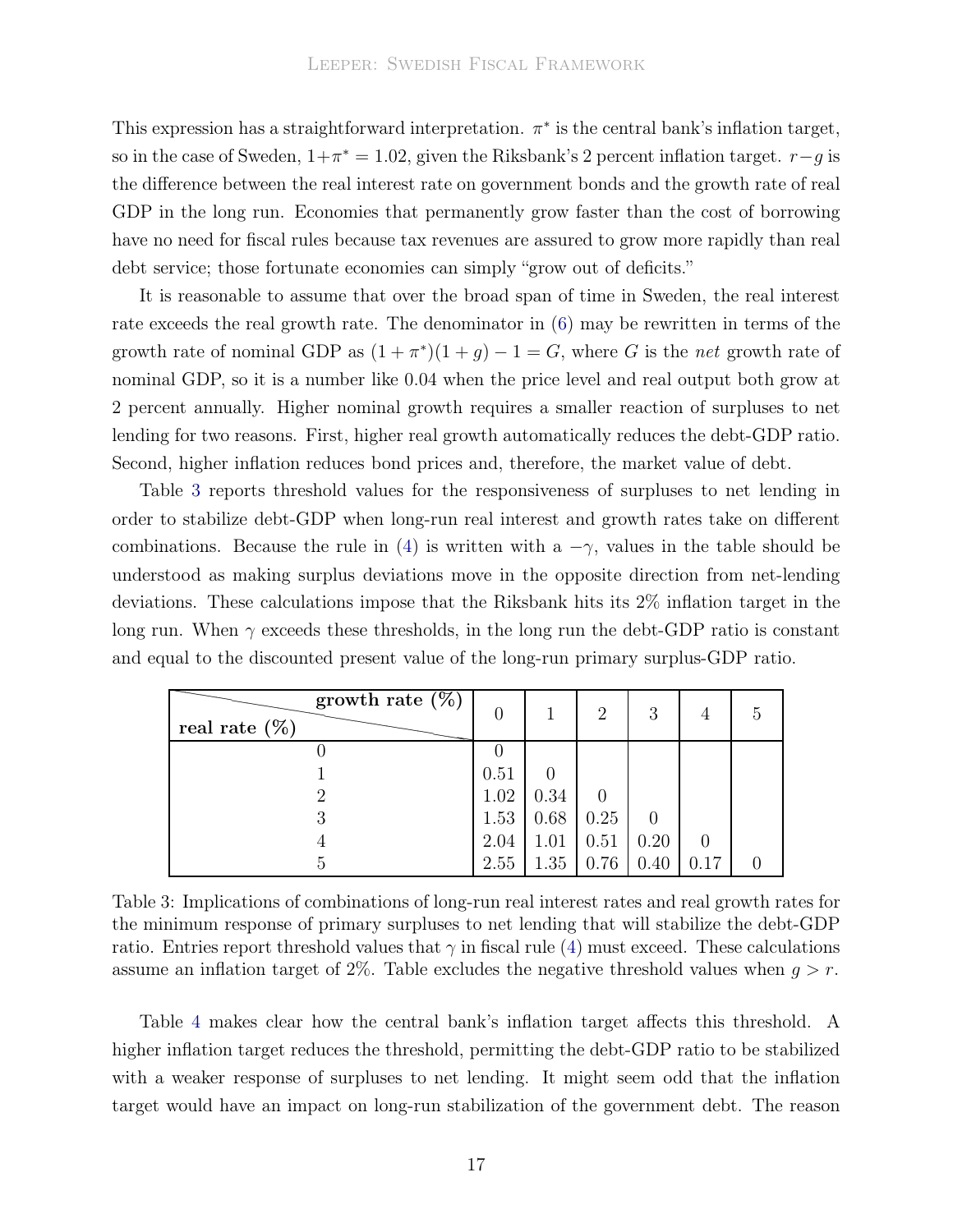#### Leeper: Swedish Fiscal Framework

<span id="page-20-0"></span>

| inflation rate $(\%)$<br>real rate $(\%)$ |      |      | $\mathcal{D}_{\mathcal{L}}$ | 3                          |      |      |
|-------------------------------------------|------|------|-----------------------------|----------------------------|------|------|
|                                           |      |      |                             |                            |      |      |
|                                           | 0.50 | 0.33 |                             | $0.25 \mid 0.20 \mid 0.17$ |      | 0.15 |
|                                           | 1.00 | 0.67 | 0.51                        | 0.41                       | 0.34 | 0.30 |
|                                           | 1.50 |      | 0.76                        | 0.61                       | 0.51 |      |

Table 4: Implications of combinations of long-run real interest rates and inflation rate targets for the minimum response of primary surpluses to net lending that will stabilize the debt-GDP ratio. Entries report threshold values that  $\gamma$  in fiscal rule [\(4\)](#page-17-1) must exceed. These calculations assume a growth rate of real GDP of 2%. Table excludes the negative threshold values when  $q > r$ .

for this is that a higher inflation target produces lower bond prices, which reduce the market value of debt as a share of GDP. A lower market value of debt, on average, makes it easier to stabilize the ratio.

The message is that even in the long run, monetary and fiscal policies must be consistent with each other.

#### 5.3 Alternative Representation of Fiscal Rule

We can derive an alternative representation of the fiscal behavior that underlies the netlending target. This representation ties more closely to theoretical work on how monetary and fiscal policies interact. Combine [\(2\)](#page-16-2) with the net-lending rule [\(4\)](#page-17-1) to arrive at a rule that sets the primary surplus in response to net interest payments

<span id="page-20-1"></span>
$$
s_t = \frac{\gamma}{1+\gamma} \frac{R_t}{1+G_t} b_{t-1} + \frac{1}{1+\gamma} (\bar{s} + \gamma n^*)
$$
\n<sup>(7)</sup>

This expression generalizes the extreme policy behavior that appears in [\(3\)](#page-17-0) when we assumed the government exactly hit the net-lending target,  $n^*$ , every period. Whereas in [\(3\)](#page-17-0) the government increased the primary surplus one-for-one with interest payments, expression [\(7\)](#page-20-1) instructs the government to gradually raise surpluses by the fraction  $\gamma/(1+\gamma)$  of debt service to cover rising interest expenses.<sup>[16](#page-20-2)</sup>

<span id="page-20-3"></span>Section [6](#page-23-0) reports some estimates of the surplus rules in equations [\(4\)](#page-17-1) and [\(7\)](#page-20-1).

#### 5.4 Net Lending vs. Change in Debt

Given the definition of net lending, a policy that targets net lending is a very close cousin to a policy that targets the *change* in debt. Net lending is  $n_t = -\left(b_t - \frac{1}{1+t}\right)$  $\frac{1}{1+G_t}b_{t-1}\big),$  so when

<span id="page-20-2"></span><sup>&</sup>lt;sup>16</sup>The coefficient in [\(7\)](#page-20-1),  $\gamma/(1+\gamma)$ , is less than one to make the adjustment gradual.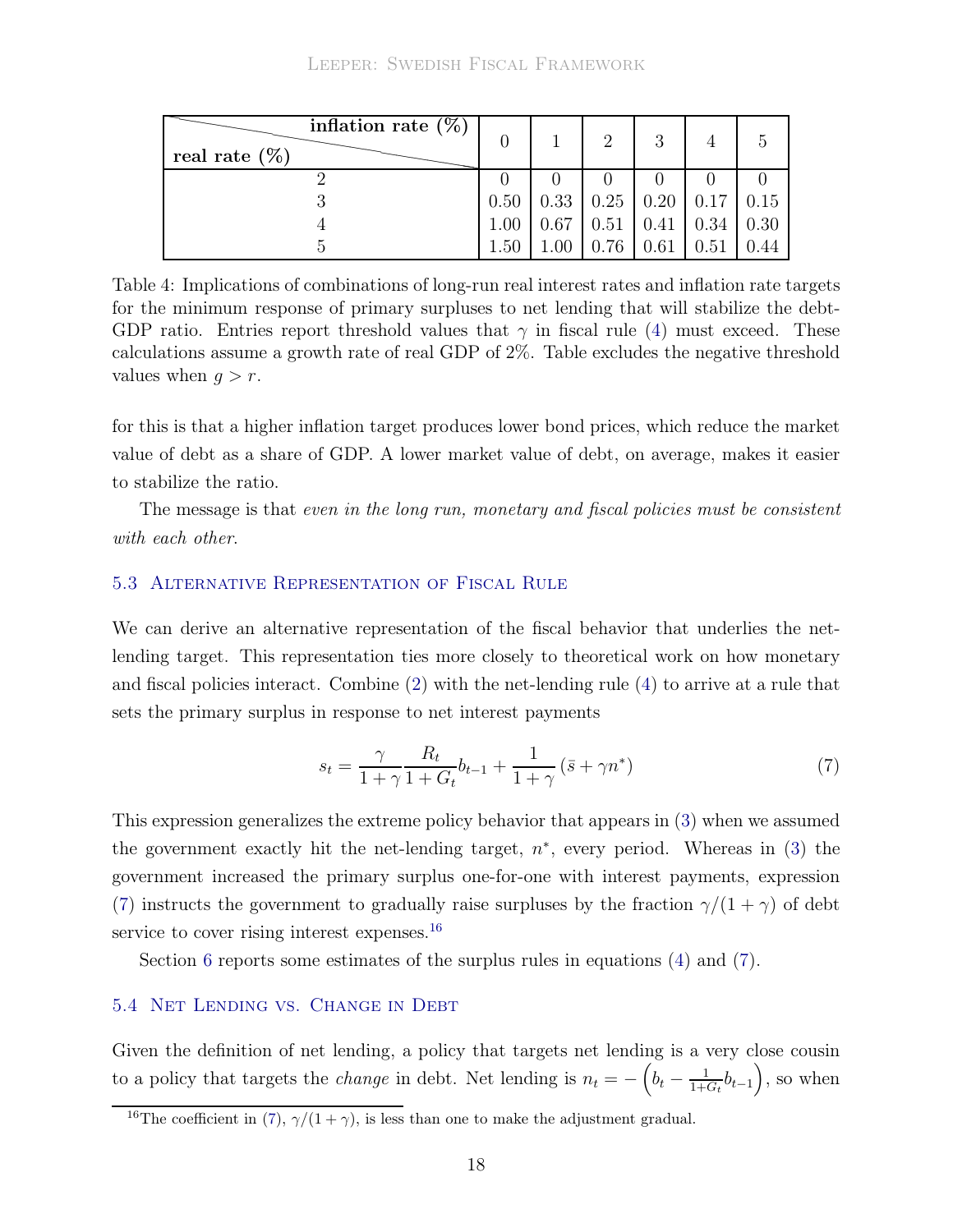nominal GDP growth,  $G_t$ , is zero, this is simply the change in the market value of the debt-GDP ratio. For this reason, it is useful to study the properties of a policy that targets the change in debt. Let  $\Delta b_t$  denote the change in debt and  $\Delta b^*$  its target value.

Now the government sets policy to raise the primary surplus whenever the change in debt exceeds target

$$
s_t - \bar{s} = \gamma \left(\Delta b_t - \Delta b^*\right)
$$

so we restrict  $\gamma$  to be positive. Combining this rule with the government's budget identity produces an expression for debt's evolution over time<sup>[17](#page-21-0)</sup>

$$
b_t = \left(\frac{\beta^{-1} + \gamma}{1 + \gamma}\right) b_{t-1} - \frac{1}{1 + \gamma} \left(\bar{s} - \gamma \Delta b^*\right)
$$

Debt will be stabilized by this policy only if the coefficient  $\frac{\beta^{-1}+\gamma}{1+\gamma}$  $\frac{1+\gamma}{1+\gamma}$  < 1. But this can never happen because it requires that real interest rates are negative in the long run.<sup>[18](#page-21-1)</sup>

The reason targeting the change in debt can never stabilize the debt-GDP ratio is obvious. If the change in debt target is positive and it is successfully achieved, then debt is growing at a constant rate as a share of the economy; if the target is negative and achieved, then debt is declining as a share of the economy. In either case, debt is not a stable fraction of GDP.

The only difference between a negative change in debt target and a net-lending target is that net lending scales past debt by the growth rate of nominal GDP. Of course, in periods when nominal GDP growth is small, positive net lending is essentially equivalent to a negative change in debt.

## 5.5 A DEBT "ANCHOR"

Government Offices of Sweden [\(2016\)](#page-36-11) reports that the parliamentary Surplus Target Committee feels that government debt developments should play a more prominent role in determining fiscal policy choices. To that end, the Committee proposed that the fiscal framework be expanded to include a "debt anchor," which "clarifies that the debt should continue to fall as a percentage of GDP in the medium term." Exactly how this "anchor" will affect policy choices is not clear. The Committee states: "The debt anchor is not an operational target, but a benchmark that clearly expresses a desirable level of debt."

<span id="page-21-0"></span><sup>&</sup>lt;sup>17</sup>As before, we examine how this rule operates over the long run in which interest rates and growth rates are constant.

<span id="page-21-1"></span><sup>&</sup>lt;sup>18</sup>That is, making the coefficient on  $b_{t-1}$  less than 1 requires that  $1/\beta < 1$ . But  $\beta$ , which determines how much people discount the future, is always between 0 and 1, implying that people are impatient and prefer to consumer sooner rather than later.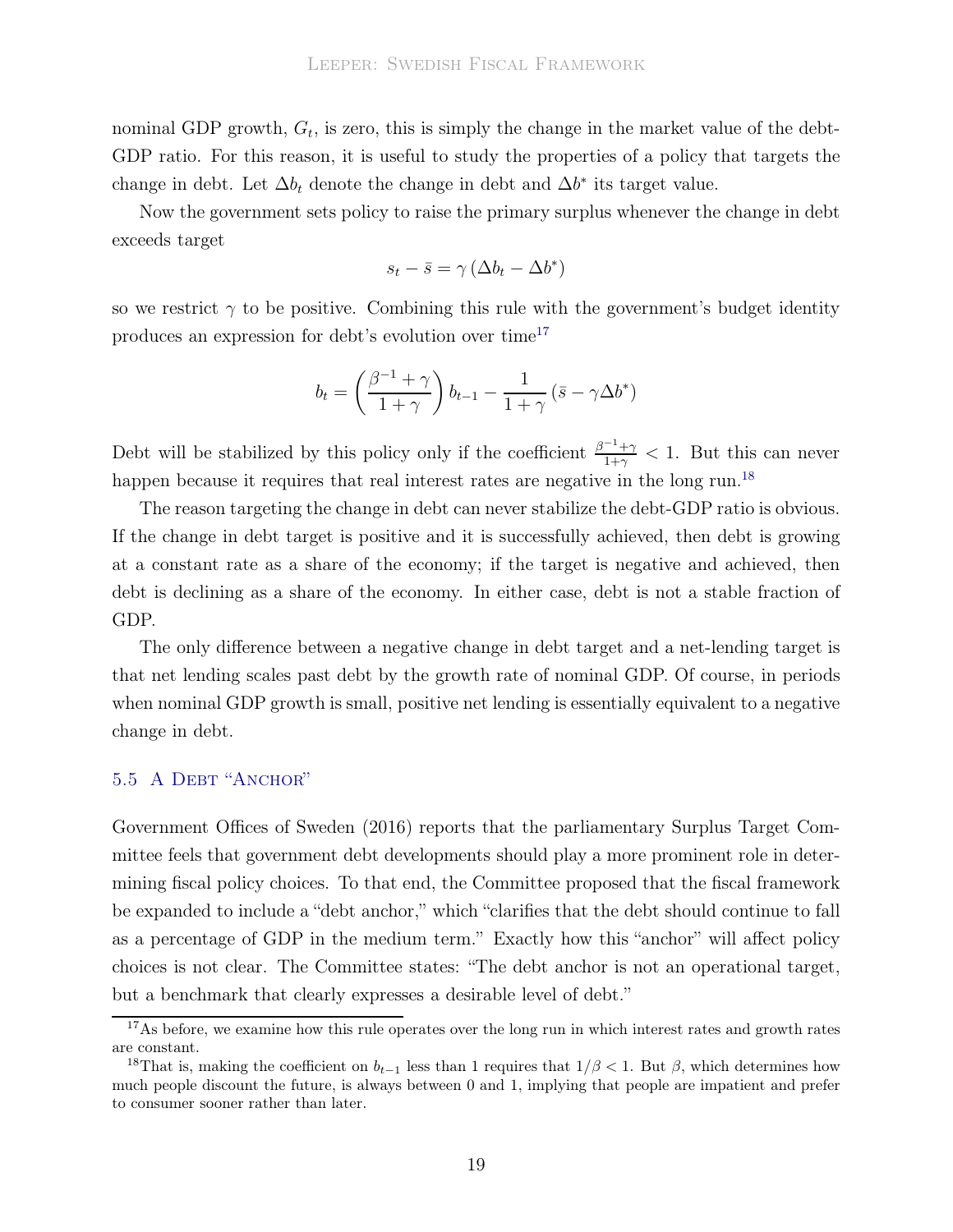Based on the previous analysis, the net-lending target, if it is successfully pursued, already ensures that government debt will decline over time as a share of the economy. If the government is a net lender every year, then eventually debt must become zero, or possibly even negative. How this dynamic will be reconciled with the proposed 35 percent debt-GDP "anchor" is not apparent. Basic accounting would seem to suggest the two aims are inconsistent.

#### 5.6 What These Fiscal Rules Aim to Accomplish

Countries adopt fiscal rules, not because the rules per se are virtuous, but because the rules help to achieve some broader objectives. Those broader objectives, according to the Swedish Fiscal Policy Framework, are to use fiscal policy to raise the welfare of Swedish citizens through economic growth, redistribute income, and stabilize the macro economy. As the Framework words it, "A fundamental precondition for being able to attain the overall objective of [fiscal policy is the long-term sustainability of the public finances" \[](#page-38-12)Swedish Government [\(2011](#page-38-12), p. 5)]. One way to operationalize "long-term sustainability" is the achievement of a stable debt-GDP ratio over the long run.

Many years ago [Phillips \(1954\)](#page-38-0) applied the theory of control to categorize three types of policy rules: proportional, integral, and derivative. He argued that the main driver of policy needs to be a proportional rule. The behavior that equation [\(4\)](#page-17-1) describes makes deviations of the primary surplus from its long-run value proportional to deviations of net lending from target. One can add to that proportional behavior a response to cumulated deviations of debt from target—the "integral" component—if it is desirable to reduce how long it takes to return to target. Phillips points out that changes in the deviation of debt from target— "derivative" part—should be used only to dampen any oscillations that might otherwise be present.

Phillips' point is that a fiscal response to *changes* in debt—"derivatives"—may serve as a supplement to, but not a central component of, policy rules that deliver good economic performance. Because a net-lending target is very close to a change-in-debt target, as I argued in section [5.4,](#page-20-3) Phillips' argument is that such a target is likely to deliver unstable outcomes for government debt.[19](#page-22-0)

Like Switzerland, Sweden stands out among advanced economies by experiencing declining or flat government debt-GDP ratios in the wake of the global financial crisis. After

<span id="page-22-0"></span><sup>&</sup>lt;sup>19</sup>By Phillips's reasoning, a proportional rule that is more stable than those underlying either the netlending or change-in-debt targets would simply make surpluses depend on deviations of debt from some target debt-GDP ratio, b<sup>\*</sup>. Such a rule would be  $s_t - \bar{s} = \gamma(b_{t-1} - b^*)$  with  $\gamma > \beta^{-1} - 1$ . This restriction on  $\gamma$  instructs the government to raise surpluses with debt by enough to cover the increase in real interest payments plus some amount to return debt to target.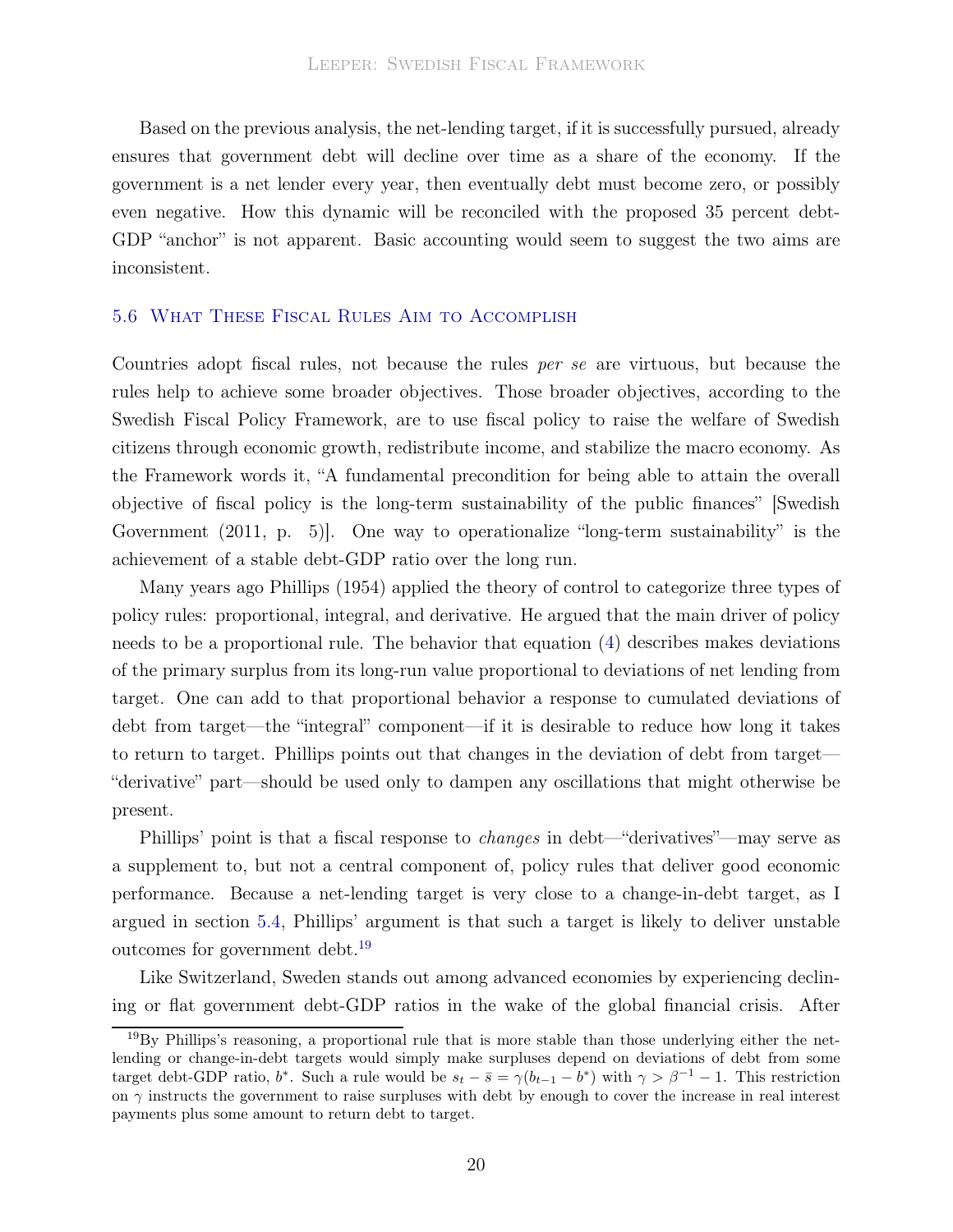peaking at close to 75 percent during Sweden's banking and debt crisis in the early 1990s, central government debt has fallen steadily [figure [5\]](#page-23-1). It was about 35 percent when the financial crisis hit and is now around 30 percent. This has occurred during a period in which government debt in nearly every other country expanded rapidly and, in most cases, has remained elevated almost a decade after the crisis began.

At one level, this remarkable stability in government debt underscores the success of the Swedish Fiscal Policy Framework. At the same time that debt has declined in recent years, many nominal bond yields have been negative, as section [4](#page-12-1) documents. As I argued in that section, Swedish governments have declined the bond market's offer of a free lunch and the opportunity to raise welfare among Swedes. Perhaps this is a sign of an overly-rigid desire to reduce government debt, regardless of prevailing economic conditions.

<span id="page-23-1"></span>

Figure 5: Swedish central government debt as a percentage of GDP, annual data. Source: Riksgälden Swedish National Debt Office, Debt Statistics.

Government bond developments in figure [5](#page-23-1) are reflected in net-lending data. Figure [6](#page-24-0) plots net lending as a percentage of GDP, along with the net-lending target, which was 2 percent of GDP until it was reduced to 1 percent in 2007. Most notable in this figure is the sharp increase in net lending over the past few years. In the process of refusing the free lunch, the government actually chose to reduce its borrowing when the bond market was willing to pay for the privilege to lend.

## <span id="page-23-0"></span>6 Some Estimates from Swedish Data

Can we find support in Swedish data for the fiscal policy actions that underlie the net-lending target? This section turns to some estimates of Swedish fiscal policy behavior to address that question.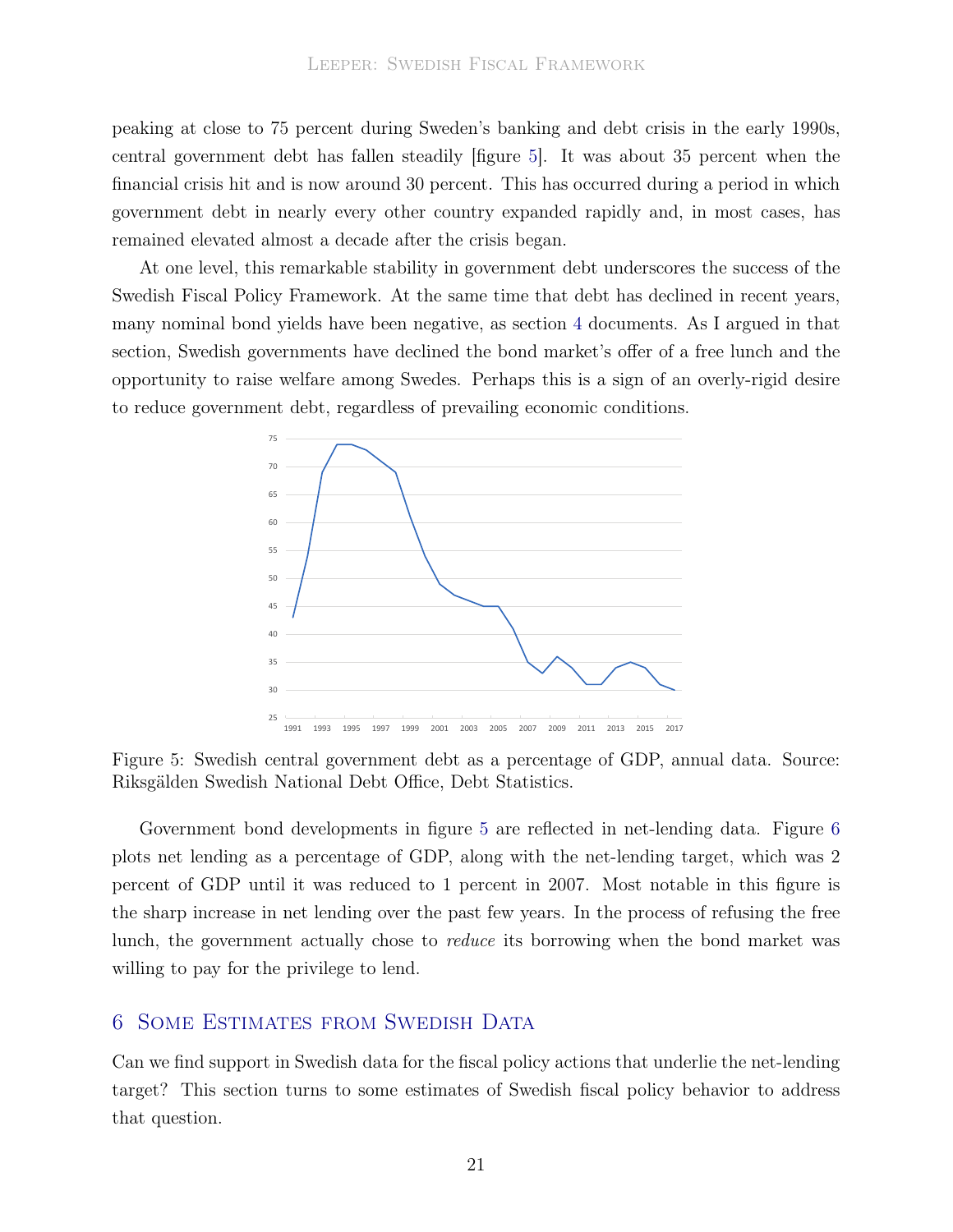<span id="page-24-0"></span>

Figure 6: Swedish government net lending as a percentage of GDP, quarterly data. Source: Swedish National Debt Office, Debt Statistics.

#### 6.1 Estimates of Net-Lending Rule

As a first pass at applying this theoretical reasoning to Swedish data, I estimate versions of the fiscal rule in expression  $(4)$ , which adjusts the primary surplus to target net lending. Table [5](#page-25-0) reports estimates of fiscal behavior using quarterly data from 1993 through the first half of 2017.

These estimates do not lend support to the hypothesis that Swedish fiscal policy adjusts primary surpluses to target net lending, as fiscal rule [\(4\)](#page-17-1) posits. Negative values of the thresholds in table [3](#page-19-0) give the minimum response of surpluses to net lending—the  $\gamma$  coefficient in the rule—that stabilizes government debt. To return net lending to target, surpluses must move in the opposite direction of net lending's deviation from target: if net lending is too high, surpluses must be reduced. Taken at face value, the estimates in the first three columns of table [5](#page-25-0) report that when net lending is high, the government raises surpluses. This reaction does not appear to be consistent with a net-lending target because it makes net lending increase to deviate farther from target. This pattern holds in both the ordinary least squares and the instrumental variables panels. The instrumental variables estimates aim to address the fact that the ordinary least squares estimates are contaminated by the naturally positive relationship between net lending and the primary surplus that the government's budget identity delivers.

The fourth columns in the two panels seem more promising. That specification alters fiscal rule [\(4\)](#page-17-1) by making surpluses react to lags in both net lending and in surpluses, a specification that smooths the fiscal response over time. Although the coefficient on lagged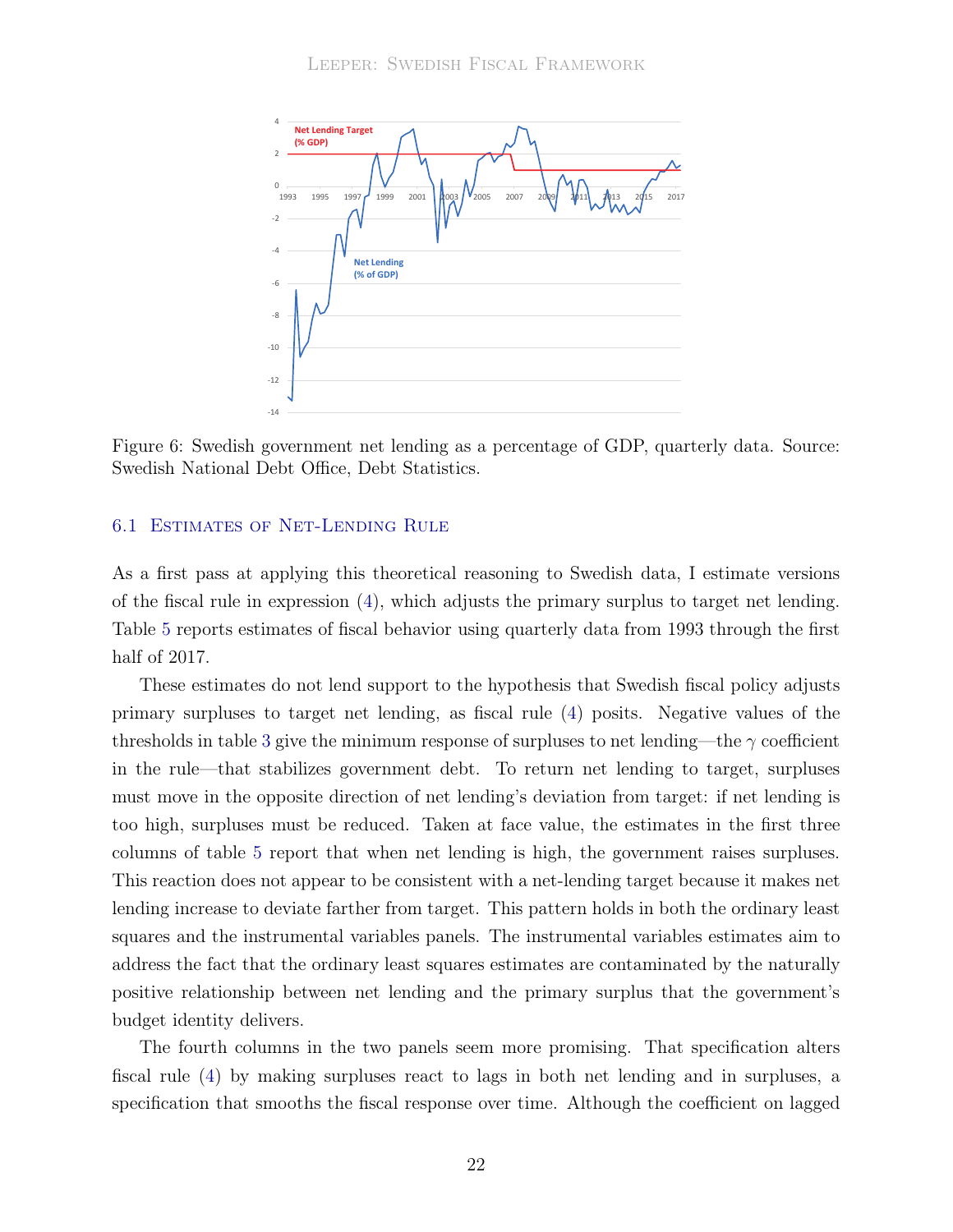<span id="page-25-0"></span>

| Dependent Variable $s_t$ |            |                        |            |            |  |
|--------------------------|------------|------------------------|------------|------------|--|
| Ordinary Least Squares   |            |                        |            |            |  |
| $n_{t}$                  | $0.974***$ |                        | $0.597***$ |            |  |
|                          | (0.028)    |                        | (0.059)    |            |  |
| $n_{t-1}$                |            | $0.848***$             |            | $-0.107$   |  |
|                          |            | (0.043)                |            | (0.123)    |  |
| $s_{t-1}$                |            |                        | $0.372***$ | $0.979***$ |  |
|                          |            |                        | (0.055)    | (0.121)    |  |
| $\mathrm{const}$         | $0.276***$ | $0.321**$              | $0.224***$ | 0.043      |  |
|                          | (0.101)    | (0.155)                | (0.101)    | (0.125)    |  |
|                          |            | Instrumental Variables |            |            |  |
| $n_{t}$                  | $0.921***$ |                        | 0.046      |            |  |
|                          | (0.045)    |                        | (0.108)    |            |  |
| $n_{t-1}$                |            | $0.788***$             |            | $-0.182*$  |  |
|                          |            | (0.052)                |            | (0.099)    |  |
| $s_{t-1}$                |            |                        | $0.854***$ | $1.073***$ |  |
|                          |            |                        | (0.099)    | (0.103)    |  |
| $\mathrm{const}$         | $0.308***$ | $0.374***$             | 0.111      | 0.042      |  |
|                          | (0.101)    | (0.133)                | (0.086)    | (0.091)    |  |

Table 5: Estimates of  $\gamma$  in expression [\(4\)](#page-17-1). Dependent variable is primary surplus,  $s_t$ , as percentage of GDP. Independent variables are  $n_t$ , net lending as percentage of GDP and  $g_t$ , real GDP growth. Sample for least squares is 1993Q1 to 2017Q2 and for IV is 1994Q4 to 2017Q2. Standard errors in parentheses. Instruments are two lags each of revenues to GDP, government expenditures to GDP, nominal GDP growth, CPI inflation, and the repo rate. Significance levels: \*\*\* $(1\%)$ , \*\* $(5\%)$ , \* $(10\%)$ .

net lending is negative, as stabilizing behavior requires, it is not statistically different from 0. The long-run response of surpluses to net lending takes account of how current surpluses depend on past surpluses, a dependence that raises the response well above the estimate of 0.107 reported as the coefficient on lagged net lending. But because that coefficient is not statistically significant, it is difficult to conclude there is strong evidence that fiscal policy follows the net-lending rule in equation  $(4).^{20}$  $(4).^{20}$  $(4).^{20}$ 

The fourth column of the instrumental variables panel reports a somewhat more significant coefficient on lagged net lending. Unfortunately, the estimate on lagged surpluses implies that the model is not stable, with surpluses exploding over time. This economically nonsensical estimate makes it hard to take the equation seriously as a description of fiscal policy behavior.

An important shortcoming of the regressions that table [5](#page-25-0) reports is that they do not

<span id="page-25-1"></span><sup>&</sup>lt;sup>20</sup>In the regression  $s_t = \rho s_{t-1} - \gamma (n_{t-1} - n^*) + \bar{s}$ , the long-run response of surpluses to past net lending is  $-\gamma/(1-\rho)$ , where in table [5,](#page-25-0)  $\rho$  is estimated to be 0.979.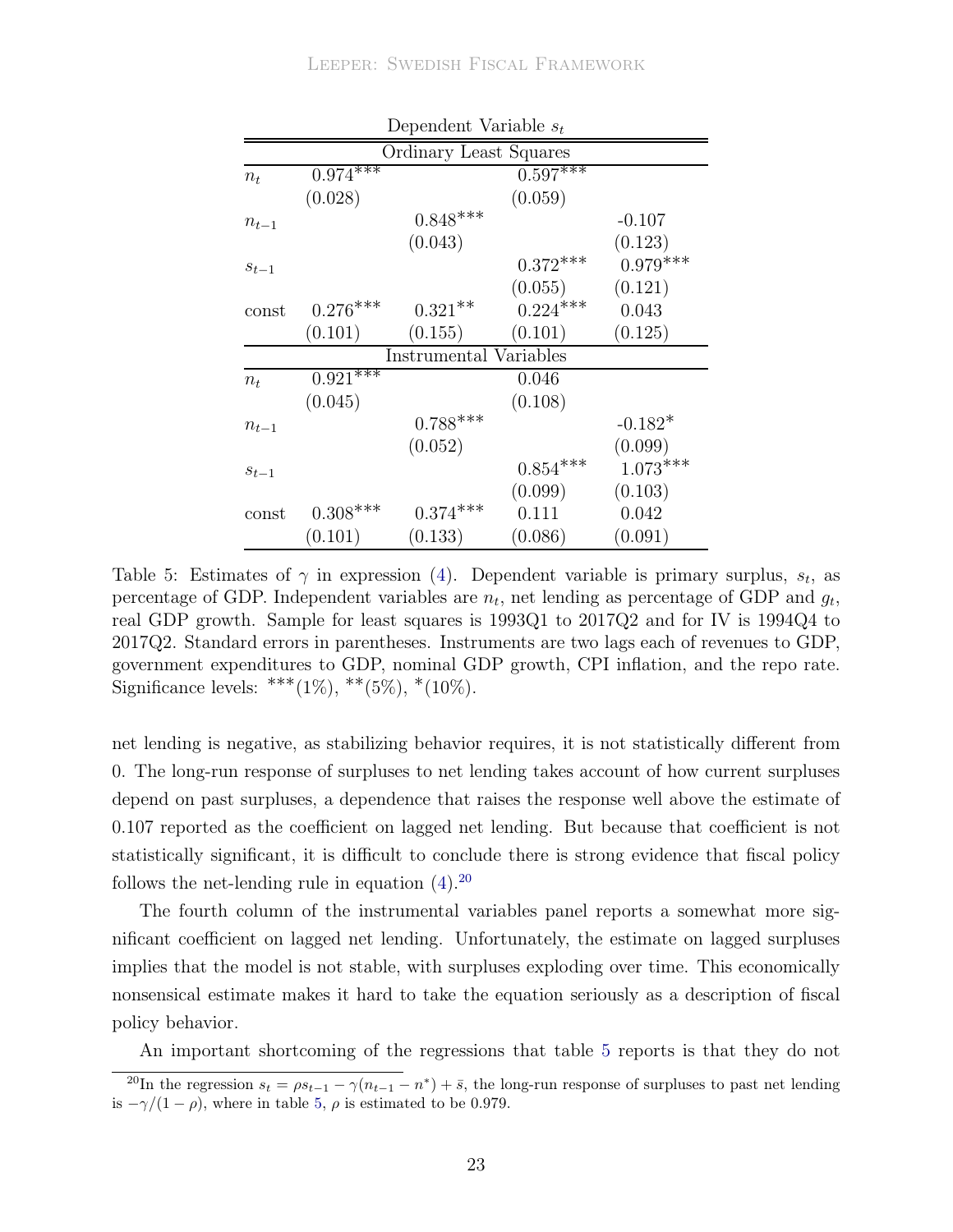<span id="page-26-1"></span>

Figure 7: Dynamic responses to shocks in net lending and primary surpluses as percentages of GDP. Horizontal labels are quarters. Dashed lines are 90 percent probability bands.

indicate how primary surpluses and net lending interact dynamically. Although the simple theory above makes surpluses respond immediately to higher net lending, in practice there is no reason to expect such instantaneous reaction. To explore the dynamic interactions, we estimate a two-variable vector autoregression (VAR) with the primary surplus and net lending, both measured as shares of  $GDP<sup>21</sup> VAR estimates generalize the regression in the$  $GDP<sup>21</sup> VAR estimates generalize the regression in the$  $GDP<sup>21</sup> VAR estimates generalize the regression in the$ fourth column of table [5](#page-25-0) in two ways. First, it permits surpluses to respond to current net lending plus four lags of net lending and surpluses. Second, it models net lending as depending on lags of surpluses and net lending, so the VAR tracks net lending's evolution over time.

Figure [7](#page-26-1) reports how net lending and primary surpluses are correlated with each other over time. Solid lines are point estimates and dashed lines are 90 percent probability bands. The left panel of the figure shows that when net lending rises, primary surpluses also rise, remaining high for about three years. There is some evidence that eventually surpluses begin to fall, as fiscal rule [\(4\)](#page-17-1) calls for, but even after 10 years the decline in surpluses is not likely to be different from zero. The right panel looks very much like the dynamics that the government budget identity triggers: higher surpluses raise net lending for some period.

As with the static regressions in table [5,](#page-25-0) the dynamic patterns in figure [7](#page-26-1) do not support the notion that the Swedish government has systematically followed a rule that reduces

<span id="page-26-0"></span><sup>&</sup>lt;sup>21</sup>The VAR employs the Bayesian methods in [Sims and Zha \(1998\)](#page-38-13). In their notation, the prior sets  $\lambda_1 = 1.0, \lambda_2 = 0.5, \lambda_3 = 1.0, \lambda_4 = 0.1, \mu_5 = 1.0, \mu_6 = 1.0$ . The VAR includes four lags and a constant term in each equation and was estimated over the period 1993Q1 to 2017Q2.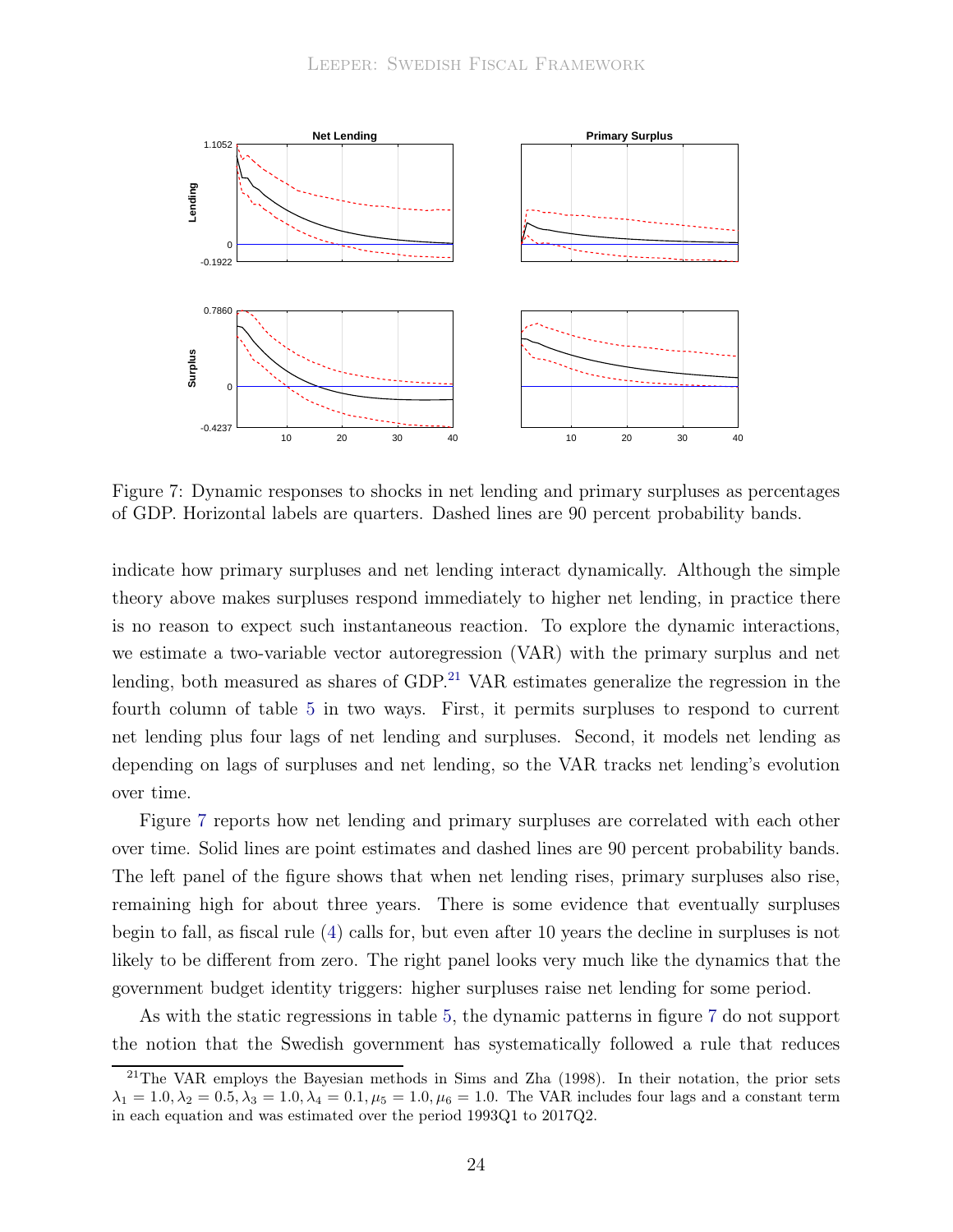<span id="page-27-0"></span>

|                  |           | Dependent Variable $s_t$ |            |            |
|------------------|-----------|--------------------------|------------|------------|
|                  |           | Ordinary Least Squares   |            |            |
| $r_t b_{t-1}$    | $0.649*$  | 0.183                    |            |            |
|                  | (0.373)   |                          | (0.120)    |            |
| $r_{t-1}b_{t-2}$ |           | $0.687*$                 |            | 0.107      |
|                  |           | (0.348)                  |            | (0.123)    |
| $s_{t-1}$        |           |                          | $0.871***$ | $0.872***$ |
|                  |           |                          | (0.032)    | (0.033)    |
| const            | $-0.733*$ | $-0.618*$                | 0.019      | 0.043      |
|                  | (0.376)   | (0.353)                  | (0.123)    | (0.125)    |
|                  |           | Instrumental Variables   |            |            |
| $r_t b_{t-1}$    | 0.408     |                          | $0.175*$   |            |
|                  | (0.301)   |                          | (0.102)    |            |
| $r_{t-1}b_{t-2}$ |           | 0.308                    |            | $0.182*$   |
|                  |           | (0.290)                  |            | (0.099)    |
| $s_{t-1}$        |           |                          | $0.889***$ | $0.891***$ |
|                  |           |                          | (0.034)    | (0.034)    |
| const            | 0.067     | 0.094                    | 0.047      | 0.042      |
|                  | (0.267)   | (0.266)                  | (0.090)    | (0.091)    |

Table 6: Estimates of  $\frac{\gamma}{1+\gamma}$  in expression [\(7\)](#page-20-1). Dependent variable is primary surplus,  $s_t$ , as percentage of GDP. Independent variables are  $r_t b_{t-1}$ , net interest payments in period t and  $r_{t-1}b_{t-2}$ , net interest payments in period  $t-1$ . Sample for least squares is 1993Q1 to 2017Q2 and for IV is 1994Q4 to 2017Q2. Standard errors in parentheses. Instruments are two lags each of revenues to GDP, government expenditures to GDP, nominal GDP growth, CPI inflation, and the repo rate. Significance levels: \*\*\* $(1\%)$ , \*\* $(5\%)$ , \* $(10\%)$ .

primary surpluses whenever net lending is above target.

#### 6.2 Response of Surpluses to Debt Service

A central theme of the monetary-fiscal policy interactions that section [2](#page-4-0) lays out is that for the central bank to successfully target inflation, fiscal policy must react in particular ways. Whenever monetary policy actions raise (lower) debt service, fiscal policy must eventually respond by raising (lowering) primary surpluses. This is the pattern of response that the alternative representation of fiscal behavior in equation [\(7\)](#page-20-1) reflects. We now turn to Swedish data to seek evidence of this behavior.

Table [6](#page-27-0) reports estimates of variants on equation [\(7\)](#page-20-1), which depicts how surpluses react to debt service. As with the estimates in table [5,](#page-25-0) these results must be interpreted cautiously. The government's budget identity induces a positive relationship between the primary surplus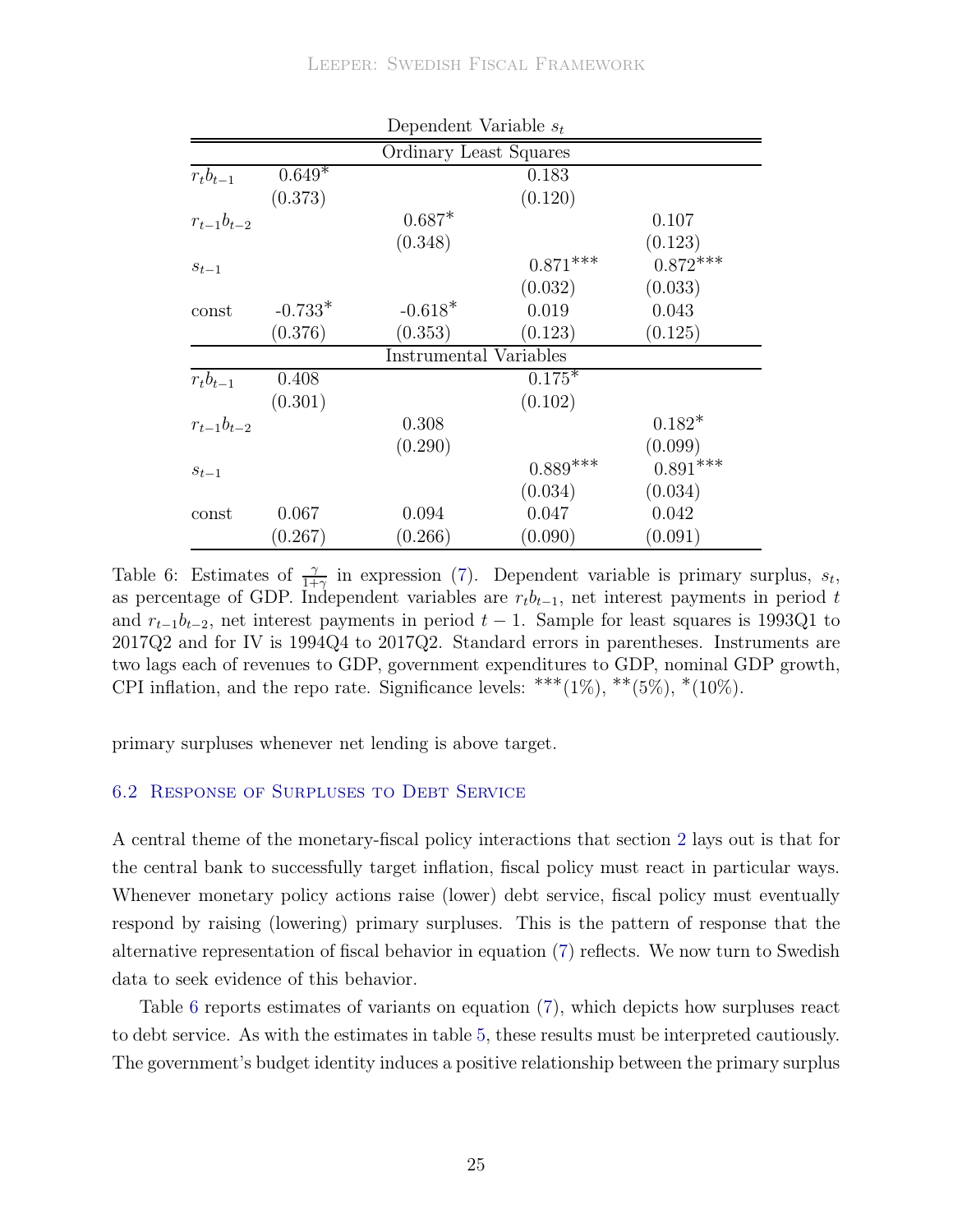and interest payments on the debt. To see this, write the identity in [\(2\)](#page-16-2) as

$$
b_t + s_t = \left(\frac{1 + R_t}{1 + G_t}\right) b_{t-1}
$$

On the right side of this identity are the real principal on the debt-GDP ratio,  $\frac{1}{1+G_t}b_{t-1}$ , and the real interest payments on that ratio,  $\frac{R_t}{1+G_t}b_{t-1}$ . The identity says that when interest payments rise, they must be financed by either higher surpluses,  $s_t$ , or more debt issuance,  $b_t$ . But this relationship stems from an accounting fact, not from any explicit *policy behavior*, which is the object of our interest.

With this cautionary note in mind, we turn to table [6.](#page-27-0) Although all the estimated coefficients on debt service, either  $r_t b_{t-1}$  or  $r_{t-1} b_{t-2}$ , are positive, none are statistically different from zero. This includes both the least squares and the instrumental variables estimates and specifications with and without lagged surpluses. Despite the positive correlation that the budget identity imposes, these regressions do not provide strong evidence that higher debt service leads to higher surpluses, as passive fiscal behavior in the conventional policy regime requires.

Figure [8](#page-29-0) reports dynamic correlations between primary surpluses and debt service from a VAR that includes those variables. With a two-year lag, higher debt service is followed by higher surpluses (first column of figure). The second column shows that higher surpluses are followed by lower interest payments, as expected if surpluses are used to retire outstanding debt.

Whether these estimates recover fiscal behavior or merely reflect fiscal dynamics created by the government's budget identity is an open question. The evidence is, at best, merely suggestive of how Swedish fiscal policy has behaved. The estimates are crude because they do not account for the fact that variables in the regressions may be determined simultaneously. [Leeper and Li \(2016\)](#page-37-11) point out, for example, that regressions of surpluses on past debt or, as in table [6,](#page-27-0) interest payments on debt—can be seriously biased, depending on which monetary-fiscal regime prevailed over the sample. Less crude estimates would entail jointly estimating policy behavior and private sector behavior as a means of identifying the fiscal rule. Work of this sort ought to be routine in any country that seeks to follow a well-specified fiscal rule.

## 7 Subtle Ways That Monetary Policy Affects Fiscal Policy

Government debt is like any other asset: its value depends on discounted expected cash flows. Cash flows associated with government debt are real primary surpluses—the excess of revenues over expenditures, not including net interest payments on outstanding debt. Pri-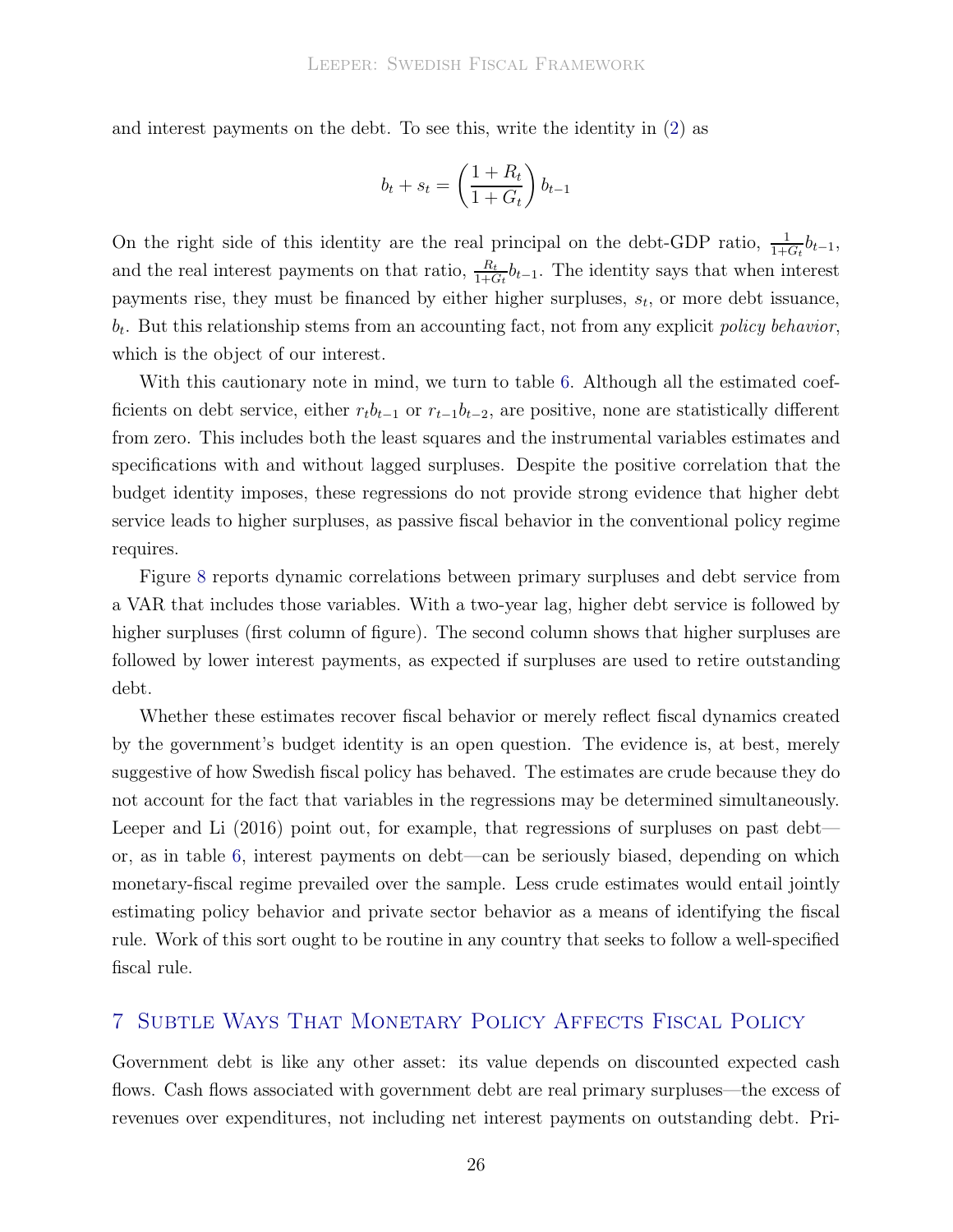<span id="page-29-0"></span>

Figure 8: Dynamic responses to shocks in net interest payments and primary surpluses as percentages of GDP. Dashed lines are 90 percent probability bands.

mary surpluses are debt's cash flows because they provide the real future payments that back government debt. Real interest rates determine the rate at which surpluses are discounted.

#### 7.1 Demand for Government Bonds

Debt valuation can be understood using basic supply and demand analysis in the bond market. Start from the government budget identity above, which I repeat here, slightly rewritten by dividing through by the price level to convert debt and surpluses from krona into real units of goods

<span id="page-29-1"></span>
$$
\frac{Q_t B_t}{P_t} + s_t = \frac{(1 + \rho Q_t) B_{t-1}}{P_t}
$$
\n(8)

We want to know the value of debt outstanding at the beginning of the current period, period t, which is  $\frac{(1+\rho Q_t)B_{t-1}}{P_t}$ . Already from the left side of this identity, we see that the higher is the current real primary surplus,  $s_t$ , the higher is that value of debt (holding fixed the value of newly issued debt). But this identity implies the value of outstanding debt depends on all future primary surpluses as well, which leads to the debt-valuation equation

$$
\frac{(1+\rho Q_t)B_{t-1}}{P_t} = E_t \sum_{T=t}^{\infty} q_{t,T} s_T
$$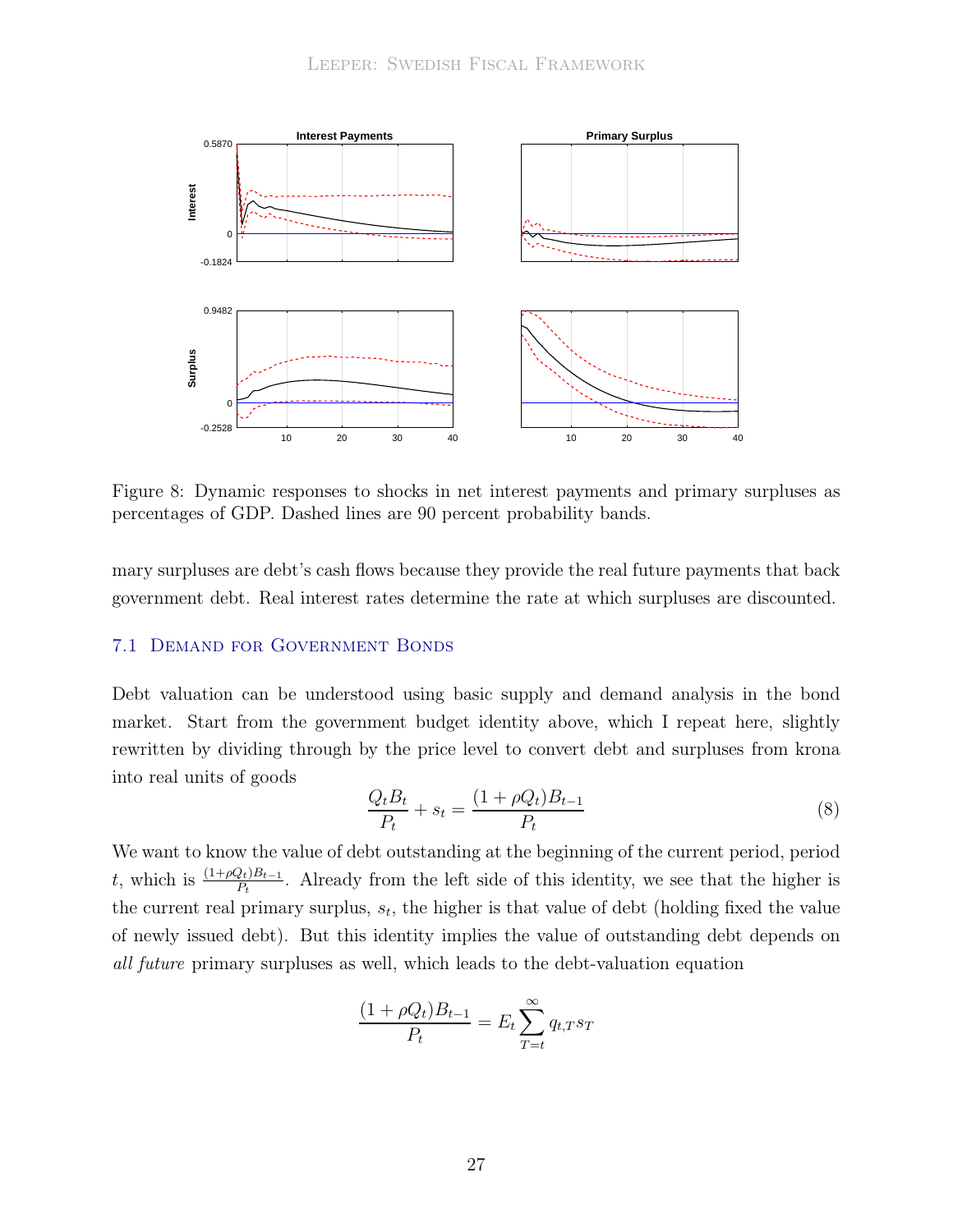Using this expression in the budget identity in [\(8\)](#page-29-1) yields

<span id="page-30-0"></span>
$$
\frac{Q_t B_t}{P_t} = E_t \sum_{T=t+1}^{\infty} q_{t,T} s_T \tag{9}
$$

This expression says that the value of debt sold in period t equals the expected  $(E_t)$  sum of future discounted real primary surpluses beginning in period  $t + 1$ . The variables  $q_{t,T}$  are real discount factors, which are products of all future one-period real interest rates between periods t and T, inverted. Suppose the one-period real interest rate between periods t and  $t+1$  is  $1+r_t$ , then the one-period discount factor between those periods is  $1/(1+r_t)$ . The two-period discount factor between periods t and  $t + 2$ ,  $q_{t,t+2}$ , is simply  $\frac{1}{1+r_t}$ 1  $\frac{1}{1+r_{t+1}},$  and so on.

The real interest rate is an intertemporal price. Today's real rate,  $1 + r_t$ , is the price of goods today expressed in terms of future goods, so a lower real rate corresponds to goods today being relatively cheap. In economic models of the sort that many central banks employ, the real interest rate is the linchpin for the transmission of monetary policy: when the central bank reduces nominal interest rates, real rates also tend to fall, inducing people to substitute away from demanding goods in the future toward demanding goods today. But expression [\(9\)](#page-30-0) reveals another channel through which real interest rates may affect the economy. The real discount factors in this debt-valuation equation express goods in the future (primary surpluses) in terms of goods today to deliver the value of current debt in units of current goods  $(Q_t B_t/P_t)$ . A lower path for real interest rates raises the value of future goods relative to current goods, which increases the real backing—the present value of surpluses—and, therefore, the value of debt.

The important point is that discount factors multiply—and therefore compound—interest rates. If the real interest rate is low today—for example, if  $r_t$  is negative—then that low rate affects all future discount factors and can have a large impact on the present value of surpluses and thereby on the value of outstanding debt. This creates an important channel through which monetary policy actions can have fiscal consequences. More persistent and larger changes in the monetary policy interest rate will translate into bigger fiscal impacts.

Valuation equation [\(9\)](#page-30-0) emerges from interactions between supply and demand for government bonds and, as such, it is a condition that holds in equilibrium. Demand for government bonds, like demand for other saving devices, is the mirror image of demand for goods and services: the stronger is the desire to save by accumulating assets, the weaker is the desire to consume by buying goods and services. When the present value of debt's cash flows—primary surpluses—is high, debt becomes more attractive and people substitute out of buying goods into buying bonds. This reduces aggregate demand. Bond prices may rise and/or the overall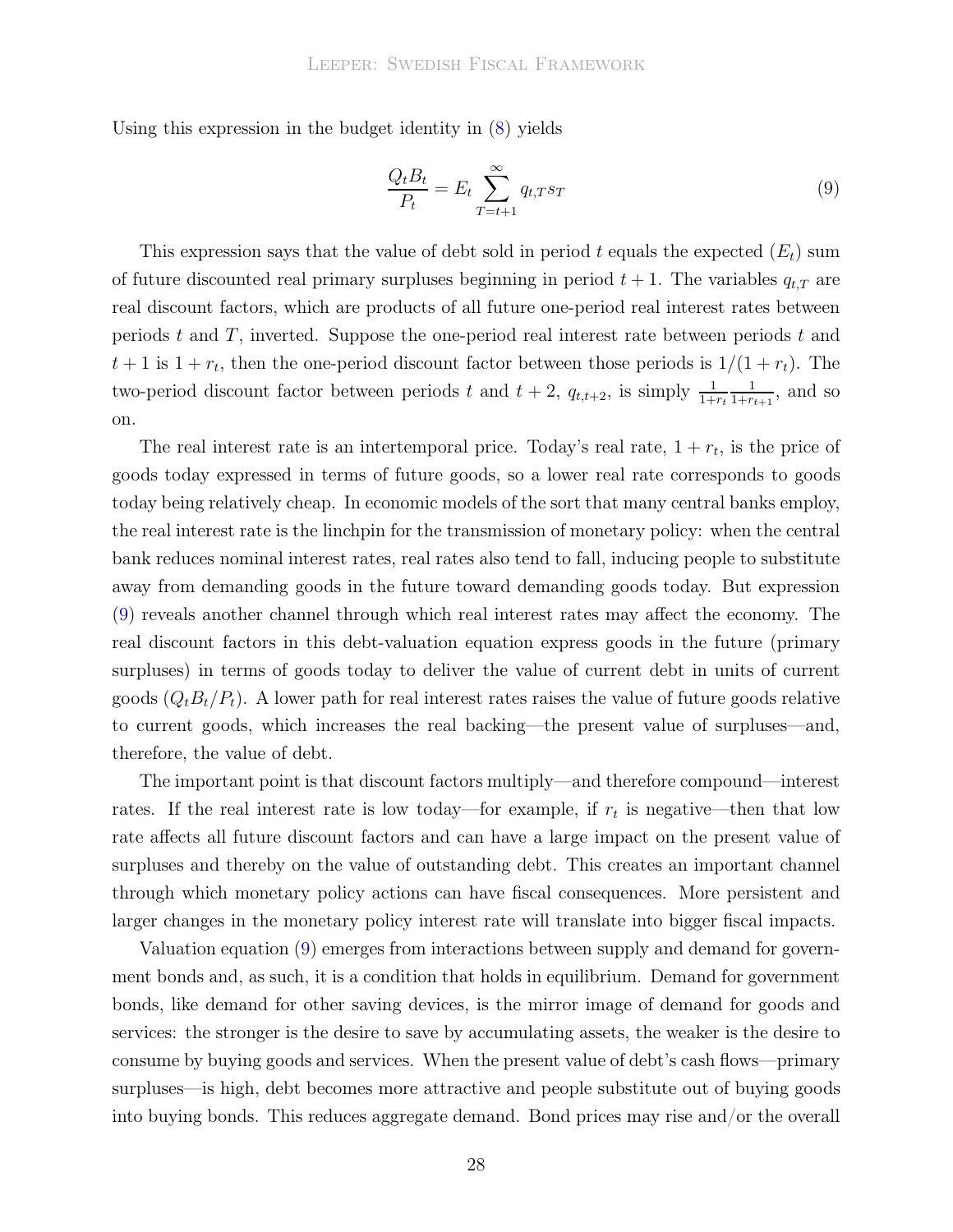level of prices in the economy may fall. As the valuation equation makes clear, the present value of debt's cash flows can rise because people expect higher primary surpluses—through higher taxes or lower expenditures—or because people expect higher discount factors (that is, lower real interest rates).

When bond supply is inelastic, expression [\(9\)](#page-30-0) delivers the demand for nominal bonds in date  $t$ , which may be written as

$$
B_t^d = \frac{1}{Q_t} P_t E_t PV(\mathcal{S}_{t+1})
$$
\n<sup>(10)</sup>

This demand is readily understood. Demand declines with the price,  $Q_t$ , of bonds, so in a graph with the price of bonds on the vertical axis, the demand for bonds is downward sloping, like most demand curves. Because bondholders care about the *real* value of the bonds they hold,  $B_t^d/P_t$ , demand for *nominal* bonds is homogeneous of degree one in the price level, just as it is for any nominal asset, such as money. Bond demand also rises with the real backing for government debt, the expected present value of primary surpluses, denoted by  $E_t PV(\mathcal{S}_{t+1})$ , because higher real backing raises the expected stream of payouts to bond holders.

Figure [9](#page-32-0) plots supply and demand for government bonds when the aggregate price level is on the vertical axis. Vertical supply means bonds are supplied perfectly inelastically. The initial equilibrium price level is  $P_1$  when the demand schedule is  $B_1^d$ . A lower bond price, lower expected path of real interest rates (or higher expected path of discount factors), or a higher expected path of primary surpluses pivots demand to the dashed schedule  $B_2^d$ . At this new demand curve, bondholders wish to hold more bonds at any given aggregate price level, so at price level  $P_1$  there is an excess demand for bonds. With an inelastic supply of bonds, the price level must fall to eliminate the excess demand for nominal bonds. A lower price level increases the real market value of debt.

This reasoning can be understood in terms of the impacts on aggregate demand. An increase in demand for bonds is the mirror image of a decrease in demand for goods and services. When government bonds become more desirable, people reduce their purchases of goods and services in order to increase their bond holdings. That decrease in goods demand is a decline in aggregate demand, which drives down the price level, as figure [9](#page-32-0) depicts.

#### 7.2 Applying This Reasoning to Sweden

How is any of this relevant for Sweden? Section [4](#page-12-1) reviewed that Swedish government bond yields have now been negative for more than two years. At times, those negative yields have applied to bonds that do not come due for five years. Table [7](#page-33-0) reports a variety of measures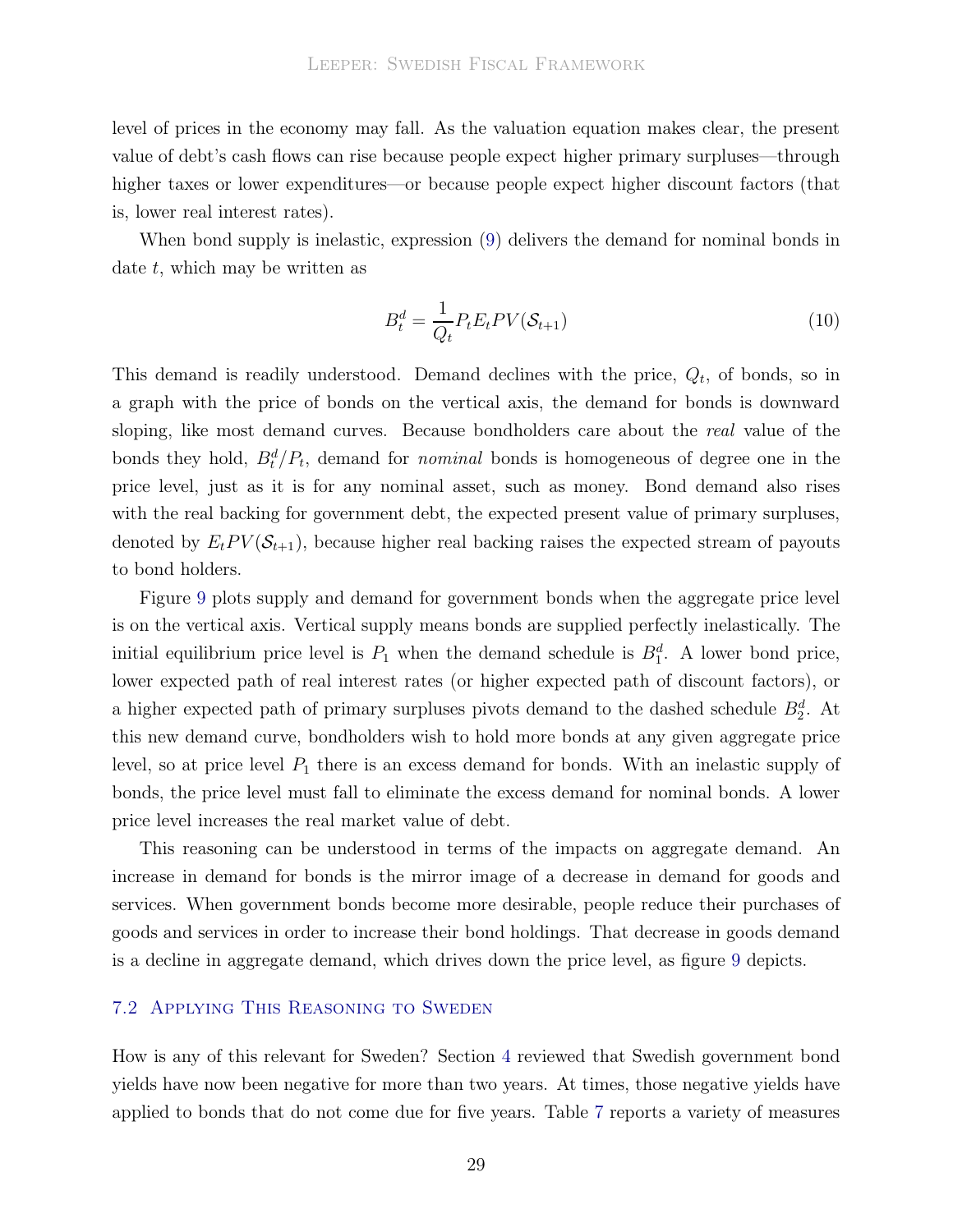<span id="page-32-0"></span>

Figure 9: Bond market equilibrium: Supply,  $B^s$ , is inelastic and demand is  $B_t^d$  =  $(P_t/Q_t)E_t PV(\mathcal{S}_{t+1}).$ 

of short-term real interest rates in Sweden over three recent periods. Since January 2008, nearly all measures have been negative on average. But over the past two and a half years, the measures have been strongly negative, well over  $-1.50$  percent in some cases. In contrast, over the seven years before the financial crisis, real interest rates were around *positive* 1.50 percent. Evidently, Sweden is entrenched in a low-interest rate environment.

Low interest rates have been a worldwide phenomenon in recent years. But one clear reason that Swedish real rates have turned sharply negative is the Riksbank's policy stance, a stance that includes negative policy interest rates. Because negative real interest rates imply real discount factors greater than 1, negative rates have important fiscal consequences. Those consequences can be understood through the lens of the debt valuation equation in [\(9\)](#page-30-0) and the supply-demand graph in figure [9.](#page-32-0)

Monetary policy actions are closely linked to bond prices: as interest rates decline, bond prices and the nominal value of outstanding debt rise. Figure [10](#page-34-0) plots the "price" of government bonds (left axis) against the repo rate (right axis). The "price" of bonds is calculated as the ratio of the market value of government bonds to the par value and is a measure of the  $Q_t$  variable that appears in the equations.<sup>[22](#page-32-1)</sup> There is a clear negative relationship between bond prices and the Riksbank's policy interest rate, just as theory would predict. Focusing on the last few years, bond prices rose sharply as the repo rate headed toward negative territory. Since the repo rate turned negative, bond prices have remained elevated.

Negative real interest rates, as in table [7,](#page-33-0) beget high real discount rates. Holding the expected path of primary surpluses fixed, higher discount rates raise the current value of

<span id="page-32-1"></span><sup>&</sup>lt;sup>22</sup>This is an approximation to the krona price of the government's outstanding bond portfolio.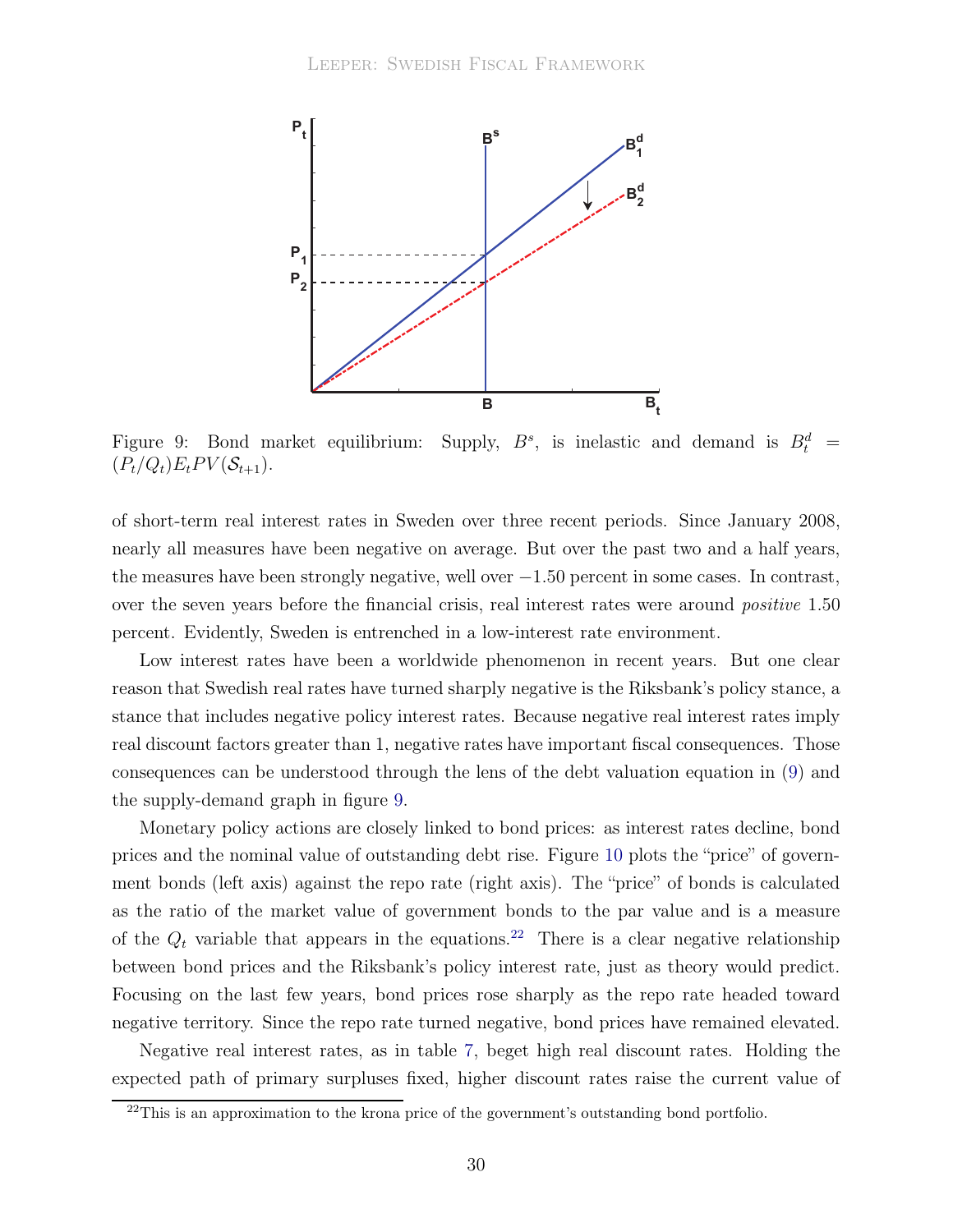<span id="page-33-0"></span>

| Average Real Interest Rates |         |                       |  |  |
|-----------------------------|---------|-----------------------|--|--|
|                             |         | Repo 3-month Treasury |  |  |
| Jan 2001–Dec 2007           |         |                       |  |  |
| <b>CPI</b>                  | 1.41    | 1.46                  |  |  |
| $CPI-F$                     | 1.22    | 1.29                  |  |  |
| Core CPI                    | 1.56    | 1.63                  |  |  |
| Jan 2001–Aug 2017           |         |                       |  |  |
| <b>CPI</b>                  | 0.55    | 0.75                  |  |  |
| $CPI-F$                     | 0.23    | 0.44                  |  |  |
| Core CPI                    | 0.40    | 0.60                  |  |  |
| Jan 2008–Aug 2017           |         |                       |  |  |
| <b>CPI</b>                  | $-0.08$ | 0.23                  |  |  |
| CPI-F                       | $-0.48$ | $-0.19$               |  |  |
| Core CPI                    | $-0.45$ | $-0.16$               |  |  |
| Jan 2015–Aug 2017           |         |                       |  |  |
| <b>CPI</b>                  | $-1.26$ | $-0.94$               |  |  |
| CPI-F                       | $-1.79$ | $-1.48$               |  |  |
| Core CPI                    | $-1.85$ | $-1.54\,$             |  |  |

Table 7: Real interest rates are computed as the nominal interest rate in the current month minus the actual inflation rate in the future. For the repo rate, future inflation is next month's rate. For the 3-month Treasury rate, future inflation is the average of the next three months. Real rates computed using the 3-month Treasury end in June 2017. The 3 month rate is estimated by the Riksbank using zero-coupon bond yields and a term structure model. Source: Sveriges Riksbank and Swedish National Statistical Office.

those surpluses to shift out the demand for government bonds, as figure [9](#page-32-0) depicts. As people substitute out of buying goods and services and into buying bonds, the aggregate price level declines, either now or in the future.

Through the debt-valuation relation alone, lower real interest rates exert deflationary pressures on the economy. Deflationary pressures work against the Riksbank's aim to use negative policy interest rates to raise inflation. To support the Riksbank's actions, fiscal policy can eliminate deflationary pressures by making government bonds less desirable. Bonds lose their appeal when their real backing—future primary surpluses—declines. In terms of figure [9,](#page-32-0) a lower path for surpluses would offset the effects of lower real interest rates to pivot the  $B_2^d$  demand schedule left toward its initial position,  $B_1^d$ .

Swedish fiscal policy during the negative policy interest rate period has not aimed to offset the impacts of low interest rates on the desirability of government debt. Instead, net lending as a percentage of GDP has moved from −1.6 percent in 2014 to 1.2 percent over 2016 and the first two quarters of 2017. To the extent that this shift in net lending raises the path of surpluses that people expect, this fiscal policy makes government debt still more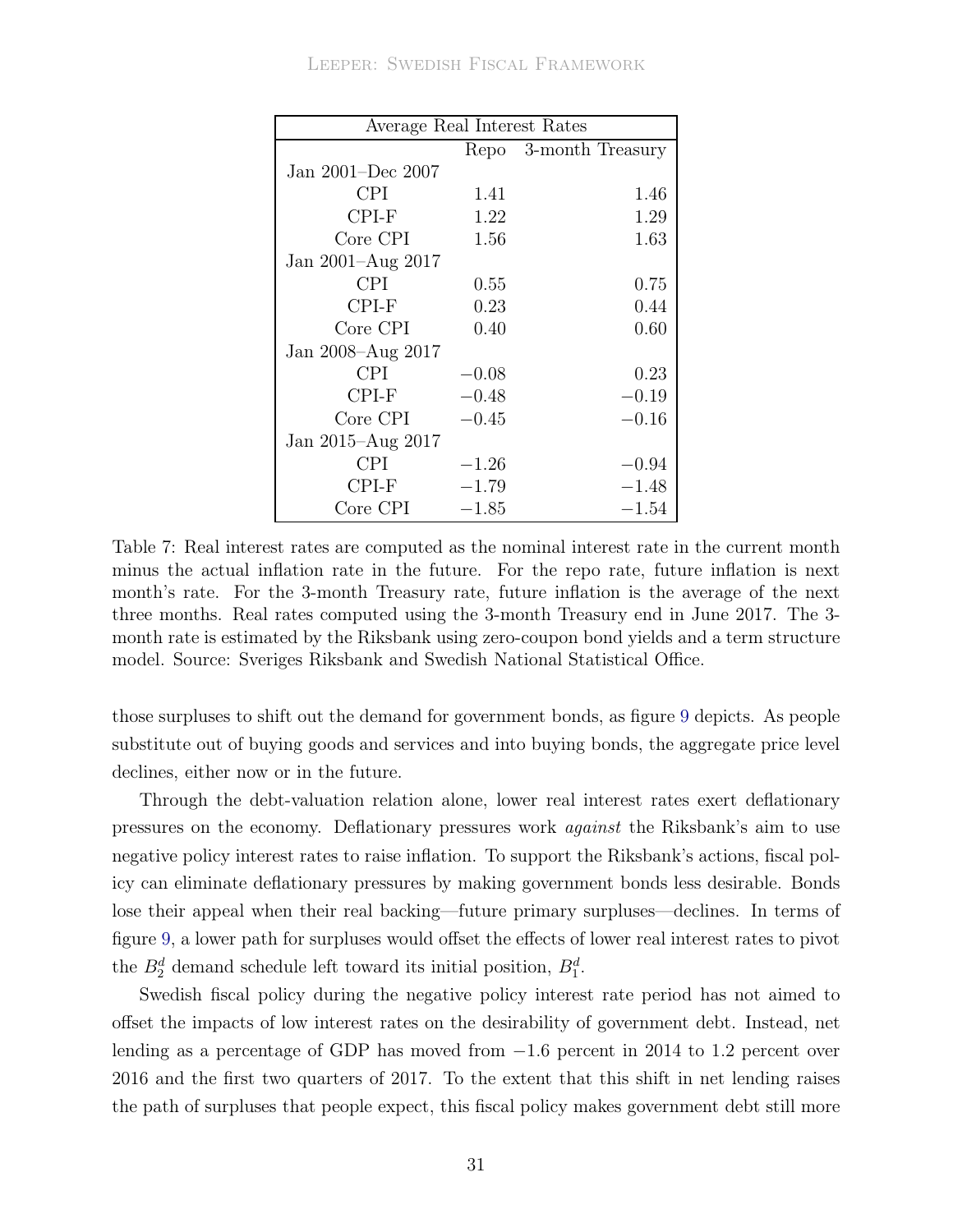<span id="page-34-0"></span>

Figure 10: "Price" of government bonds (left axis) and the repo rate (right axis).

attractive, amplifying the deflationary pressures.

## 8 Concluding Remarks

The paper has pointed to types of analysis that are not commonly undertaken by either monetary or fiscal authorities, but may shed light on how those policies are affecting the economy. For example, many central banks estimate or calibrate interest-rate rules, which are used in policy analyses to provide information on how actual policy choices compare to some useful benchmarks. To my knowledge, such exercises are not typically conducted as an input to fiscal decisions. As I argued elsewhere, there is much that can be done to improve the quality of fiscal analysis in ministries of finances [\[Leeper \(2011](#page-37-12))].

This paper does not deny the value of explicit targets for monetary and fiscal authorities to achieve. It also does not deny the potential value of monetary and fiscal rules. The paper's thesis is that these targets and rules should not be designed in isolation. If monetary and fiscal actions are not mutually consistent in ways that this paper has explained, it may be impossible for the central bank and the government to achieve their objectives.

The paper's examination of Swedish macroeconomic policies raises some concerns about whether fiscal policy is compatible with monetary policy's pursuit of an inflation target. I am concerned that in recent years the desire to hit a 1 percent net-lending target conflicts with the Riksbank's efforts to hit its 2 percent inflation target. Because these two targets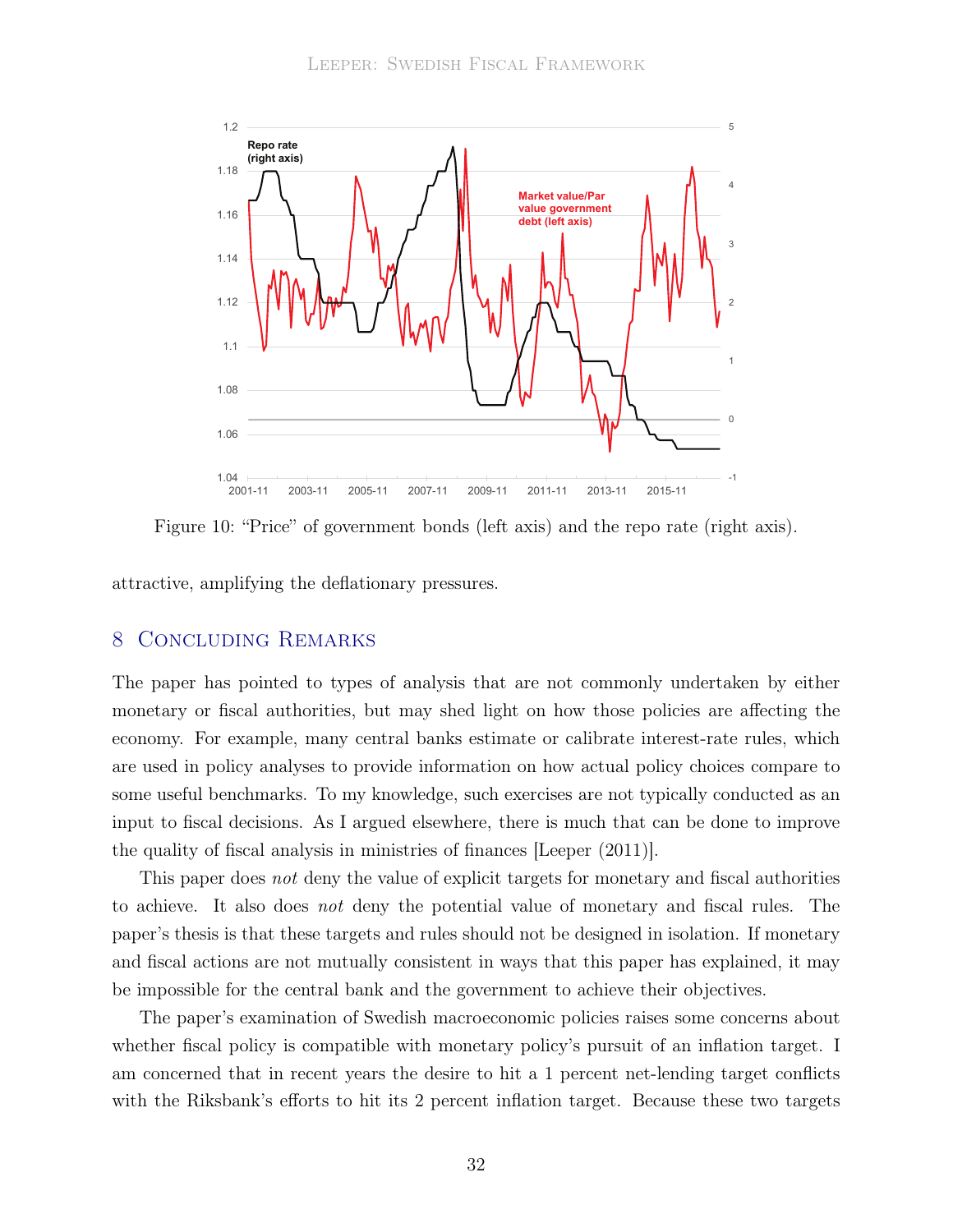and any operational rules for achieving the targets have been chosen independently of each other, the potential for conflict is real.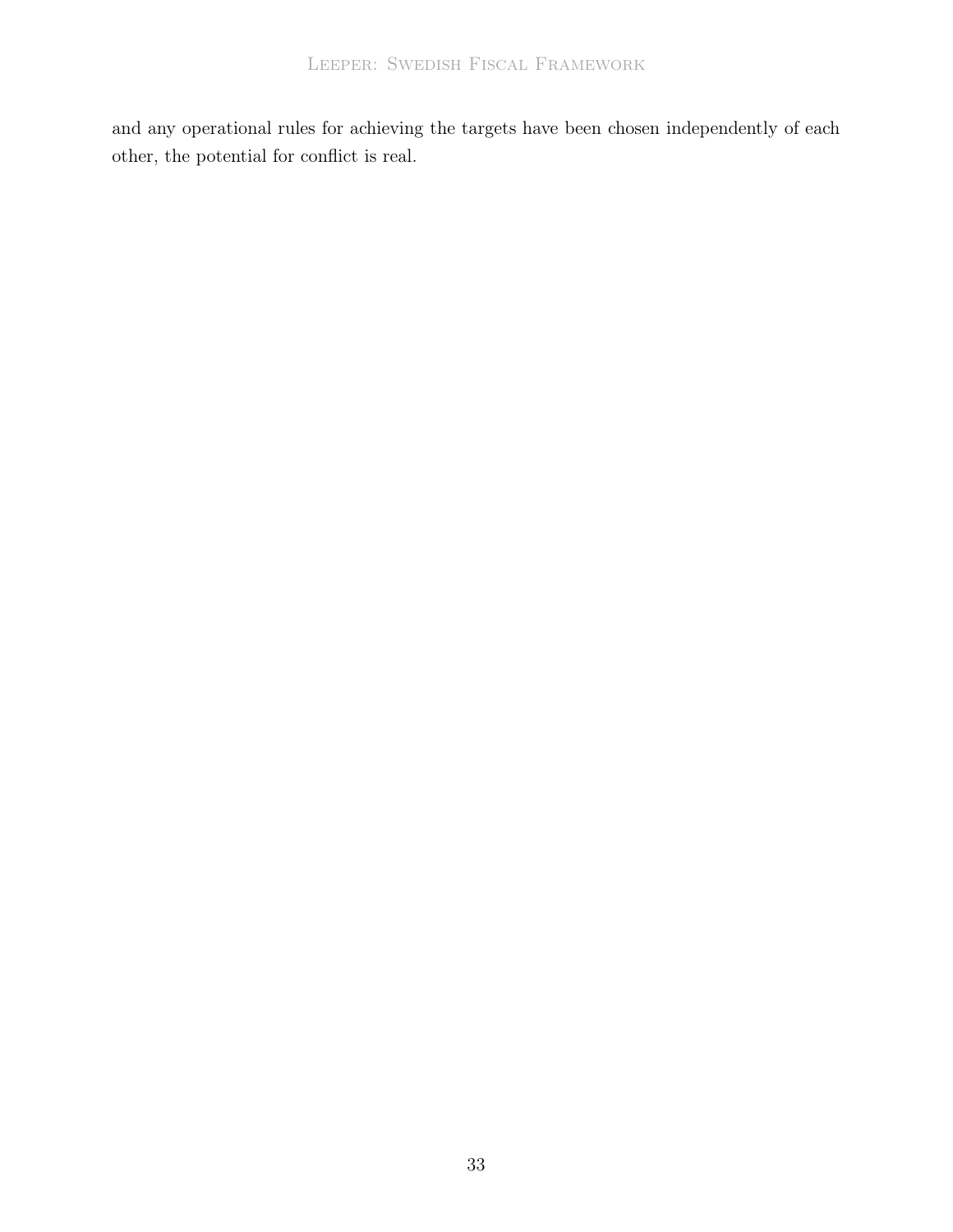#### **REFERENCES**

- <span id="page-36-8"></span>BAI, Y. AND E. M. LEEPER (2017): "Fiscal Stabilization vs. Passivity," *Economics Letters*, 154, 105–108.
- <span id="page-36-7"></span>BALKE, N. AND R. J. GORDON (1986): "Appendix B: Historical Data," in The American Business Cycle: Continuity and Change, ed. by R. J. Gordon, Chicago: University of Chicago Press, 781–850.
- <span id="page-36-4"></span>BHATTARAI, S., J. W. LEE, AND W. Y. PARK (2016): "Policy Regimes, Policy Shifts, and U.S. Business Cycles," Review of Economics and Statistics, 98, 968–983.
- <span id="page-36-5"></span>BIANCHI, F. AND C. ILUT (2017): "Monetary/Fiscal Policy Mix and Agents' Beliefs," Review of Economic Dynamics, 26, 113–139.
- <span id="page-36-10"></span>Bodmer, F. (2006): "The Swiss Debt Brake: How it Works and What Can Go Wrong," Schweizerische Zeitschrift für Volkswirtschaft und Statistik, 142, 307–330.
- <span id="page-36-2"></span>Clarida, R., J. Galí, and M. Gertler (2000): "Monetary Policy Rules and Macroeconomic Stability: Evidence and Some Theory," Quarterly Journal of Economics, 115, 147–180.
- <span id="page-36-0"></span>Cochrane, J. H. (1999): "A Frictionless View of U.S. Inflation," in NBER Macroeconomics Annual 1998, ed. by B. S. Bernanke and J. J. Rotemberg, Cambridge, MA: MIT Press, vol. 13, 323–384.
- <span id="page-36-1"></span>– (2011): "Determinacy and Identification with Taylor Rules," *Journal of Political* Economy, 119, 565–615.
- <span id="page-36-9"></span>DANNINGER, S. (2002): "A New Rule: 'The Swiss Debt Brake'," IMF Working Paper WP/02/18, January.
- <span id="page-36-3"></span>DAVIG, T. AND E. M. LEEPER (2006): "Fluctuating Macro Policies and the Fiscal Theory," in NBER Macroeconomics Annual 2006, ed. by D. Acemoglu, K. Rogoff, and M. Woodford, Cambridge: MIT Press, vol. 21, 247–298.
- <span id="page-36-6"></span>FRIEDMAN, M. AND A. J. SCHWARTZ (1963): A Monetary History of the United States, 1867-1960, Princeton, NJ: Princeton University Press.
- <span id="page-36-11"></span>GOVERNMENT OFFICES OF SWEDEN (2016): "Summary: A Review of the Surplus Target," SOU 2016:67.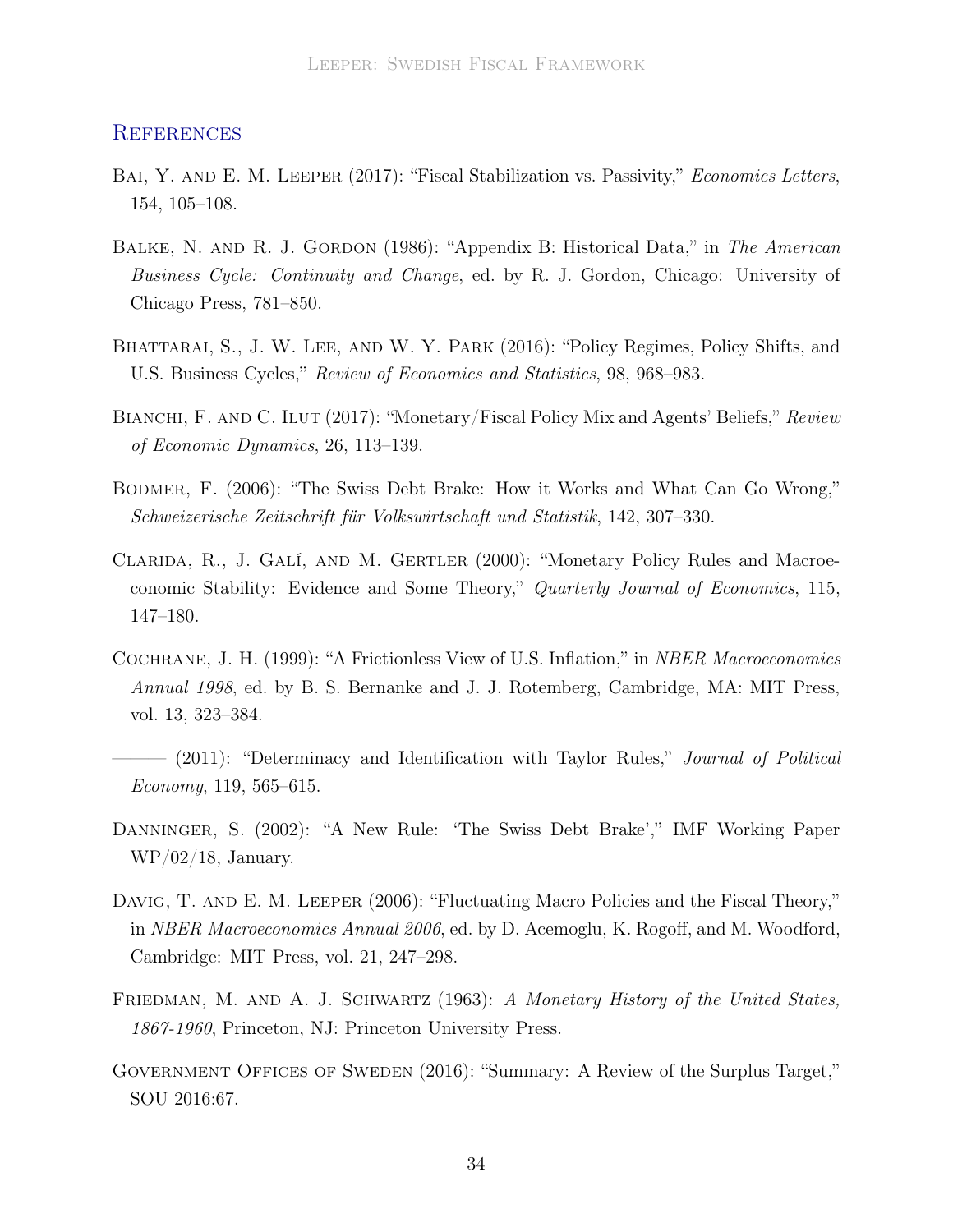- <span id="page-37-9"></span>HALL, G. J. AND T. J. SARGENT (2015): "A History of U.S. Debt Limits," Manuscript, New York University, December 8.
- <span id="page-37-6"></span>JACOBSON, M. M., E. M. LEEPER, AND B. PRESTON (2017): "Recovery of 1933," Manuscript, Indiana University, February.
- <span id="page-37-7"></span>Jalil, A. J. and G. Rua (2016): "Inflation Expectations and Recovery in Spring 1933," Explorations in Economic History, 62, 26–50.
- <span id="page-37-8"></span>JOHNSON, JR., G. G. (1939): The Treasury and Monetary Policy, 1933–1938, New York: Russell & Russell.
- <span id="page-37-0"></span>Leeper, E. M. (1991): "Equilibria Under 'Active' and 'Passive' Monetary and Fiscal Policies," Journal of Monetary Economics, 27, 129–147.
- <span id="page-37-12"></span> $-$  (2011): "Monetary Science, Fiscal Alchemy," in *Macroeconomic Challenges: The* Decade Ahead, 2010 Jackson Hole Symposium: Federal Reserve Bank of Kansas City Economic Conference Proceedings, 361–434.
- <span id="page-37-3"></span>– (2016): "Why Central Banks Should Care About Fiscal Rules," Sveriges Riksbank Economic Review, 3, 109–125.
- <span id="page-37-10"></span> $-(2017)$ : "Fiscal Analysis is Darned Hard," in *Rethinking Fiscal Policy After the Crisis*, ed. by Ĺudovít Ódor, Cambridge, U.K.: Cambridge University Press, 23–70.
- <span id="page-37-2"></span>LEEPER, E. M. AND C. LEITH (2017): "Understanding Inflation as a Joint Monetary-Fiscal Phenomenon," in Handbook of Macroeconomics, ed. by J. B. Taylor and H. Uhlig, Amsterdam: Elsevier Press, vol. 2B, 2305–2416.
- <span id="page-37-11"></span>LEEPER, E. M. AND B. LI (2016): "On the Bias in Estimates of Fiscal Policy Behavior," Manuscript, Indiana University, October.
- <span id="page-37-1"></span>Leeper, E. M. and T. B. Walker (2013): "Perceptions and Misperceptions of Fiscal Inflation," in Fiscal Policy After the Financial Crisis, ed. by A. Alesina and F. Giavazzi, Chicago: University of Chicago Press, 255–299.
- <span id="page-37-4"></span>LEEPER, E. M. AND X. ZHOU (2013): "Inflation's Role in Optimal Monetary-Fiscal Policy," NBER Working Paper No. 19686, November.
- <span id="page-37-5"></span>LUBIK, T. A. AND F. SCHORFHEIDE (2004): "Testing for Indeterminacy: An Application to U.S. Monetary Policy," American Economic Review, 94, 190–217.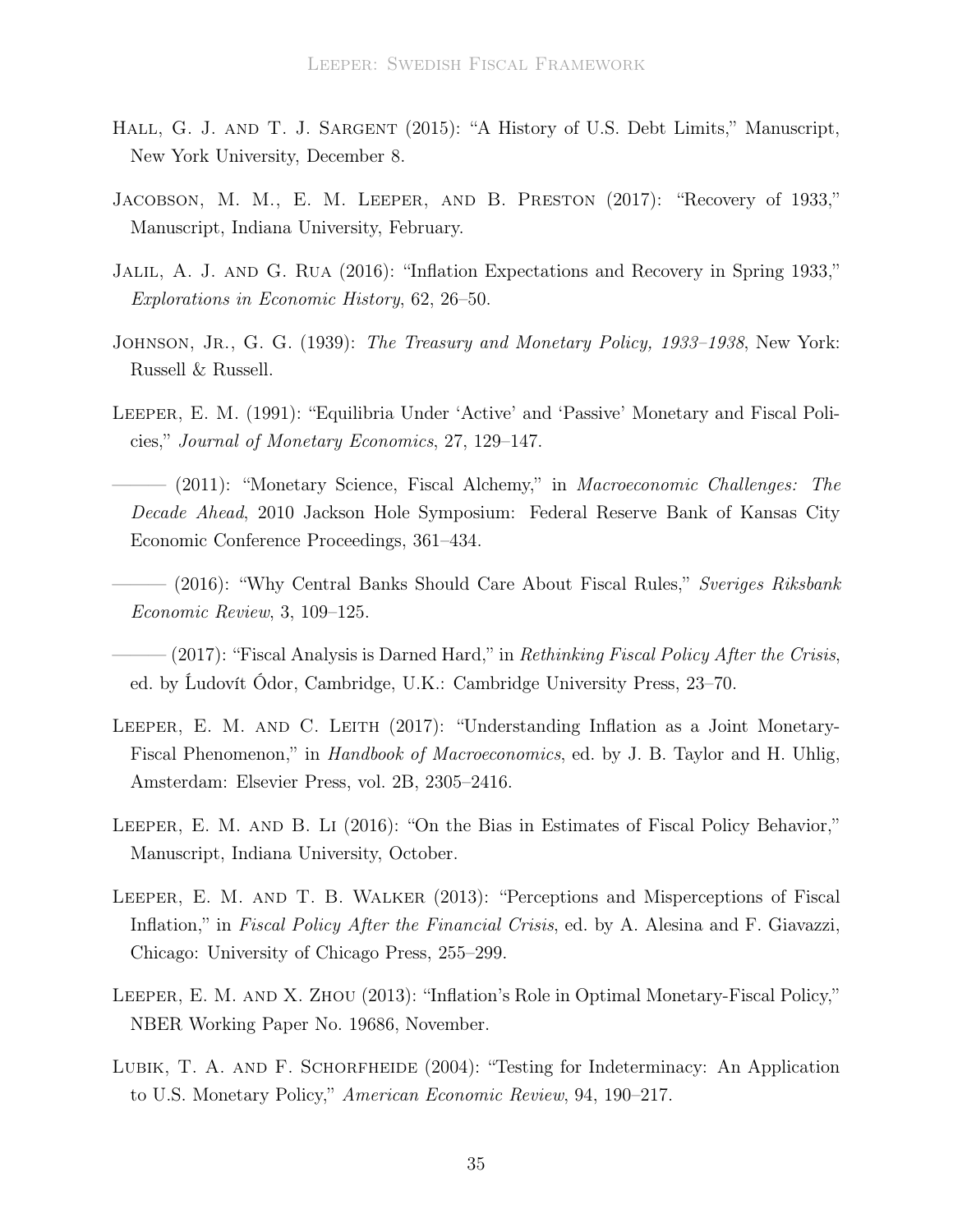- <span id="page-38-3"></span>OBSTFELD, M. AND K. ROGOFF (1983): "Speculative Hyperinflations in Maximizing Models: Can We Rule Them Out?" Journal of Political Economy, 91, 675–687.
- <span id="page-38-0"></span>PHILLIPS, A. W. (1954): "Stabilisation Policy in a Closed Economy," The Economic Journal, 64, 290–323.
- <span id="page-38-11"></span>Riksgälden Swedish National Debt Office (2017): "Central Government Debt Management: Proposed Guidelines 2018–2021," Reg. no 2017/781, 29 September.
- <span id="page-38-10"></span>ROMER, C. D. (1992): "What Ended the Great Depression?" Journal of Economic History, 52, 757–784.
- <span id="page-38-8"></span>Roosevelt, F. D. (1933a): "Fireside Chat," October 22, 1933. Online by Gerhard Peters and John T. Woolley, The American Presidency Project. <http://www.presidency.ucsb.edu/ws/?pid=14537>.
- <span id="page-38-7"></span> $(1933b):$  "Wireless to the London Conference," July 3, 1933. Online by Gerhard Peters and John T. Woolley, The American Presidency Project. <http://www.presidency.ucsb.edu/ws/?pid=14679>.
- <span id="page-38-9"></span>– (1936): "Acceptance Speech for the Renomination for the Presidency," Philadelphia, PA, June 27. Online by Gerhard Peters and John T. Woolley, The American Presidency Project. <http://www.presidency.ucsb.edu/ws/?pid=15314>.
- <span id="page-38-2"></span>Sims, C. A. (1994): "A Simple Model for Study of the Determination of the Price Level and the Interaction of Monetary and Fiscal Policy," Economic Theory, 4, 381–399.
- <span id="page-38-4"></span> $-$  (2013): "Paper Money," American Economic Review, 103, 563–584.
- <span id="page-38-13"></span>Sims, C. A. and T. Zha (1998): "Bayesian Methods for Dynamic Multivariate Models," International Economic Review, 39, 949–968.
- <span id="page-38-12"></span>SWEDISH GOVERNMENT (2011): The Swedish Fiscal Policy Framework, Stockholm: Regeringskansliet.
- <span id="page-38-1"></span>Taylor, J. B. (1993): "Discretion versus Policy Rules in Practice," Carnegie-Rochester Conference Series on Public Policy, 39, 195–214.
- <span id="page-38-5"></span> $-$  (1999): "An Historical Analysis of Monetary Policy Rules," in *Monetary Policy Rules*, ed. by J. B. Taylor, Chicago: University of Chicago Press, 319–341.
- <span id="page-38-6"></span>Tobin, J. (1980): Asset Accumulation and Economic Activity, Chicago: University of Chicago Press.